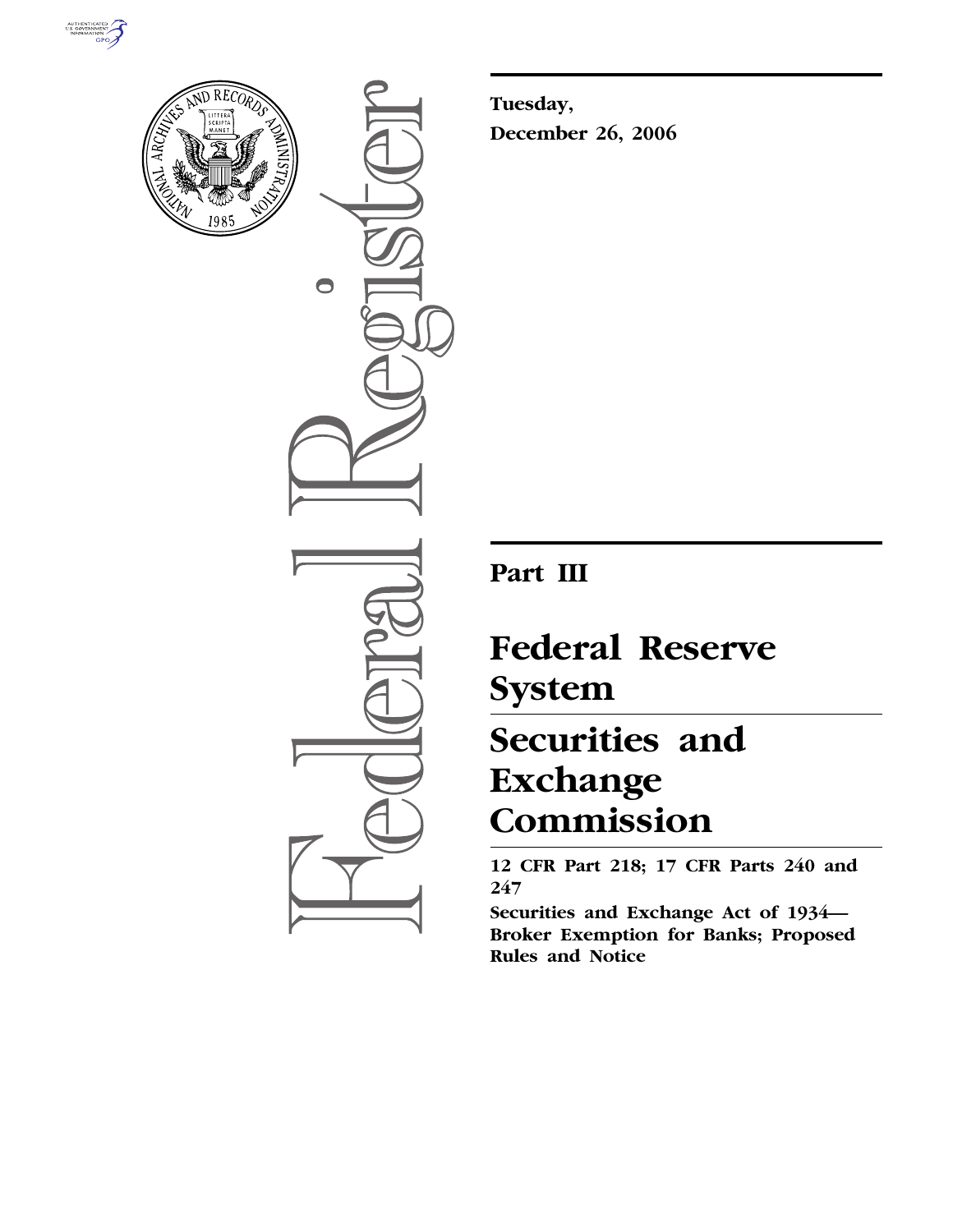## **FEDERAL RESERVE SYSTEM**

## **12 CFR Part 218**

**[Regulation R; Docket No. R–1274]** 

## **SECURITIES AND EXCHANGE COMMISSION**

## **17 CFR Parts 240 and 247**

**[Release No. 34–54946; File No. S7–22–06]** 

#### **RIN 3235–AJ74**

## **Definitions of Terms and Exemptions Relating to the ''Broker'' Exceptions for Banks**

**AGENCIES:** Board of Governors of the Federal Reserve System (''Board'') and Securities and Exchange Commission (''SEC'' or ''Commission'') (collectively, the Agencies).

#### **ACTION:** Proposed rule.

**SUMMARY:** The Board and the Commission jointly are issuing, and requesting comment on, proposed rules that would implement certain of the exceptions for banks from the definition of the term ''broker'' under Section 3(a)(4) of the Securities Exchange Act of 1934 (''Exchange Act''), as amended by the Gramm-Leach-Bliley Act (''GLBA''). The proposed rules would define terms used in these statutory exceptions and include certain related exemptions. In developing this proposal, the Agencies have consulted with the Office of the Comptroller of the Currency (''OCC''), the Federal Deposit Insurance Corporation (''FDIC'') and the Office of Thrift Supervision (''OTS''). The proposal is intended, among other things, to facilitate banks' compliance with the GLBA.

**DATES:** Comments should be received on or before March 26, 2007.

#### **ADDRESSES:**

*Board:* You may submit comments, identified by Docket No. R–1274, by any of the following methods:

• *Board's Web site: http:// www.federalreserve.gov.* Follow the instructions for submitting comments at *http://www.federalreserve.gov/ generalinfo/foia/ProposedRegs.cfm.* 

• *Federal eRulemaking Portal: http// www.regulations.gov.* Follow the instructions for submitting comments.

• *E-mail:* 

*regs.comments@federalreserve.gov.*  Include docket number in the subject line of the message.

• *Fax:* (202) 452–3819 or (202) 452– 3102.

• *Mail:* Jennifer J. Johnson, Secretary, Board of Governors of the Federal Reserve System, 20th Street and

Constitution Avenue, NW., Washington, DC 20551.

All public comments are available from the Board's Web site at *http:// www.federalreserve.gov/generalinfo/ foia/ProposedRegs.cfm* as submitted, unless modified for technical reasons. Accordingly, your comments will not be edited to remove any identifying or contact information. Public comments also may be viewed electronically or in paper form in Room MP–500 of the Board's Martin Building (C and 20th Streets, NW) between 9 a.m. and 5 p.m. on weekdays.

*SEC:* Comments may be submitted by any of the following methods:

#### *Electronic Comments*

• Use the Commission's Internet comment form (*http://www.sec.gov/ rules/proposed.shtml*); or • Send an e-mail to *rule-*

*comments@sec.gov.* Please include File Number S7–22–06 on the subject line.

#### *Paper Comments*

• Send paper comments in triplicate to Nancy M. Morris, Secretary, Securities and Exchange Commission, 100 F Street, NE., Washington, DC 20549–1090.

All submissions should refer to File Number S7–22–06. This file number should be included on the subject line if e-mail is used. To help us process and review your comments more efficiently, please use only one method. The Commission will post all comments on the Commission's Internet Web site (*http://www.sec.gov/rules/ proposed.shtml*). Comments are also available for public inspection and copying in the Commission's Public Reference Room, 100 F Street, NE., Washington, DC 20549. All comments received will be posted without change; we do not edit personal identifying information from submissions. You should submit only information that you wish to make available publicly.

#### **FOR FURTHER INFORMATION CONTACT:**

*Board:* Kieran J. Fallon, Assistant General Counsel, (202) 452–5270, Andrew Miller, Counsel, (202) 452– 3428, or Andrea Tokheim, Senior Attorney, (202) 452–2300, Legal Division, Board of Governors of the Federal Reserve System, 20th Street and Constitution Avenue, NW., Washington, DC 20551. Users of Telecommunication Device for Deaf (TTD) only, call (202) 263–4869.

*SEC:* Catherine McGuire, Chief Counsel, Linda Stamp Sundberg, Senior Special Counsel, Richard C. Strasser, Attorney Fellow, John Fahey, Special Counsel, Haimera Workie, Special

Counsel, at (202) 551–5550, Office of the Chief Counsel, Division of Market Regulation, Securities and Exchange Commission, 100 F Street, NE., Washington, DC 20549.

## **SUPPLEMENTARY INFORMATION:**

## **Table of Contents**

I. Introduction and Background

- II. Networking Arrangements
	- A. Proposed Definitions Related to the Payment of Referral Fees
	- 1. Proposal Definition of ''Nominal One-Time Cash Fee of a Fixed Dollar Amount''
	- 2. Proposed Definition of ''Contingent on Whether the Referral Results in a Transaction''
	- 3. Proposed Definition of ''Incentive Compensation''
	- B. Proposed Exemption for Payment of More Than a Nominal Fee for Referring Institutional Customers and High Net Worth Customers
	- 1. Definitions of ''Institutional Customer'' and ''High Net Worth Customer''
	- 2. Conditions Relating to Bank Employees
	- 3. Other Conditions Relating to the Banks
	- 4. Provisions of Written Agreement
	- a. Customer and Employee Qualifications
	- b. Suitability or Sophistication Analysis by Broker-Dealer
	- c. Notice From Broker-Dealer to Bank Regarding Customer Qualification
	- 5. Referral Fees Permitted under the Exemption
	- 6. Permissible Bonus Compensation Not Restricted
	- C. Scope of Networking Exception and Institutional/High Net Worth Exemption
- III. Trust and Fiduciary Activities Exception A. "Chiefly Compensated" Test and Bank-Wide Exemption Based on Two-Year Rolling Averages
	- B. Proposed Definition of ''Relationship Compensation''
	- C. Advertising Restrictions
	- D. Proposed Exemptions for Special Accounts, Transferred Accounts, and a De Minimis Number of Accounts
- IV. Sweep Accounts and Transactions in Money Market Funds
	- A. Proposed Sweep Account Definitions
- B. Proposed Exemption Regarding Money Market Fund Transactions
- V. Safekeeping and Custody
	- A. Overview of Statutory Exception
	- B. Proposed Exemption
	- 1. Employee Benefit Plan Accounts and Individual Retirement or Similar Accounts
	- a. Employee Compensation Restriction
- b. Advertisements and Sales Literature
- c. Other Conditions
- d. Non-Fiduciary and Non-Custodial Administrators or Recordkeepers
- 2. Accommodation Transactions
- a. Accommodation Basis
- b. Employee Compensation Restriction
- c. Bank Fees
- d. Advertising and Sales Literature
- e. Investment Advice or Recommendations
- f. Other Conditions
- 3. Evasion
- VI. Other Proposed Exemptions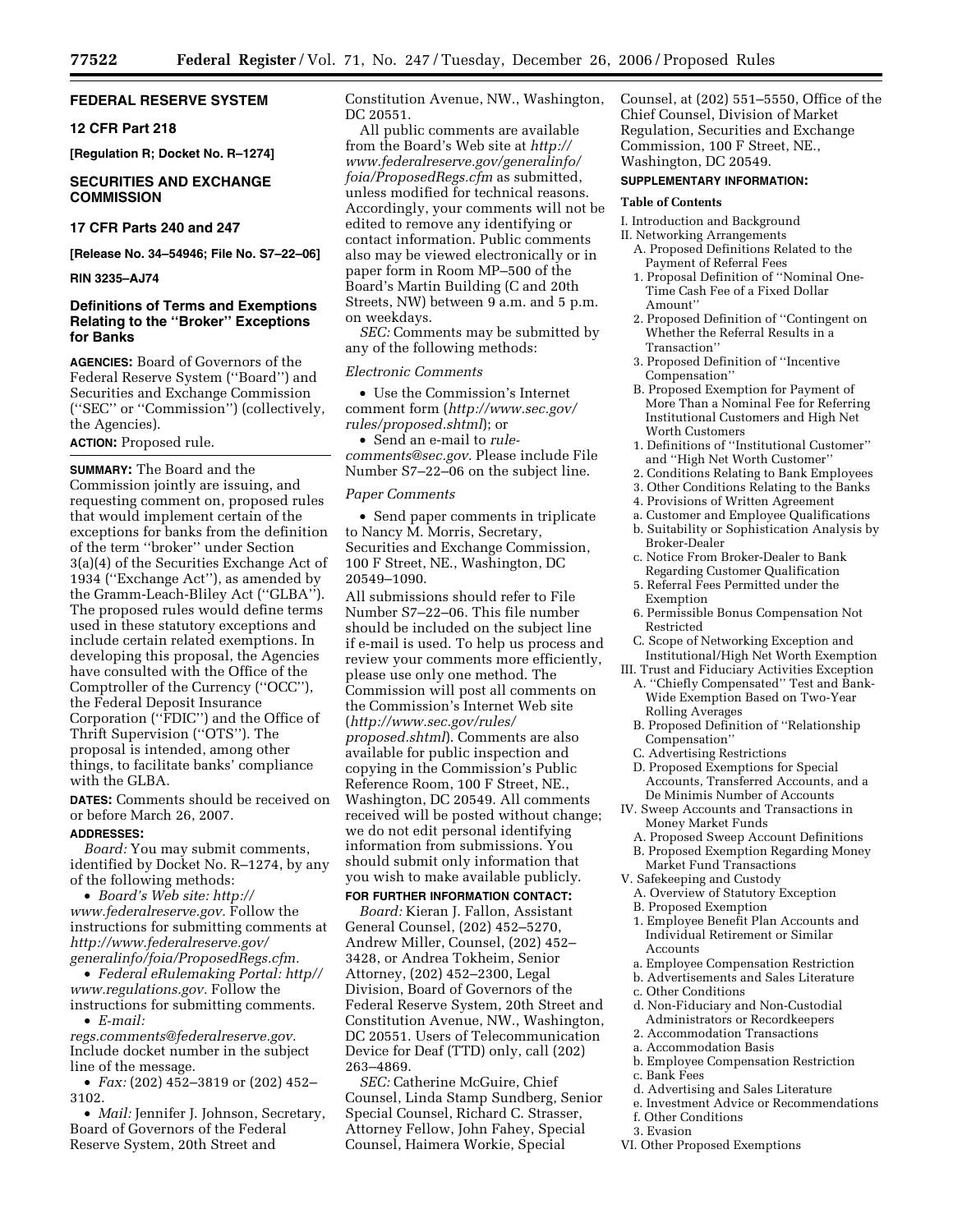- A. Proposed Exemption for Regulation S Transactions With Non-U.S. Persons
- B. Proposed Securities Lending Exemption C. Proposed Exemption for the Way in
- Which Banks Effect Transactions in Investment Company Securities D. Proposed Temporary and Permanent
- Exemption for Contracts Entered Into by Banks From Being Considered Void or Voidable
- E. Extension of Time and Transition Period
- VII. Withdrawal of Proposed Regulation B and Removal of Exchange Act Rules 3a4–  $2 - 3a4 - 6$ , and  $3b - 17$
- VIII. Administrative Law Matters
	- A. Paperwork Reduction Act Analysis
	- B. Consideration of Benefits and Costs
	- C. Consideration of Burden on Competition, and on Promotion of Efficiency, Competition, and Capital Formation
	- D. Consideration of Impact on the Economy
	- E. Initial Regulatory Flexibility Analysis
- F. Plain Language
- IX. Statutory Authority
- X. Text of Proposed Rules and Rule Amendments

#### **I. Introduction and Background**

The GLBA amended several federal statutes governing the activities and supervision of banks, bank holding companies, and their affiliates.<sup>1</sup> Among other things, it lowered barriers between the banking and securities industries erected by the Banking Act of 1933 (''Glass-Steagall Act'').2 It also altered the way in which the supervisory responsibilities over the banking, securities, and insurance industries are allocated among financial regulators. Among other things, the GLBA repealed most of the separation of investment and commercial banking imposed by the Glass-Steagall Act. The GLBA also revised the provisions of the Exchange Act that had completely excluded banks from broker-dealer registration requirements.

In enacting the GLBA, Congress adopted functional regulation for bank securities activities, with certain exceptions from Commission oversight for specified securities activities. With respect to the definition of ''broker,'' the Exchange Act, as amended by the GLBA, provides eleven specific exceptions for banks.3 Each of these exceptions permits a bank to act as an agent with respect to specified securities products or in transactions that meet specific statutory conditions.

In particular, Section 3(a)(4)(B) of the Exchange Act provides conditional exceptions from the definition of broker for banks that engage in certain

securities activities in connection with third-party brokerage arrangements; 4 trust and fiduciary activities; 5 permissible securities transactions; 6 certain stock purchase plans; 7 sweep accounts; 8 affiliate transactions; 9 private securities offerings; 10 safekeeping and custody activities; <sup>11</sup> identified banking products; 12 municipal securities; 13 and a *de minimis* number of other securities transactions.14

On October 13, 2006, President Bush signed into law the ''Financial Services Regulatory Relief Act of 2006 (''Regulatory Relief Act'').'' 15 Among other things, the Regulatory Relief Act requires that the SEC and the Board jointly adopt a single set of rules to implement the bank broker exceptions in Section  $3(a)(4)$  of the Exchange Act.<sup>16</sup> It also requires that not later than 180 days after the date of enactment of the Regulatory Relief Act, the SEC and the Board jointly issue a single set of

4Exchange Act Section 3(a)(4)(B)(i). This exception permits banks to enter into third-party brokerage, or ''networking'' arrangements with brokers under specific conditions.

5Exchange Act Section 3(a)(4)(B)(ii). This exception permits banks to effect transactions as trustees or fiduciaries for securities customers under specific conditions.

 $6$  Exchange Act Section 3(a)(4)(B)(iii). This exception permits banks to buy and sell commercial paper, bankers' acceptances, commercial bills, exempted securities, certain Canadian government obligations, and Brady bonds.

7Exchange Act Section 3(a)(4)(B)(iv). This exception permits banks, as part of their transfer agency activities, to effect transactions for certain issuer plans.

8Exchange Act Section 3(a)(4)(B)(v). This exception permits banks to sweep funds into noload money market funds.

9Exchange Act Section 3(a)(4)(B)(vi). This exception permits banks to effect transactions for affiliates, other than broker-dealers.

10Exchange Act Section 3(a)(4)(B)(vii). This exception permits certain banks to effect transactions in certain privately placed securities, under certain conditions.

11Exchange Act Section 3(a)(4)(B)(viii). This exception permits banks to engage in certain enumerated safekeeping or custody activities, including stock lending as custodian.

12Exchange Act Section 3(a)(4)(B)(ix). This exception permits banks to buy and sell certain ''identified banking products,'' as defined in Section 206 of the GLBA.

13Exchange Act Section 3(a)(4)(B)(x). This exception permits banks to effect transactions in municipal securities.

14Exchange Act Section 3(a)(4)(B)(xi). This exception permits banks to effect up to 500 transactions in securities in any calendar year in addition to transactions referred to in the other exceptions.

15Pub. L. 109–351, 120 Stat. 1966 (2006). 16*See* Exchange Act Section 3(a)(4)(F), as added by Section 101 of the Regulatory Relief Act. The Regulatory Relief Act also requires that the Board and SEC consult with, and seek the concurrence of, the OCC, FDIC and OTS prior to jointly adopting final rules. As noted above, the Board and the SEC also have consulted extensively with the OCC, FDIC and OTS in developing these joint proposed rules.

proposed rules to implement these exceptions.

Section 401 of the Regulatory Relief Act also amended the definition of ''bank'' in Section 3(a)(6) of the Exchange Act to include any Federal savings association or other savings association the deposits of which are insured by the FDIC. Accordingly, as used in this proposal, the term ''bank'' includes any savings association that qualifies as a ''bank'' under Section 3(a)(6) of the Exchange Act, as amended.

In accordance with these statutory provisions, the SEC and Board are jointly requesting comment on proposed rules to implement the broker exceptions for banks relating to thirdparty networking arrangements, trust and fiduciary activities, sweep activities, and safekeeping and custody activities.17 The proposed rules include certain exemptions related to these activities, as well as exemptions related to foreign securities transactions, securities lending transactions conducted in an agency capacity, the execution of transactions involving mutual fund shares, the potential liability of banks under Section 29 of the Exchange Act, and the date on which the GLB Act's ''broker'' exceptions for banks will go into effect.18 The proposed rules are designed to accommodate the business practices of banks and protect investors. Any additions or changes to these

rules that may be appropriate to implement Section 3(a)(4)(B) of the Exchange Act will be adopted jointly by the SEC and Board in accordance with the consultation provisions in Section 101(b) of the Regulatory Relief Act. Identical sets of the final rules will be published by the SEC in Title 17 of the Code of Federal Regulations and by the Board in Title 12 of the Code of Federal Regulations.

In developing this proposal, the Agencies considered, among other things, the language and legislative history of the ''broker'' exceptions for banks adopted in the GLBA, the rules previously issued or proposed by the Commission relating to these exceptions and the comments received in connection with those prior rulemakings. The Agencies request comment on all aspects of these proposals as well as on the specific provisions and issues identified below.

<sup>1</sup>Pub. L. 106–102, 113 Stat. 1338 (1999).

<sup>2</sup>Pub. L. 73–66, ch. 89, 48 Stat. 162 (1933) (as

codified in various Sections of 12 U.S.C.). 3 15 U.S.C. 78c(a)(4).

<sup>17</sup>*See* 15 U.S.C. 78c(a)(4)(B)(i), (ii), (v) and (viii).

<sup>18</sup>Employees of a bank that operates in accordance with the exceptions in Section 3(a)(4)(B) of the Exchange Act and, where applicable, the proposed rules also shall not be required to register as a "broker" to the extent that the employees activities are covered by the relevant exception or rule.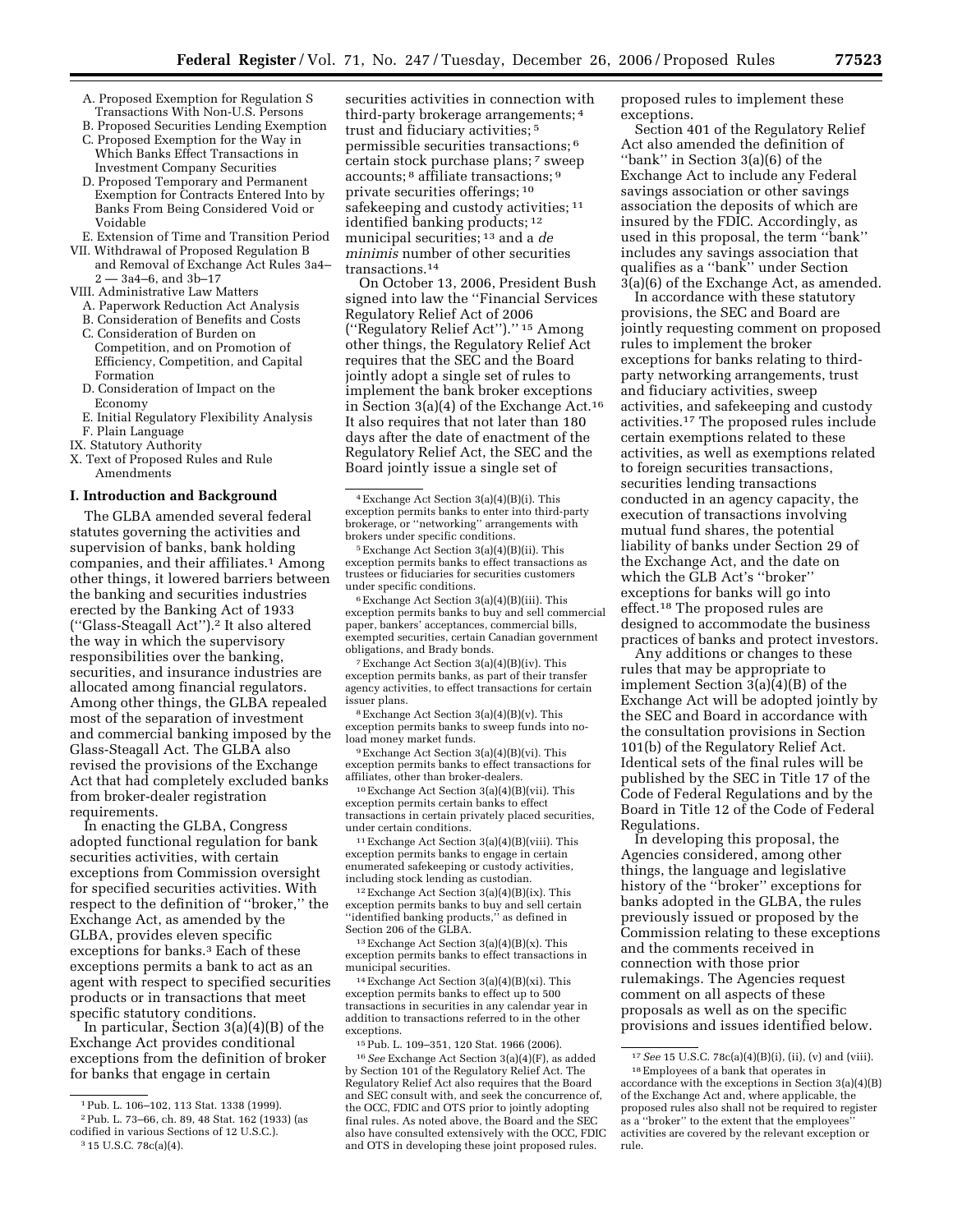In addition, the Agencies request comment on whether it would be useful or appropriate for the Agencies to adopt rules implementing the other bank ''broker'' exceptions in Section 3(a)(4)(B) of the Exchange Act that are not addressed in this proposal. If any rules (including exemptions) related to these other exceptions are adopted in the future, they would be adopted jointly by the SEC and Board.

As required by the GLBA, the Board, OCC, FDIC, and OTS (collectively, the Banking Agencies) will develop, and request public comment on, recordkeeping rules for banks that operate under the ''broker'' exceptions in Section 3(a)(4) of the Exchange Act.19 These rules, which will be developed in consultation with the SEC, will establish recordkeeping requirements to enable banks to demonstrate compliance with the terms of the statutory exceptions and the final rules ultimately jointly adopted and that are designed to facilitate compliance with the statutory exceptions and those rules.

#### **II. Networking Arrangements**

The third-party brokerage (''networking'') exception in Exchange Act Section 3(a)(4)(B)(i) permits a bank to avoid being considered a broker if, under certain conditions, it enters into a contractual or other written arrangement with a registered brokerdealer under which the broker-dealer offers brokerage services to bank customers (''networking arrangement'').20 The networking exception does not address the type or amount of compensation that a bank may receive from its broker-dealer partner under a networking arrangement. However, the networking exception generally provides that a bank may not pay its unregistered employees<sup>21</sup> incentive compensation for referring a customer to the brokerdealer or for any securities transaction conducted by the customer at the broker-dealer. Nevertheless, the statutory exception does permit a bank employee to receive a ''nominal onetime cash fee of a fixed dollar amount'' for referring bank customers to the broker-dealer if payment of the referral fee is not ''contingent on whether the referral results in a transaction.'' 22 Congress included the limitation on incentive compensation to reduce securities sales practice concerns

regarding unregistered bank employees.23

## *A. Proposed Definitions Related to the Payment of Referral Fees*

The proposed rules define certain terms used in the networking exception in the Exchange Act related to referral fees and terms used in these proposed definitions. The proposed rules also provide an exemption from certain of the requirements in the networking exception with respect to payment for referrals of certain institutional customers and high net worth customers.

1. Proposed Definition of ''Nominal One-Time Cash Fee of a Fixed Dollar Amount''

Under the proposal, the term ''nominal one-time cash fee of a fixed dollar amount'' would be defined as a cash payment for a referral in an amount that meets any one of three alternative standards.24 The Agencies believe that these alternatives provide useful and appropriate flexibility to banks of all sizes and locations to use different business models and to take into account economic differences around the country in assessing whether a cash referral fee paid in a particular instance is a ''nominal'' amount for purposes of the networking exception. The three alternatives are consistent with the statutory ''nominal'' fee requirement because the amount of compensation permitted under each of the three formulations would be small in relation to the employee's overall compensation and therefore unlikely to create undue incentives for bank employees to presell securities to bank customers.

Under the first alternative, a referral fee would be considered nominal if it did not exceed either twice the average of the minimum and maximum hourly wage established by the bank for the current or prior year for the job family that includes the relevant employee, *or*  1/1000th of the average of the minimum and maximum annual base salary established by the bank for the current or prior year for the job family that includes the relevant employee.25 The proposed rules define a ''job family'' for these purposes as a group of jobs or positions involving similar responsibilities, or requiring similar skills, education or training, that a bank, or a separate unit, branch or department

of a bank, has established and uses in the ordinary course of its business to distinguish among its employees for purposes of hiring, promotion, and compensation.26 Depending on a bank's internal employee classification system, examples of a job family may include tellers, loan officers, or branch managers. A bank should not deviate from its ordinary classification of jobs for purposes of determining whether a referral fee would be considered nominal under this standard.

Under the second alternative, a referral fee would be considered ''nominal'' if it did not exceed twice the employee's actual base hourly wage.<sup>27</sup> Thus, unlike the first option, this alternative is based on the actual hourly base wage of the employee receiving the referral fee.

Under the third alternative, a referral fee would be considered ''nominal'' for purposes of the networking exception if the payment did not exceed twenty-five dollars (\$25).28 This dollar amount would be adjusted for inflation on April 1, 2012, and every five years thereafter, to reflect any changes in the value of the Employment Cost Index For Wages and Salaries, Private Industry Workers (or any successor index thereto), as published by the Bureau of Labor Statistics, from December 31, 2006.29 The Agencies selected this index because it is a widely used and broad indicator of increases in the wages of private industry workers, which includes bank employees.

A bank employee may receive a referral fee under the networking exception and Proposed Exchange Act Rule 700 for each referral made to a broker-dealer, including separate referrals of the same individual or entity. Referral fees paid under the networking exception must be paid in cash and fixed. The networking exception and the proposed rules do not permit a bank to pay referral fees in non-cash forms, such as vacation packages, stock grants, annual leave, or consumer goods.30 We request comments on whether these alternatives provide banks sufficient flexibility to pay nominal referral fees without creating inappropriate incentives.

<sup>19</sup>*See* 12 U.S.C. 1828(t)(1).

<sup>20</sup> 15 U.S.C. 78c(a)(4)(B)(i).

<sup>21</sup>An unregistered bank employee is an employee that is not an associated person of a broker or dealer and is not qualified pursuant to the rules of a selfregulatory organization.

<sup>22</sup> 15 U.S.C. 78c(a)(4)(B)(i)(VI).

<sup>23</sup>*See* H.R. Rep. No. 106–74, pt. 3, at 163 (1999) (''[T]he conditions contained in the networking exception \* \* \* restrict the securities activities of unregistered bank personnel to reduce sales practice concerns.'').

<sup>24</sup>Proposed Exchange Act Rule 700(c).

<sup>25</sup>Proposed Exchange Act Rule 700(c)(1).

<sup>26</sup>Proposed Exchange Act Rule 700(d).

<sup>27</sup>Proposed Exchange Act Rule 700(c)(2).

<sup>28</sup>Proposed Exchange Act Rule 700(c)(3).

<sup>29</sup>Each adjustment would be rounded to the nearest multiple of \$1. Proposed Exchange Act Rule 700(f).

<sup>30</sup>*See* Exchange Act Section 3(a)(4)(B)(i)(VI), permitting payment of a ''nominal one-time cash fee.''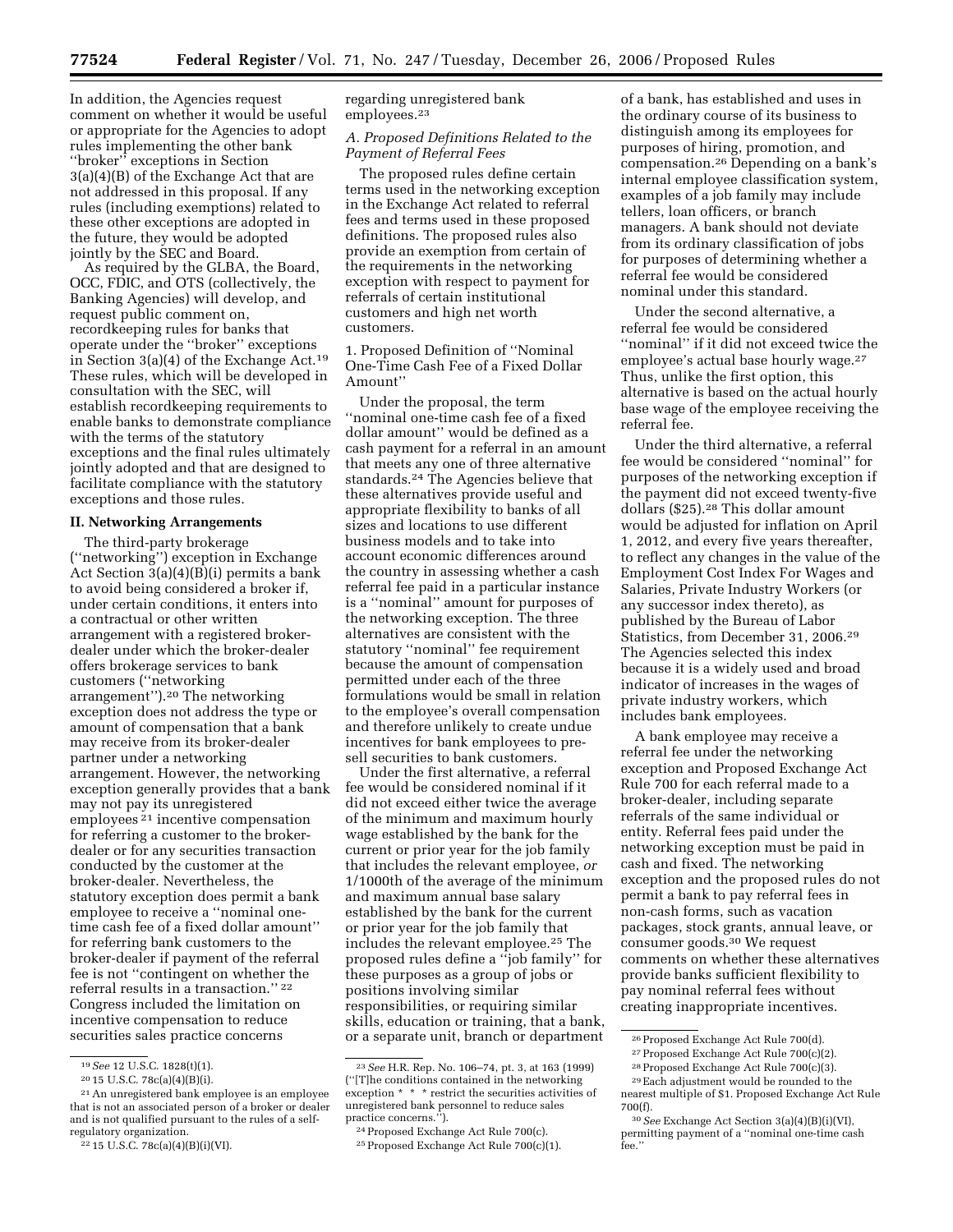2. Proposed Definition of ''Contingent on Whether the Referral Results in a Transaction''

Under the statutory networking exception, a nominal fee paid to an unregistered bank employee for referring a customer to a broker or dealer may not be contingent on whether the referral results in a transaction. The objective is to reward bank employees for furthering the relationship with the broker without creating concerns about the securities sales practices of unregistered bank employees. Under the proposal, a fee would be considered ''contingent on whether the referral results in a transaction'' if payment of the fee is dependent on whether the referral results in a purchase or sale of a security; whether an account is opened with a broker or dealer; whether the referral results in a transaction involving a particular type of security; or whether the referral results in multiple securities transactions.31 The proposed rules, however, also recognize that a referral fee may be contingent on whether a customer (1) contacts or keeps an appointment with a broker or dealer as a result of the referral; or (2) meets any objective, base-line qualification criteria established by the bank or broker or dealer for customer referrals, including such criteria as minimum assets, net worth, income, or marginal federal or state income tax rate, or any requirement for citizenship or residency that the broker or dealer, or the bank, may have established generally for referrals for securities brokerage accounts.32

3. Proposed Definition of ''Incentive Compensation''

As noted above, the networking exception prohibits unregistered employees of a bank that refer customers to a broker or dealer under the exception from receiving ''incentive compensation'' for the referral or any securities transaction conducted by the customer at the broker-dealer other than a nominal, non-contingent referral fee. To provide banks and their employees additional guidance in this area, Proposed Rule 700(b) defines ''incentive compensation'' as compensation that is intended to encourage a bank employee to refer potential customers to a broker or dealer or give a bank employee an

interest in the success of a securities transaction at a broker or dealer.33

The proposed ''incentive compensation'' definition excludes certain types of bonus compensation. The purpose of the exclusions is to recognize that certain types of bonuses are not likely to give unregistered employees a promotional interest in the brokerage services offered by the brokerdealers with which the bank networks and to avoid affecting bonus plans of banks generally. The proposal excludes compensation paid by a bank under a bonus or similar plan that is paid on a discretionary basis and based on multiple factors or variables. These factors or variables must include significant factors or variables that are not related to securities transactions at the broker or dealer.34 In addition, a referral made by the employee to a broker or dealer may not be a factor or variable in determining the employee's compensation under the plan and the employee's compensation under the plan may not be determined by reference to referrals made by any other person.35

In addition, the proposed rule provides that the definition of incentive compensation shall not be construed to prevent a bank from compensating an officer, director or employee on the basis of any measure of the overall profitability of (1) the bank, either on a stand-alone or consolidated basis; (2) any of the bank's affiliates (other than a broker or dealer) or operating units; or (3) a broker or dealer if such profitability is only one of multiple factors or variables used to determine the compensation of the officer, director, or employee and those factors or variables include significant factors or variables that are not related to the profitability of the broker or dealer.36 Under this definition, banks would be permitted to take account of the full range of business for high net worth or

35Proposed Exchange Act Rule 700(b)(1)(ii)(C) and (D). The requirement that an employee's compensation not be based on ''a referral'' made by the employee or another person also means that the employee's compensation under the bonus or similar plan may not vary based on the number of securities referrals made by the employee or another person to a broker or dealer.

<sup>36</sup> Proposed Exchange Act Rule 700(b)(2). <sup>37</sup> Proposed Exchange Act Rule 701.

institutional customers that an employee has brought to the bank and its partner broker-dealers. Comment is solicited on whether existing bank bonus programs would fit, or could be easily adjusted to fit, within the proposed exclusions from the definition of incentive compensation discussed in this Section.

## *B. Proposed Exemption for Payment of More Than a Nominal Fee for Referring Institutional Customers and High Net Worth Customers*

The proposal also includes a conditional exemption that would permit a bank to pay an employee a contingent referral fee of more than a nominal amount for referring to a broker or dealer an institutional customer or high net worth customer with which the bank has a contractual or other written networking arrangement.37 Banks that pay their employees only nominal, noncontingent fees in accordance with Proposed Rule 700 for referring customers—including institutional or high net worth customers—to a broker or dealer would not need to rely on this exemption for these purposes.

The purpose of the proposed exemption and its conditions is to recognize that sizable institutions and high net worth individuals, when provided appropriate information, are more likely to be able to understand and evaluate the relationship between the bank and its employees and its brokerdealer partner and any resulting securities transaction with the brokerdealer. To take advantage of the proposed exemption, the bank must comply with the conditions in the proposed exemption as well as the terms and conditions in the statutory networking exception (other than the compensation restrictions in Section 3(a)(4)(B)(i)(VI) of the Exchange Act's networking exception). The conditions in the proposed exemption are designed, among other things, to help ensure that institutional and high net worth customers receive appropriate investor protections and have the information to understand the financial interest of the bank employee so they can make informed choices. The following summarizes the conditions included in the proposed exemption.

1. Definitions of ''Institutional Customer'' and ''High Net Worth Customer''

The proposed exemption defines an ''institutional customer'' to mean any corporation, partnership, limited liability company, trust, or other non-

<sup>31</sup>Proposed Exchange Act Rule 700(a). ''Referral'' would be defined to mean the action taken by a bank employee to direct a customer of the bank to a broker or dealer for the purchase or sale of securities for the customer's account. Proposed Exchange Act Rule 700(e).

<sup>32</sup>Proposed Exchange Act Rule 700(a).

<sup>33</sup>Proposed Exchange Act Rule 700(b). 34Proposed Exchange Act Rule 700(b)(1)(ii)(A). A non-securities factor or variable would be considered ''significant'' under this proposed provision if it plays a non-trivial role in determining an employee's compensation under the bonus or similar plan. Moreover, a bank would not be in compliance with this proposed provision to the extent that it established or maintained a ''sham'' non-securities factor or variable in its bonus or similar plan for the purpose of evading this proposed restriction.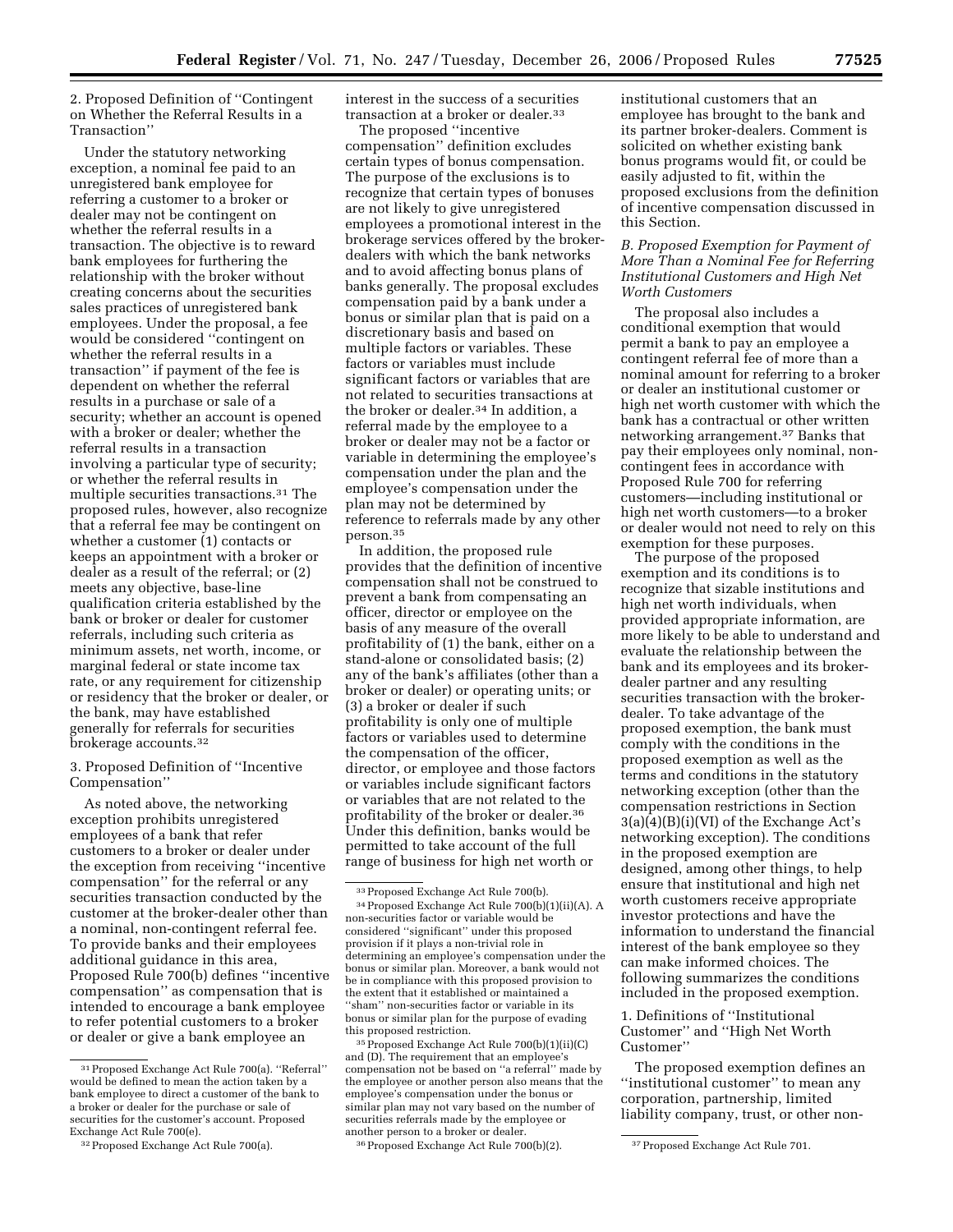natural person that has at least \$10 million in investments or \$40 million in assets. A non-natural person also may qualify as an ''institutional customer'' with respect to a referral if the customer has \$25 million in assets and the bank employee refers the customer to the broker or dealer for investment banking services.38 The lower asset threshold for referrals for investment banking services is designed to permit banks to facilitate access to capital markets by referring smaller businesses to broker-dealers. ''High net worth customer'' is defined to mean any natural person who, either individually or jointly with his or her spouse, has at least \$5 million in net worth excluding the primary residence and associated liabilities of the person and, if applicable, his or her spouse.

The dollar amount threshold for both institutional customers and high net worth customers would be adjusted for inflation on April 1, 2012, and every five years thereafter, to reflect changes in the value of the Personal Consumption Expenditures Chain-Type Price Index, as published by the Department of Commerce, from December 21, 2006. The Agencies selected this index because it is a widely used and broad indicator of inflation in the U.S. economy.

A bank would be required to determine that a non-natural person referred to a broker or dealer under the exemption is an institutional customer before the referral fee is paid to the bank employee. In the case of a customer that is a natural person, the bank, prior to or at the time of any referral, would be required either to (1) determine that the customer is a high net worth customer; or (2) obtain a signed acknowledgment from the customer that the customer meets the standards to be considered a high net worth customer. The purpose of this condition is to provide the bank with a reasonable basis to believe the

person meets the requirements of the exemption.39

2. Conditions Relating to Bank Employees

For a bank employee to receive a contingent or greater-than-nominal referral fee under the proposed exemption, the bank employee must meet other conditions designed to help ensure that the referral occurs in the ordinary course of the unregistered bank employee's activities and that the employee has not previously been disqualified under the Exchange Act. In particular, the bank employee—

• May not be qualified or otherwise required to be qualified pursuant to the rules of a self-regulatory organization (''SRO''); 40

• Must be predominantly engaged in banking activities other than making referrals to a broker-dealer; 41

• Must not be subject to a ''statutory disqualification'' as that term is defined in Section 3(a)(39) of the Exchange Act (other than subparagraph (E) of that Section); 42 and

• Must encounter the "high net worth" customer'' or ''institutional customer'' in the ordinary course of the bank employee's assigned duties for the bank.43

3. Other Conditions Relating to the Banks

The proposed exemption also would require that the bank provide the high net worth customer or institutional customer being referred to the bank's broker-dealer partner certain written disclosures about the employee's interest in the referral prior to or at the time of the referral.<sup>44</sup> These disclosures would have to clearly and conspicuously disclose (1) the name of the broker or dealer; and (2) that the bank employee participates in an incentive compensation program under which the employee may receive a fee of more than a nominal amount for referring the customer to the broker or dealer and that payment of the fee may be contingent on whether the referral results in a transaction with the broker or dealer.45

- 40Proposed Exchange Act Rule 701(a)(1)(i)(A).
- 41Proposed Exchange Act Rule 701(a)(1)(i)(B).
- 42Proposed Exchange Act Rule 701(a)(1)(i)(C).
- 43Proposed Exchange Act Rule 701(a)(1)(ii).
- 44Proposed Exchange Act Rule 701(a)(2)(i).
- 45Proposed Exchange Act Rule 701(b).

In addition, to allow verification before the referral fee is paid to the bank employee, the bank would be required to provide the broker or dealer the name of the employee and such other identifying information that may be necessary for the broker or dealer to determine whether the bank employee is associated with a broker or dealer or is subject to statutory disqualification (as defined in Section 3(a)(39) of the Exchange Act, other than subparagraph (E)).46

The proposed exemption also provides that a bank that acts in good faith and that has reasonable policies and procedures in place to comply with the requirements of the proposed exemption would not be considered a ''broker'' under Section 3(a)(4) of the Exchange Act solely because the bank fails, in a particular instance, to determine that a customer is an institutional or high net worth customer, provide the customer the required disclosures, or provide the broker or dealer the required information concerning the bank employee receiving the referral fee within the time periods prescribed. If the bank is seeking to comply and takes reasonable and prompt steps to remedy the error, such as by promptly making the required determination or promptly providing the broker or dealer the required information, the bank should not lose the exemption from registration in these circumstances. Similarly, to promote compliance with the terms of the exemption, the bank must make reasonable efforts to reclaim the portion of the referral fee paid to the bank employee for a referral that does not, following any required remedial actions, meet the requirements of the exemption and that exceeds the amount the bank otherwise would be permitted to pay under the statutory networking exception and proposed Exchange Act Rule 700.47

#### 4. Provisions of Written Agreement

The proposed exemption also would require that the bank and its brokerdealer partner include certain provisions in their written agreement that obligate the bank or the broker or dealer to take certain actions. These provisions are designed to help ensure that banks and broker-dealers operate within the terms of the exemption and provide appropriate protections to customers referred under the exemption. Banks, brokers and dealers are expected to comply with the terms of their written networking agreements.

<sup>38</sup>Proposed Exchange Act Rule 701(d)(2). ''Investment banking services'' are defined to include, without limitation; acting as an underwriter in an offering for an issuer, acting as a financial adviser in a merger, acquisition, tenderoffer or similar transaction, providing venture capital, equity lines of credit, private investmentprivate equity transactions or similar investments, serving as placement agent for an issuer, and engaging in similar activities. *Id.* at 701(d)(3). When used in this proposal, the term ''include, without limitation'' means a non-exhaustive list. This usage is not intended to suggest that the term "including as used in the Exchange Act and the rules under that Act means an exhaustive list. The use of the term ''including, but not limited to'' in Exchange Act Rules 10b–10 and 15b7–1 is also not intended to create a negative implication regarding the use of ''including'' without the term ''but not limited to'' in other Exchange Act rules. *See* Exchange Act Release No. 49879, 69 FR 39682 (June 30, 2004), at footnote 76.

<sup>39</sup>Proposed Exchange Act Rule 701(a)(2)(ii). As discussed below (*see infra* at II.B.4.), the written agreement between the bank and the broker or dealer also must require the broker or dealer to determine whether a customer meets these qualification standards before the referral fee is paid to the bank employee.

<sup>46</sup>Proposed Exchange Act Rule 701(a)(2)(iii).

<sup>47</sup>Proposed Exchange Act Rule 701(a)(2)(iv).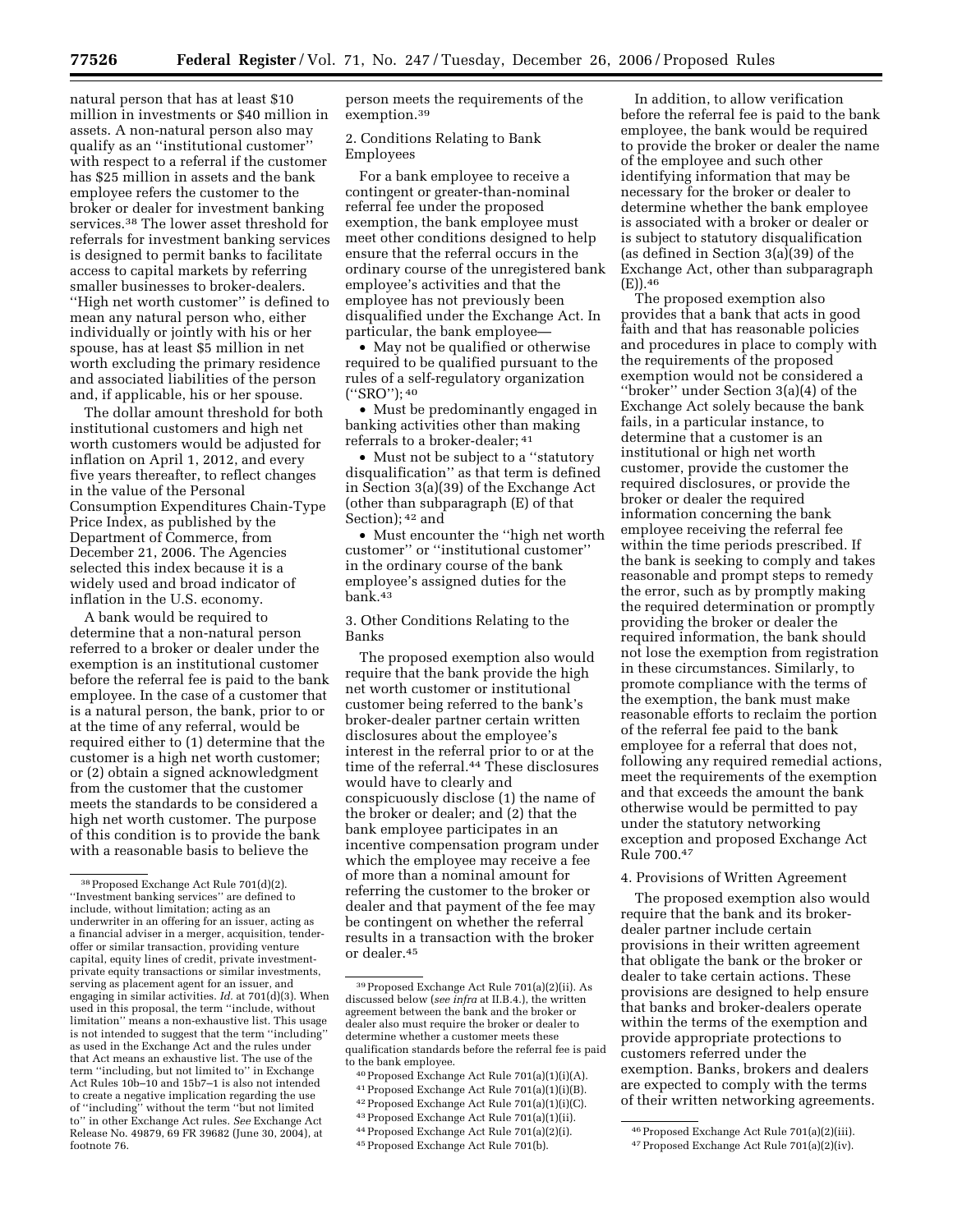If a broker or dealer or bank does not comply with the terms of the agreement, however, the bank would not become a ''broker'' under Section 3(a)(4) of the Exchange Act or lose its ability to operate under the proposed exemption.48 A bank should not be required to register as a result of the actions of the broker or dealer.

## a. Customer and Employee Qualifications

First, the proposed exemption provides that the written agreement between the bank and the broker or dealer must provide for the bank and the broker-dealer to determine, before a referral fee is paid to a bank employee under the exemption, that the employee is not subject to statutory disqualification, as that term is defined in Section 3(a)(39) of the Exchange Act (other than subparagraph (E) of that Section). In addition, as noted above, the written agreement must provide for the broker-dealer to determine, before the referral fee is paid, that the customer being referred is an institutional or high net worth customer.49

b. Suitability or Sophistication Analysis by Broker-Dealer

As a method of providing additional investor protections, the proposed exemption requires that the written agreement between the bank and broker or dealer must provide for the broker or dealer to perform a suitability or sophistication analysis of a securities transaction or the customer being referred, respectively. The type and timing of the analysis needed to be conducted by the broker or dealer depends on whether the referral fee is contingent on the completion of a securities transaction at the broker or dealer.

For contingent fees, the written agreement between the bank and the broker-dealer must provide for the broker or dealer to conduct a suitability analysis of any securities transaction that triggers any portion of the contingency fee in accordance with the rules of the broker's or dealer's applicable SRO as if the broker or dealer had recommended the securities transaction.50 This analysis must be

performed by the broker or dealer before each securities transaction on which the referral fee is contingent is conducted.

For a non-contingent referral fee, the written agreement must provide for the broker or dealer to conduct, before the referral fee is paid, either (1) a ''sophistication'' analysis of the customer being referred; or (2) a suitability analysis with respect to all securities transactions requested by the customer contemporaneously with the referral. Under the ''sophistication'' analysis option, the broker or dealer would be required to determine that the customer has the capability to evaluate investment risk and make independent decisions, and determine that the customer is exercising independent judgment based on the customer's own independent assessment of the opportunities and risks presented by a potential investment, market factors, and other investment considerations.51 This ''sophistication'' analysis is based on elements of NASD IM–2310–3 (Suitability Obligations to Institutional Customers).

Alternatively, the broker or dealer could perform a suitability analysis of all securities transactions requested by the customer contemporaneously with the referral in accordance with the rules of the broker's or dealer's applicable SRO as if the broker or dealer had recommended the securities transaction.52 Thus, the proposed exemption gives a broker or dealer the flexibility to perform a suitability analysis in connection with all referrals made under the exemption (regardless of whether the referral fee is contingent or not) if the broker or dealer determines that such an approach is appropriate for business reasons.

c. Notice From Broker-Dealer to Bank Regarding Customer Qualification

Under the proposed exemption, the written agreement between the bank and the broker-dealer would also be required to provide that the broker-dealer must promptly inform the bank if the brokerdealer determines that (1) the customer referred to the broker-dealer is not a ''high net worth customer'' or an ''institutional customer,'' as applicable; (2) the bank employee receiving the referral fee is subject to statutory disqualification, as that term is defined in Section 3(a)(39) of the Exchange Act, except subparagraph (E) of that Section; or (3) the customer or the securities

transaction(s) to be conducted by the customer do not meet the applicable standard set forth in the suitability or sophistication determination Section above.53 The notice will help banks monitor their compliance with the exemption and take remedial action when necessary.

## 5. Referral Fees Permitted under the Exemption

If the foregoing conditions are met, the proposed exemption would allow a bank employee to receive a referral fee for referring an institutional or high net worth customer to a broker or dealer that is greater than a ''nominal'' amount and that is contingent on whether the referral results in a transaction at the broker or dealer. The exemption places certain limits on how such a referral fee may be structured to reduce the potential ''salesman's stake'' of the bank employee in securities transactions conducted at the broker-dealer. Specifically, the exemption provides that the referral fee may be a dollar amount based on a fixed percentage of the revenues received by the broker or dealer for investment banking services provided to the customer.54

Alternatively, the referral fee may be a predetermined dollar amount, or a dollar amount determined in accordance with a predetermined formula, so long as the amount does not vary based on (1) the revenue generated by, or the profitability of, securities transactions conducted by the customer with the broker or dealer; (2) the quantity, price, or identity of securities purchased or sold over time by the customer with the broker or dealer; or (3) the number of customer referrals made.55 For these purposes, ''predetermined'' means established or fixed before the referral is made.

As the exemption provides, these restrictions do not prevent a referral fee from being paid in multiple installments or from being based on a fixed percentage of the total dollar amount of assets placed in an account with the broker or dealer. Additionally, these restrictions do not prevent a referral fee from being based on the total dollar amount of assets maintained by the customer with the broker or dealer, or from being contingent on whether the customer opens an account with the broker or dealer or executes one or more transactions in the account during the initial phases of the account. A bank employee also may receive a permissible referral fee for each referral

<sup>48</sup>The Commission anticipates that it will be necessary for either NASD or the Commission to adopt a rule requiring broker-dealers to comply with the written agreements discussed in this Section.

<sup>49</sup>Proposed Exchange Act Rule 701(a)(3)(i).

<sup>50</sup>Proposed Exchange Act Rule 701(a)(3)(ii)(A). Because the proposed exemption provides for a broker or dealer to conduct its suitability analysis in accordance with the rules of its applicable SRO, the broker or dealer may follow and take advantage of any applicable SRO rules or interpretations that

allow the broker or dealer to make an alternative suitability evaluation. *See*, *e.g.*, NASD IM–2310–3 (discussing a member's suitability obligations with respect to certain institutional investors).

<sup>51</sup>Proposed Exchange Act Rule 701(a)(3)(ii)(B)(*1*). 52Proposed Exchange Act Rule 701(a)(3)(ii)(B)(*2*).

<sup>53</sup>Proposed Exchange Act Rule 701(a)(3)(iii). 54Proposed Exchange Act Rule 701(d)(4)(ii).

<sup>55</sup>Proposed Exchange Act Rule 701(d)(4)(i).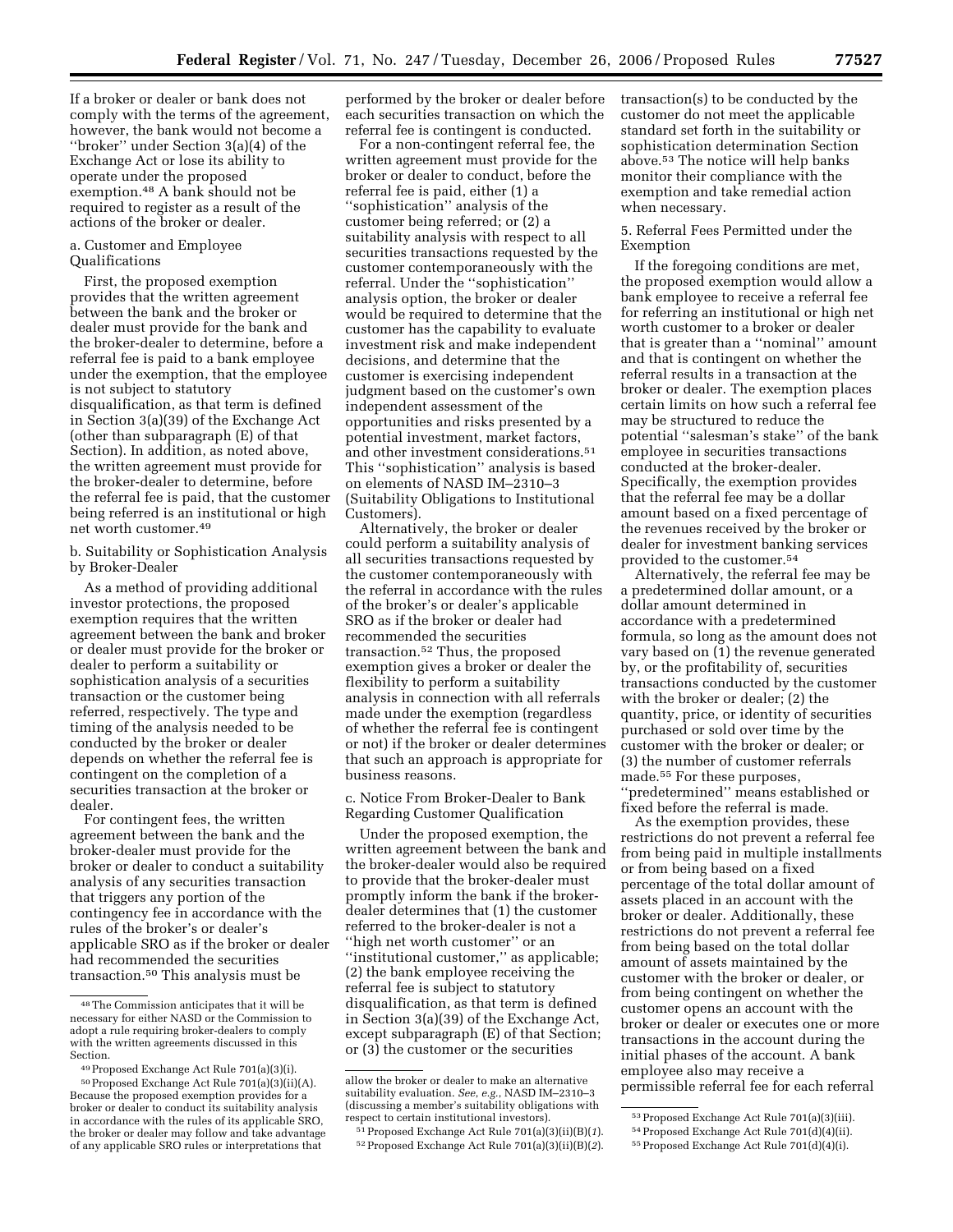made under the exemption. We request comment on all aspects of the definition of a referral fee.

6. Permissible Bonus Compensation Not Restricted

The proposed exemption for high net worth and institutional customers expressly provides that nothing in the exemption would prevent or prohibit a bank from paying, or a bank employee from receiving, any type of compensation under a bonus or similar plan that would not be considered incentive compensation under paragraph (b)(1), or that is described in paragraph (b)(2), of proposed Exchange Act Rule 700 (implementing the networking exception).56 As explained above, these types of bonus arrangements do not tend to create the kind of financial incentives for bank employees that the statute was designed to address.

## *C. Scope of Networking Exception and Institutional/High Net Worth Exemption*

Nothing in the statutory networking exception or the proposed rules limits or restricts the ability of a bank employee to refer customers to other departments or divisions of the bank itself, including, for example, the bank's trust, fiduciary or custodial department. Likewise, the networking exception and the proposed rules do not apply to referrals of retail, institutional or high net worth customers to a broker or dealer or other third party solely for transactions not involving securities, such as loans, futures contracts (other than a security future), foreign currency, or over-the-counter commodities.

## **III. Trust and Fiduciary Activities Exception**

Section 3(a)(4)(B)(ii) of the Exchange Act (the ''trust and fiduciary exception'') permits a bank, under certain conditions, to effect securities transactions in a trustee or fiduciary capacity without being registered as a broker.57 Under this exception from the definition of ''broker,'' a bank must effect such transactions in its trust department, or other department that is regularly examined by bank examiners for compliance with fiduciary principles and standards.58 The bank also must be ''chiefly compensated'' for such

transactions, consistent with fiduciary principles and standards, on the basis of: (1) An administration or annual fee; (2) a percentage of assets under management; (3) a flat or capped per order processing fee that does not exceed the cost the bank incurs in executing such securities transactions; or (4) any combination of such fees.59 These fees are referred to as ''relationship compensation'' in the proposed rules.

Banks relying on this exception may not publicly solicit brokerage business, other than by advertising that they effect transactions in securities in conjunction with advertising their other trust activities.60 In addition, a bank that effects a transaction in the United States of a publicly traded security under the exception must execute the transaction in accordance with Exchange Act section  $3(a)(4)(C).61$ 

This section requires that the bank direct the trade to a registered brokerdealer for execution, effect the trade through a cross trade or substantially similar trade either within the bank or between the bank and an affiliated fiduciary that is not in contravention of fiduciary principles established under applicable federal or state law, or effect the trade in some other manner that the Commission permits.62 The purpose of the rules in this area is to explain the Agencies' interpretation of certain terms and concepts used in the statute and to implement the exception. The trust and fiduciary exception recognizes the traditional securities role banks have performed for trust and fiduciary customers and includes conditions to help ensure that a bank does not operate a securities broker in the trust department.

## *A. ''Chiefly Compensated'' Test and Bank-Wide Exemption Based on Two-Year Rolling Averages*

The proposed rules provide that a bank meets the ''chiefly compensated'' condition in the trust and fiduciary exception if the ''relationship-total compensation percentage'' for each trust or fiduciary account of the bank is

greater than 50 percent.63 The ''relationship-total compensation percentage'' for a trust or fiduciary account would be calculated by (1) dividing the relationship compensation attributable to the account during each of the immediately preceding two years by the total compensation attributable to the account during the relevant year; (2) translating the quotient obtained for each of the two years into a percentage; and (3) then averaging the percentages obtained for each of the two immediately preceding years.64 Under the proposal, a ''trust or fiduciary account'' means an account for which the bank acts in a trustee or fiduciary capacity as defined in section 3(a)(4)(D) of the Exchange Act.65

The proposed rules also include an exemption that would permit a bank to follow an alternate test to the accountby-account approach to the ''chiefly compensated'' condition. Under this exemption, the bank may calculate the compensation it receives from all of its trust and fiduciary accounts on a bankwide basis. The alternative is designed to simplify compliance, alleviate concerns about inadvertent noncompliance, and reduce the costs and disruptions banks likely would incur under the account-by-account approach.

To use this bank-wide methodology, the bank would have to meet two conditions. First, the bank would have to comply with the conditions in the trust and fiduciary exception (other than the compensation test in Section  $3(a)(4)(B)(ii)(I)$  and comply with Section 3(a)(4)(C) (relating to trade execution) of the Exchange Act.66 In addition, the ''aggregate relationshiptotal compensation percentage'' for the bank's trust and fiduciary business as a whole would have to be at least 70 percent.67 We chose this percentage to ensure that a bank's trust department is not unduly dependent on nonrelationship compensation from securities transactions. We invite comments generally on the appropriateness of the proposed exemption as well as this percentage

<sup>56</sup>Proposed Exchange Act Rule 701(c).

<sup>57</sup> 15 U.S.C. 78c(a)(4)(B)(ii).

<sup>58</sup> Id. The Agencies will rely on the appropriate Federal banking agency for a bank to determine whether the bank's activities are conducted in the bank's trust department or other department regularly examined by the agency's examiners for compliance with fiduciary principles and standards.

<sup>59</sup> 15 U.S.C. 78c(a)(4)(B)(ii)(I).

<sup>60</sup> 15 U.S.C. 78c(a)(4)(B)(ii)(II).

<sup>61</sup> 15 U.S.C. 78c(a)(4)(C).

<sup>62</sup> 15 U.S.C. 78c(a)(4)(C)(i)–(iii). As discussed below (*see infra* at VI.C.), the Agencies are proposing to adopt a rule that would permit banks to effect trades in investment company securities through the National Securities Clearing Corporation's Mutual Fund Services (''Fund/ SERV'') or directly with the investment company's transfer agent. Trades effected by a bank in accordance with the proposed Fund/SERV rule would be conducted in accordance with section 3(a)(4)(C) of the Exchange Act.

<sup>63</sup>Proposed Exchange Act Rule 721(a)(1). 64The rule provides for this process to be accomplished by calculating the ''yearly compensation percentage'' and the ''relationshiptotal compensation percentage'' for the account. Proposed Exchange Act Rule 721(a)(2) and (3).

<sup>65</sup>Proposed Exchange Act Rule 721(a)(5). The definition of ''fiduciary capacity'' included in section 3(a)(4)(D) of the Exchange Act is based on the definition of that term in part 9 of the OCC's regulations, which relates to the trust and fiduciary activities of national banks, in effect at the time of enactment of the GLB Act.

<sup>66</sup>Proposed Exchange Act Rule 722(a)(1).

<sup>67</sup>Proposed Exchange Act Rule 722(a)(2).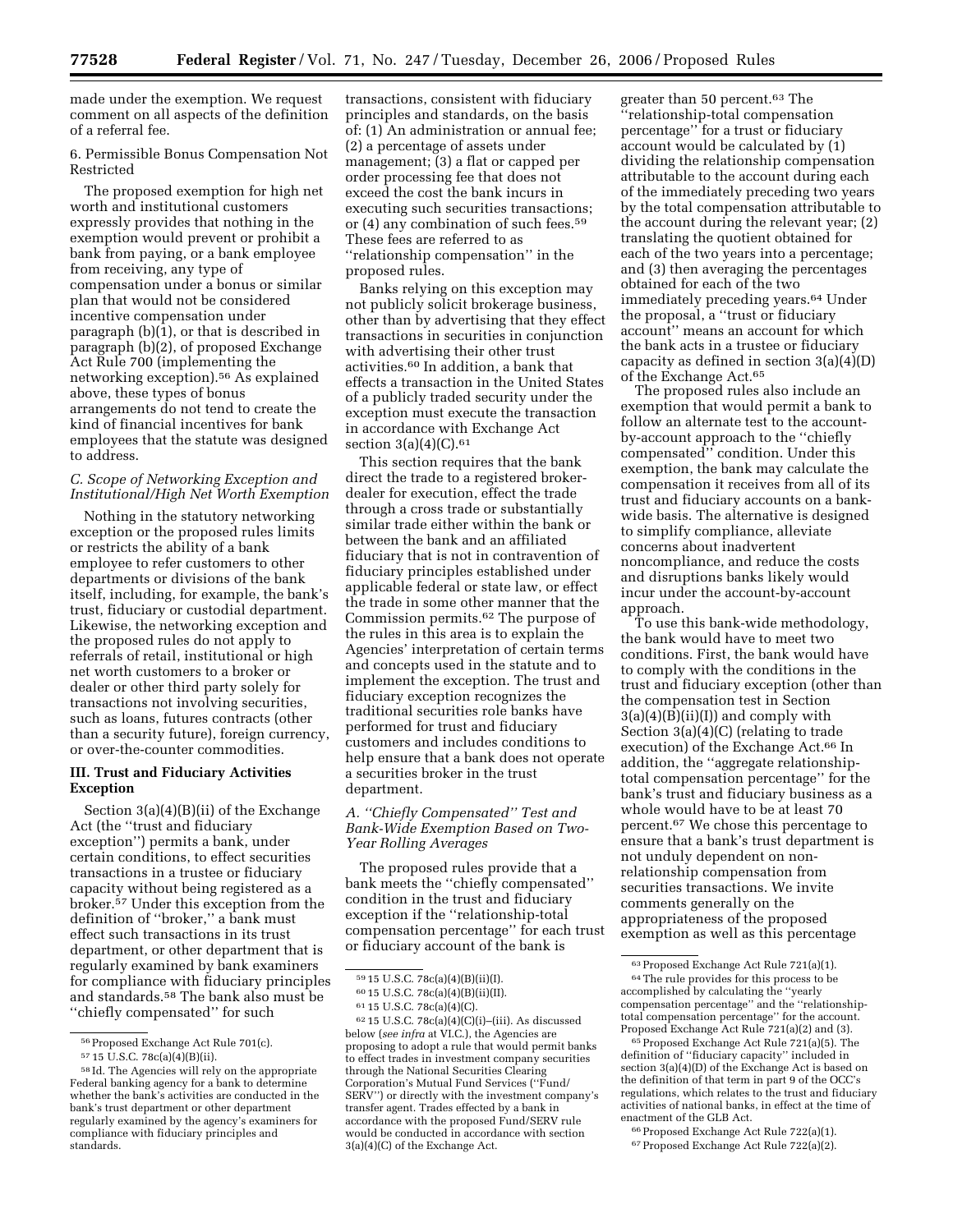and the other specific terms of the exemption.

The ''aggregate relationship-total compensation percentage'' of a bank operating under the bank-wide approach would be calculated in a similar manner as the ''relationshiptotal compensation percentage'' of an account under the account-by-account, except that the calculations would be based on the aggregate relationship compensation and total compensation received by the bank from all of its trust and fiduciary accounts during each of the two immediately preceding years. That is, it would be determined by (1) dividing the relationship compensation attributable to the bank's trust and fiduciary business as a whole during each of the immediately preceding two years by the total compensation attributable to the bank's trust and fiduciary business as a whole during the relevant year; (2) translating the quotient obtained for each of the two years into a percentage; and (3) then averaging the percentages obtained for each of the two immediately preceding years.68

Under either the account-by-account or bank-wide approach, a bank would have the flexibility to elect to use a calendar year or the bank's fiscal year for purposes of complying with these compensation provisions.69 In addition, whether a bank decides to use the account-by-account approach or the bank-wide approach, the bank's compliance with the relevant compensation restriction would be based on a two-year rolling average of the compensation attributable to the trust or fiduciary account or the bank's trust or fiduciary business, respectively. This is to allow for short-term fluctuations that otherwise could lead a bank to fall out of compliance with the exception or exemption from year to year.

## *B. Proposed Definition of ''Relationship Compensation'*

Both the account-by-account and bank-wide approaches discussed above are based in part on the relationship compensation attributable to one or more of a bank's trust or fiduciary accounts. The proposal defines the term ''relationship compensation'' to mean any compensation a bank receives that consists of (1) an administration fee; (2)

an annual fee (payable on a monthly, quarterly or other basis); (3) a fee based on a percentage of assets under management; (4) a flat or capped per order processing fee, paid by or on behalf of a customer or beneficiary, that is equal to not more than the cost incurred by the bank in connection with executing securities transactions for trust or fiduciary accounts; or (5) any combination of these fees.70 These types of compensation are identified in the statute.

The proposed rules also provide examples of fees that would be considered an administration fee or a fee based on a percentage of assets under management for these purposes. Specifically, the rule provides that a fee based on a percentage of assets under management (an ''AUM fee'') includes, without limitation—

• A fee paid by an investment company pursuant to a plan under 17 CFR 270.12b-1. Although Rule 12b-1 fees are related to mutual funds, we believe they should be viewed as relationship compensation because they are paid on an assets under management basis, rather than on a transactional hasis:  $71$ 

• A fee paid by an investment company for personal service or the maintenance of shareholder accounts; 72 and

• A fee paid by an investment company based on a percentage of assets under management for any of the following services: (1) Providing transfer agent or sub-transfer agent services for the beneficial owners of investment company shares; (2) aggregating and processing purchase and redemption orders for investment company shares; (3) providing the beneficial owners with account statements showing their purchases, sales, and positions in the investment company; (4) processing dividend payments to the account for the investment company; (5) providing sub-accounting services to the investment company for shares held beneficially in the account; (6) forwarding communications from the investment company to the beneficial owners, including proxies, shareholder reports, dividend and tax notices, and updated prospectuses; or (7) receiving, tabulating, and transmitting proxies executed by the beneficial owners of investment company shares in the account.73

In addition, the rule provides that the term ''administration fee'' includes, without limitation—

• A fee paid for personal services, tax preparation, or real estate settlement services; and

• A fee paid by an investment company for personal service, the maintenance of shareholder accounts or the types of sub-transfer agent or other services described above.74

The examples of an administration fee and an asset under management fee included in the proposed rules are provided only for illustrative purposes. Other types of fees or fees for other types of services could be an administration fee or an AUM fee. In addition, an administration fee, annual fee or AUM fee attributable to a trust or fiduciary account is considered relationship compensation regardless of what entity or person pays the fee, and regardless of whether the fee is related to only securities assets, to a combination of securities and nonsecurities assets, or to only nonsecurities assets. These fees are part of the compensation for acting as a trustee or fiduciary.

Under the proposal, relationship compensation also would include a flat or capped per order processing fee, paid by (or on behalf of) a customer or beneficiary, that is equal to not more than the cost incurred by the bank in connection with executing securities transactions for trust or fiduciary accounts.75 If a bank seeks to include within this per order processing fee any fixed or variable processing costs incurred by the bank beyond those charged by the executing broker or dealer, the bank should maintain appropriate policies and procedures governing the allocation of these costs to the orders processed for trust or fiduciary customers.76 This should help

75Proposed Exchange Act Rule 721(a)(4)(iv). 76A bank effecting transactions for trust or fiduciary customers through its trust or fiduciary departments may use other divisions or departments of the bank, or other affiliated or unaffiliated third parties, to handle aspects of these transactions. The bank must continue to act in a trustee or fiduciary capacity with respect to the account and, accordingly, should exercise appropriate diligence in selecting persons to provide services to the bank's trust or fiduciary customers and in overseeing the services provided in accordance with the bank's fiduciary obligations. No party, other than the bank (including, without limitation, a transfer agent or investment adviser), working in conjunction with the bank may rely on the bank's exception or exemption from ''broker'' status. To the extent that any such third party Continued

<sup>68</sup>As a technical matter, the rule provides for this process to be accomplished by calculating the 'yearly bank-wide compensation percentage'' and the ''aggregate relationship-total compensation percentage'' for the bank's trust and fiduciary business as a whole. Proposed Exchange Act Rule 722(b) and (c).

<sup>69</sup>Proposed Exchange Act Rule 721(a)(6).

<sup>70</sup>Proposed Exchange Act Rule 721(a)(4).

<sup>71</sup>Proposed Exchange Act Rule 721(a)(4)(iii)(A).

<sup>72</sup>Proposed Exchange Act Rule 721(a)(4)(iii)(B).

<sup>73</sup>Proposed Exchange Act Rule 721(a)(4)(iii)(C).

<sup>74</sup>Proposed Exchange Act Rule 721(a)(4)(i). To the extent these fees are paid by an investment company based on a percentage of assets under management, these fees would be a permissible AUM fee.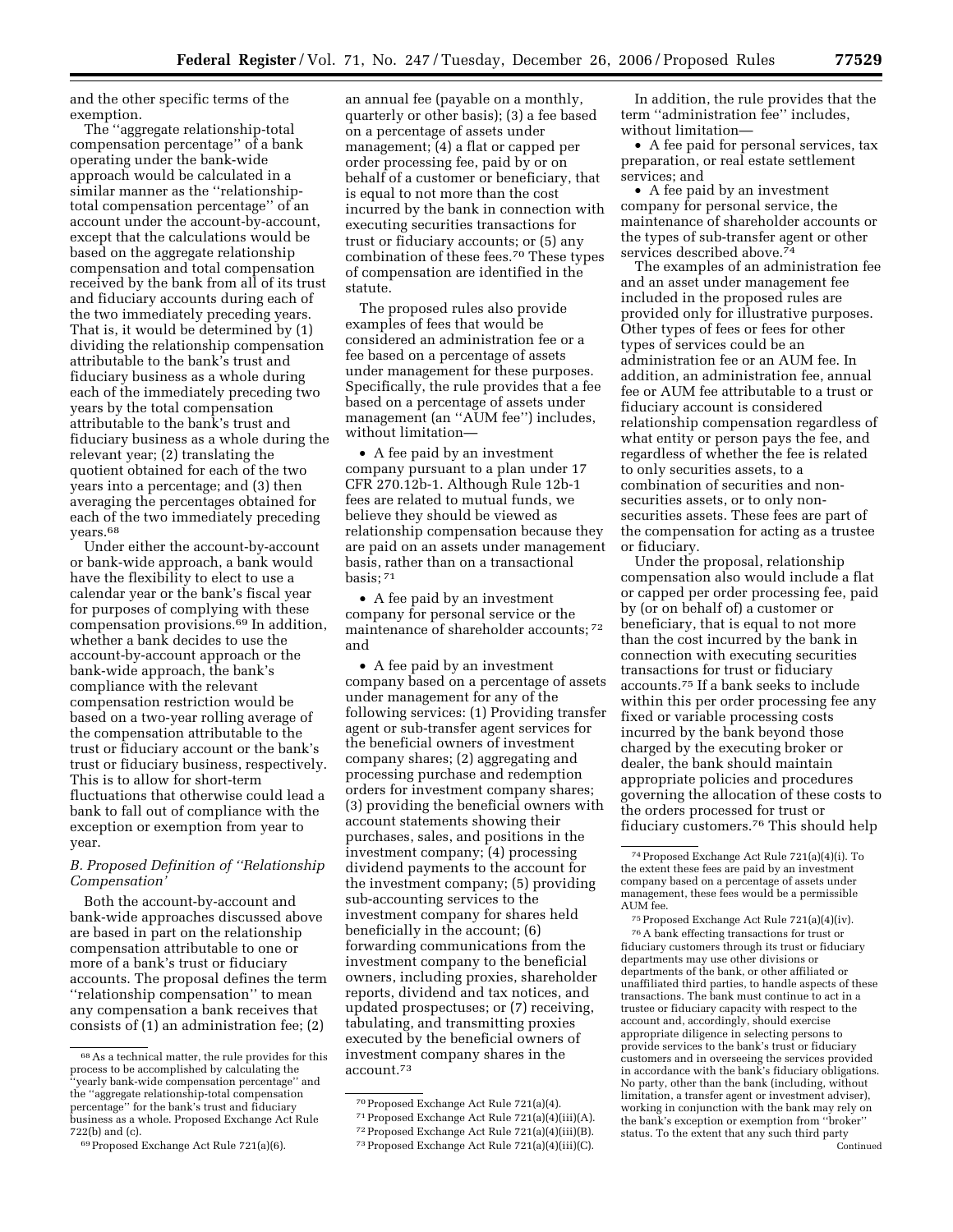ensure that profits derived from per trade charges are not masked as costs of processing the trades.

## *C. Advertising Restrictions*

Section  $3(a)(4)(B)(ii)(II)$  of the Exchange Act addresses advertisements and the proposed rules explain the Agencies' understanding of the terms used in the statute. The proposed rules provide that a bank complies with the advertising restriction if advertisements by or on behalf of the bank do not advertise that the bank provides securities brokerage services for trust or fiduciary accounts except as part of advertising the bank's broader trust or fiduciary services, and do not advertise the securities brokerage services provided by the bank to trust or fiduciary accounts more prominently than the other aspects of the trust or fiduciary services provided to such accounts.77

An ''advertisement'' for these purposes means any material that is published or used in any electronic or other public media, including any Web site, newspaper, magazine or other periodical, radio, television, telephone or tape recording, videotape display, signs or billboards, motion pictures, blast e-mail, or telephone directories (other than routine listings).78 Other types of material or information that is not distributed through public media would not be considered an advertisement. In addition, in considering whether an advertisement advertises the securities brokerage services provided to trust or fiduciary customers more prominently than the bank's other trust or fiduciary services, the nature, context and prominence of the information presented—and not simply the length of text or information devoted to a particular subject'should be considered.

## *D. Proposed Exemptions for Special Accounts, Transferred Accounts, and a De Minimis Number of Accounts*

The proposed rules also would permit a bank to exclude certain types of accounts for purposes of determining its compliance with the account-byaccount or bank-wide compensation tests discussed above. These exclusions are intended to reduce administrative burdens and facilitate compliance in

77Proposed Exchange Act Rule 721(b).

connection with accounts that do not present a pronounced risk that a bank is operating a securities broker within the trust department. We solicit comment on these exclusions and their specific proposed terms.

Under the proposal, a bank could, in determining its compliance with either the account-by-account or bank-wide compensation tests, exclude any trust or fiduciary account that had been open for a period of less than 3 months during the relevant year.79 The proposal would also permit a bank to exclude, for purposes of determining its compliance with either of these compensation tests, any trust or fiduciary account that the bank acquired from another person as part of a merger, consolidation, acquisition, purchase of assets or similar transaction by the bank for 12 months after the date the bank acquired the account from the other person.80 Of course, in excluding such accounts, the bank would have to exclude all compensation it receives from such accounts from the relationship compensation to total compensation comparison. This approach would allow a bank to bring into compliance a group of acquired accounts.

Two additional exemptions would be provided for banks using the accountby-account approach. Specifically, a bank that uses the account-by-account approach would not be considered a broker for purposes of Section 3(a)(4) of the Exchange Act solely because a particular trust or fiduciary account does not meet the ''chiefly compensated'' test if, within 3 months of the end of the year in which the account fails to meet such standard, the bank transfers the account or the securities held by or on behalf of the account to a registered broker-dealer or another unaffiliated entity (such as an unaffiliated bank) that is not required to be registered as a broker or dealer.<sup>81</sup>

Moreover, a bank using the accountby-account approach could exclude a small number of trust or fiduciary accounts not exceeding the lesser of (1) 1 percent of the total number of trust or fiduciary accounts held by the bank *provided that* if the number so obtained is less than 1, the amount would be rounded up to 1; or  $(2)$  500.<sup>82</sup> To rely on this exemption with respect to an account, the bank must not have relied on this exemption for such account during the immediately preceding year.83 In addition, the bank would be

required to maintain records demonstrating that the securities transactions conducted by or on behalf of the excluded account were undertaken by the bank in the exercise of its trust or fiduciary responsibilities with respect to the account.<sup>84</sup>

#### **IV. Sweep Accounts and Transactions in Money Market Funds**

Exchange Act Section  $3(a)(4)(B)(v)$ excepts a bank from the definition of ''broker'' to the extent it ''effects transactions as part of a program for the investment or re-investment of deposit funds into any no-load, open-end management investment company registered under the Investment Company Act that holds itself out as a money market fund.''85

#### *A. Proposed Sweep Account Definitions*

To provide banks with guidance on the sweep accounts exception, the proposal defines various terms under the exception. One key term is ''noload.'' Under the proposal, no-load, in the context of an investment company or the securities it issues, means that the securities are part of a class or series in which a bank effects transactions that is not subject to a sales charge or a deferred sales charge. In addition, total charges against net assets of that class or series of securities for sales or sales promotion expenses, personal service, or the maintenance of shareholder accounts may not exceed 0.0025 of average net assets annually.86

Consistent with NASD rules,87 under the proposed no-load definition, charges for the following would not be considered charges against net assets of a class or series of an investment company's securities for sales or sales promotion expenses, personal service, or the maintenance of shareholder accounts:

(1) Providing transfer agent or subtransfer agent services for beneficial owners of investment company shares;

(2) Aggregating and processing purchase and redemption orders for investment company shares;

(3) Providing beneficial owners with account statements showing their purchases, sales, and positions in the investment company;

(4) Processing dividend payments for the investment company;

(5) Providing sub-accounting services to the investment company for shares held beneficially;

(6) Forwarding communications from the investment company to the

performs activities that would make that entity a broker under Section 3(a)(4) of the Exchange Act that entity would be required to register as a broker (in the absence of an applicable exemption or regulatory relief) notwithstanding any written or unwritten agreement the third party may have with the bank.

<sup>78</sup>Proposed Exchange Act Rule 721(b)(2) (referencing Proposed Exchange Act Rule 760(g)(2)).

<sup>79</sup>Proposed Exchange Act Rule 723(a).

<sup>80</sup>Proposed Exchange Act Rule 723(b).

<sup>81</sup>Proposed Exchange Act Rule 723(c).

<sup>82</sup>Proposed Exchange Act Rule 723(d).

<sup>83</sup>Proposed Exchange Act Rule 723(d)(3).

<sup>84</sup>Proposed Exchange Act Rule 723(d)(1).

<sup>85</sup>See Exchange Act Section 3(a)(4)(B)(v).

<sup>86</sup>Proposed Exchange Act Rule 740(c).

<sup>87</sup>See NASD Rule 2830.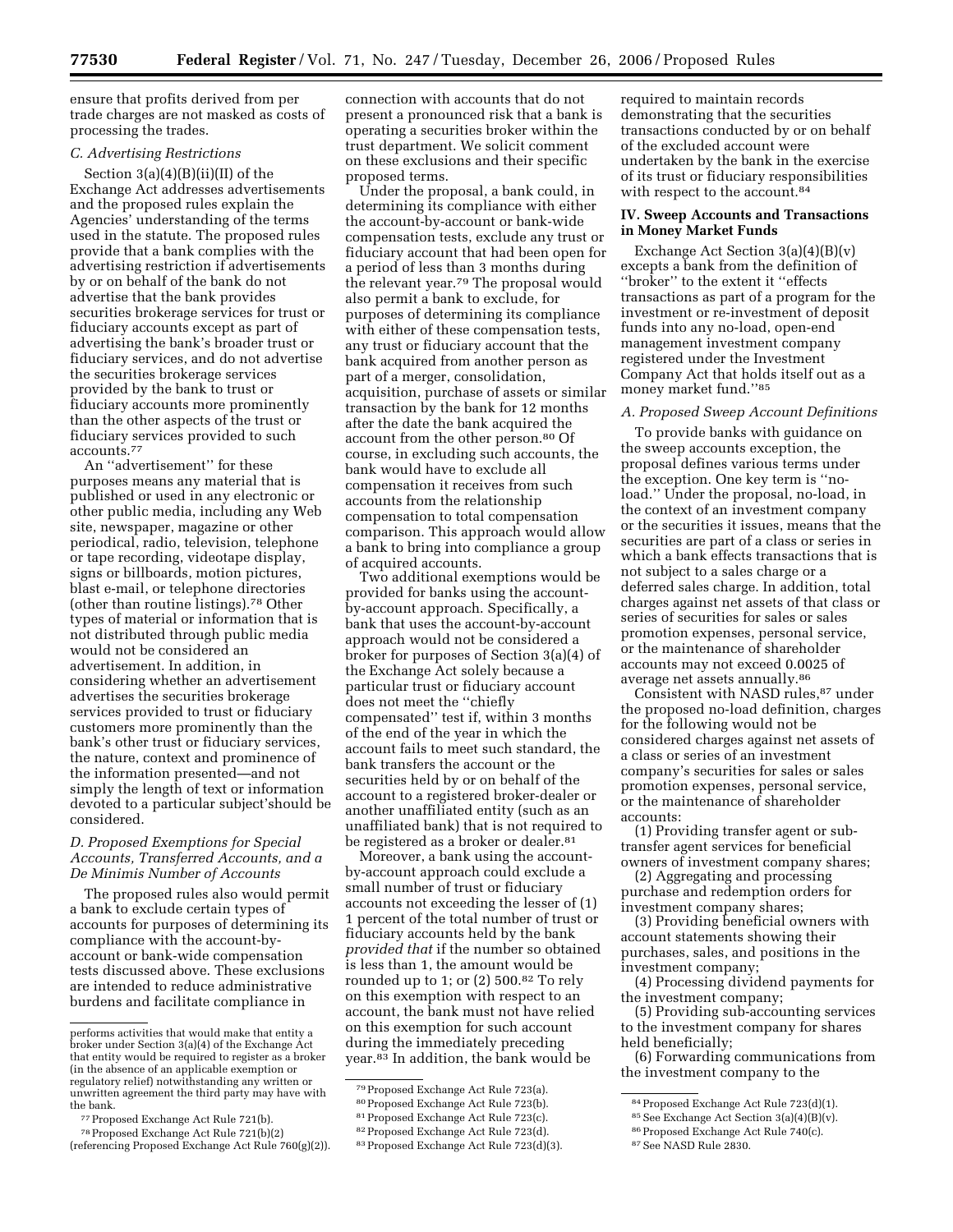beneficial owners, including proxies, shareholder reports, dividend and tax notices, and updated prospectuses; or

(7) Receiving, tabulating, and transmitting proxies executed by beneficial owners of investment company shares.<sup>88</sup>

## *B. Proposed Exemption Regarding Money Market Fund Transactions*

The proposal also includes a new exemption that would permit banks, without registering as a broker, to effect transactions on behalf of a customer in securities issued by a money market fund under certain conditions.89 This proposed exemption recognizes that banks have long offered sweeps and other services that invest customer funds in money market funds that do not qualify as no-load funds under Commission and NASD rules. In particular, to qualify for the proposed exemption from broker registration, the bank would be required to provide the customer, directly or indirectly, any other product or service, the provision of which would not, in and of itself, require the bank to register as a broker or dealer under Section 15(a) of the Exchange Act.90 In addition, the class or series of money market fund securities that the bank provides the customer either would have to be no-load, or, if it is not no-load, the bank could not characterize or refer to the class or series of securities as no-load. For securities that are not no-load, the bank would be required to provide the customer, not later than at the time the customer authorizes the bank to effect the transactions, a prospectus for the securities.91

#### **V. Safekeeping and Custody**

#### *A. Overview of Statutory Exception*

Section  $3(a)(4)(B)(viii)$  of the Exchange Act provides banks with an exception from the ''broker'' definition for certain bank custody and safekeeping activities (''custody and safekeeping exception''). In particular, this provision allows a bank to perform the following activities if performed as part of its customary banking activities without registering as a ''broker'':

• Providing safekeeping or custody services with respect to securities, including the exercise of warrants and other rights on behalf of customers;

• Facilitating the transfer of funds or securities, as a custodian or a clearing agency, in connection with the

clearance and settlement of its customers' transactions in securities;

• Effecting securities lending or borrowing transactions with or on behalf of customers as part of the abovedescribed custodial services or investing cash collateral pledged in connection with such transactions;

• Holding securities pledged by a customer to another person or securities subject to purchase or resale agreements involving a customer, or facilitating the pledging or transfer of such securities by book entry or as otherwise provided under applicable law, if the bank maintains records separately identifying the securities and the customer; and

• Serving as a custodian or provider of other related administrative services to any individual retirement account, pension, retirement, profit sharing, bonus, thrift savings, incentive, or other similar benefit plan.92

#### *B. Proposed Exemption*

The proposed rules contain an exemption that allows banks, subject to certain conditions, to accept orders for securities transactions from employee benefit plan accounts and individual retirement and similar accounts for which the bank acts as a custodian.<sup>93</sup> In addition, the exemption allows banks, subject to certain conditions, to accept orders for securities transactions on an accommodation basis from other types of custodial accounts.94 These proposed exemptions are intended to allow a bank to perform the types of securities ordertaking activities at times conducted in a custody department subject to conditions and limitations to protect investors and prevent a bank from using the exemptions to operate a securities broker in the bank.

The Agencies seek comment on all aspects of the proposed exemptions, including the conditions they contain. The proposed rules do not contain other rules to implement the custody and safekeeping exception. The Agencies request comment on whether other rules in this area are appropriate or needed.

A bank would have no need to rely on the custody exemption to the extent the bank conducts other custodial activities permitted by Section 3(a)(4)(B)(viii) (*e.g.*, exercising warrants or other rights with respect to securities or effecting securities lending or borrowing transactions on behalf of custodial customers) or another of the proposed rules (*e.g.*, proposed Exchange Act Rule 772, which permits banks to effect securities lending or borrowing

transactions on behalf of certain noncustodial customers). In addition, a bank would not have to rely on the proposed exemption to the extent the bank holds securities in custody for a customer and provides clearance and settlement services to the account in connection with such securities, but the bank does not accept orders for securities transactions for the account or engage in other activities with respect to the account that would require the bank to be registered as a broker. The following discusses the scope and terms of the proposed custody exemption.

1. Employee Benefit Plan Accounts and Individual Retirement or Similar Accounts

Under the proposed exemption, a bank would not be considered a broker for purposes of Section 3(a)(4) of the Exchange Act to the extent that, as part of its customary banking activities, the bank accepts orders to effect transactions in securities in an ''employee benefit plan account'' 95 or an ''individual retirement account or similar account" <sup>96</sup> for which the bank acts as a custodian if the bank complies with the following.

#### a. Employee Compensation Restriction

The proposed custody exemption provides that, if a bank accepts securities orders for an employee benefit plan or individual retirement or similar account under the exemption, then no bank employee may receive compensation (including a fee paid

96 ''Individual retirement account or similar account'' would mean an individual retirement account as defined in Section 408 of the Internal Revenue Code (26 U.S.C. 408), Roth IRA as defined in Section 408A of the Internal Revenue Code (26 U.S.C. 408A), health savings account as defined in Section 223(d) of the Internal Revenue Code (26 U.S.C. 223(d)), Archer medical savings accounts as defined in Section 220(d) of the Internal Revenue Code (26 U.S.C. 220(d)), Coverdell education savings account as defined in Section 530 of the Internal Revenue Code (26 U.S.C. 530), or other similar account.

<sup>88</sup>Proposed Exchange Act Rule 740(c)(2).

<sup>89</sup>Proposed Exchange Act Rule 741.

<sup>90</sup>Proposed Exchange Act Rule 741(a)(1).

<sup>91</sup>Proposed Exchange Act Rule 741(a)(2)(ii)(A).

<sup>92</sup> 15 U.S.C. 78c(a)(4)(B)(viii).

<sup>93</sup>Proposed Exchange Act Rule 760(a).

<sup>94</sup> Proposed Exchange Act Rule 760(b).

<sup>95</sup> ''Employee benefit plan account'' would mean a pension plan, retirement plan, profit sharing plan, bonus plan, thrift savings plan, incentive plan, or other similar plan, including, without limitation, an employer-sponsored plan qualified under Section 401(a) of the Internal Revenue Code (26 U.S.C. 401(a)), a governmental or other plan described in Section 457 of the Internal Revenue Code (26 U.S.C. 457), a tax-deferred plan described in Section 403(b) of the Internal Revenue Code (26 U.S.C. 403(b)), a church plan, governmental, multiemployer or other plan described in Section 414(d), (e) or (f) of the Internal Revenue Code (26 U.S.C. 414(d), (e) or (f)), an incentive stock option plan described in Section 422 of the Internal Revenue Code (26 U.S.C. 422); a Voluntary Employee Beneficiary Association Plan described in Section 501(c)(9) of the Internal Revenue Code (26 U.S.C. 501(c)(9)), a non-qualified deferred compensation plan (including a rabbi or secular trust), a supplemental or mirror plan, and a supplemental unemployment benefit plan.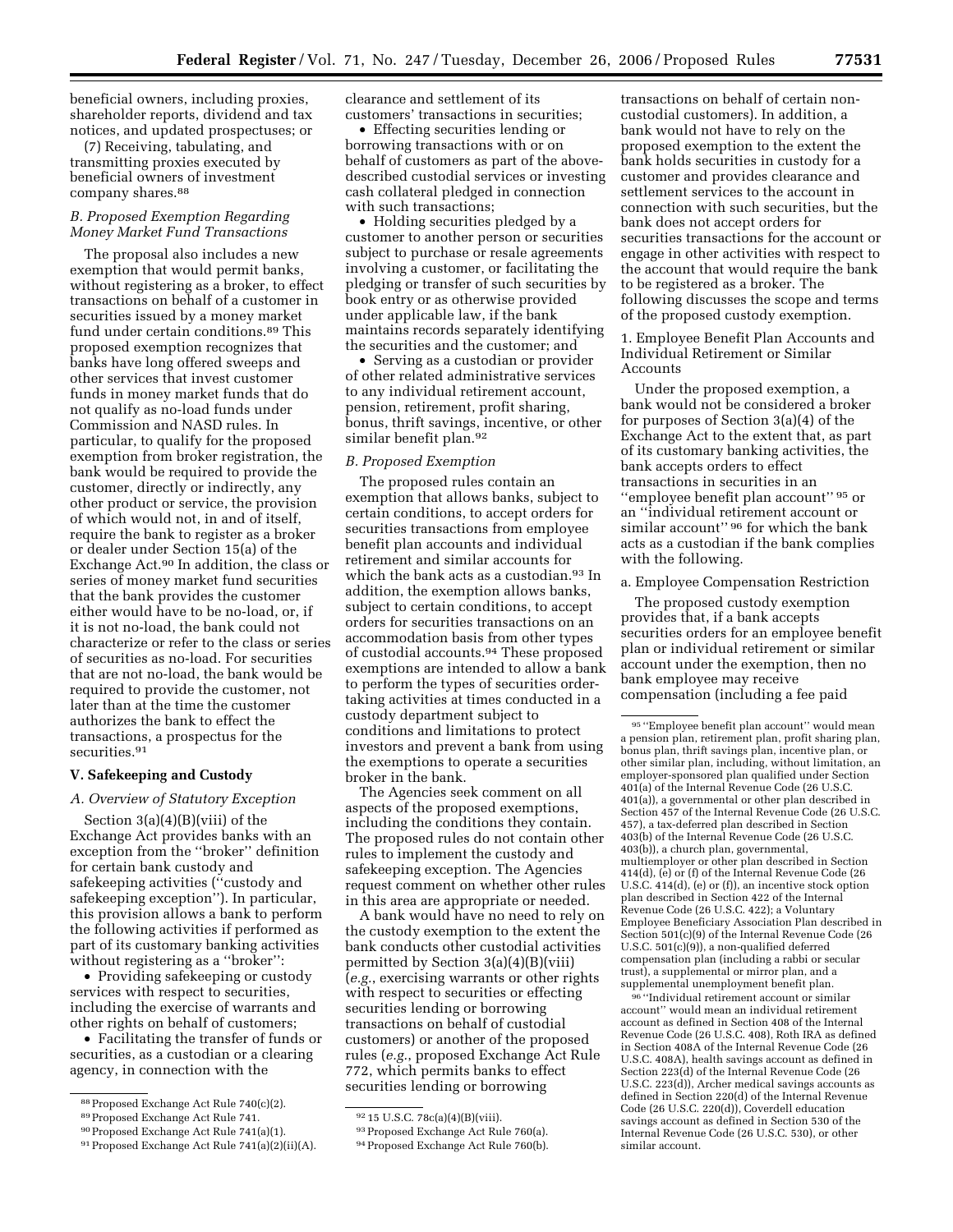pursuant to a 12b–1 plan) from the bank, the executing broker or dealer, or any other person that is based on (1) whether a securities transaction is executed for the account; or (2) the quantity, price, or identity of the securities purchased or sold by the account.97 These proposed restrictions, which we believe are consistent with banking practices, are intended to reduce the financial incentives a bank employee might have to encourage a customer to submit securities orders to the bank and use a custody account as the functional equivalent of a securities brokerage account. They do not prohibit a bank employee from receiving compensation that is based on whether a customer establishes a custodial account with the bank, or that is based on the total amount of assets in a custodial account at account opening or at any other time.

The proposed custody exemption also expressly provides that these employee compensation restrictions do not prevent a bank employee from receiving payments under a bonus or similar plan that would be permissible under proposed Exchange Act Rule 700(b)(1) of the networking rules as if a referral had been made, or any profitabilitybased compensation described in proposed Exchange Act Rule 700(b)(2) of the networking rules. In addition, because these restrictions relate to securities transactions conducted in the relevant custody account, they would not prevent a bank employee from receiving a referral fee for referring the customer to a broker or dealer to engage in securities transactions at the brokerdealer that are unrelated to the custody account in accordance with the networking exception or the institutional customer and high net worth customer exemption (proposed Exchange Act Rule 701) for networking arrangements.

## b. Advertisements and Sales Literature

The proposed custody exemption provides that a bank relying on the exemption may not advertise that it accepts orders for securities transactions for employee benefit plan accounts or individual retirement accounts or similar accounts for which the bank acts as custodian, except as part of advertising the other custodial or safekeeping services the bank provides to these accounts. In addition, the bank may not advertise that such accounts are securities brokerage accounts or that the bank's safekeeping and custody services substitute for a securities brokerage

account.98 With respect only to individual retirement or similar accounts, advertisements and sales literature issued by or on behalf of the bank may not describe the securities order-taking services provided by the bank to these accounts more prominently than the other aspects of the custody or safekeeping services the bank provides.99 The purpose of these restrictions is similar to the purpose of the advertising rules in the trust and fiduciary exception.

## c. Other Conditions

The proposed custody exemption provides that a bank may accept orders for a securities transaction for an employee benefit plan account or an individual retirement account or similar account only if (1) the bank does not act in a trustee or fiduciary capacity (as defined in Section 3(a)(4)(D) of the Exchange Act) with respect to that account; (2) the bank complies with Section 3(a)(4)(C) of the Exchange Act in handling any order for a securities transaction for the account;100 and (3) the bank complies with Section 3(a)(4)(B)(viii)(II) of the Exchange Act relating to carrying broker activities.101

99Proposed Exchange Act Rule 760(a)(3). ''Sales literature'' would mean any written or electronic communication, other than an advertisement, that is generally distributed or made generally available to customers of the bank or the public, including circulars, form letters, brochures, telemarketing scripts, seminar texts, published articles, and press releases concerning the bank's products or services. Proposed Exchange Act Rule 760(g)(5).

100 15 U.S.C. 78c(a)(4)(C). This provision provides that, to meet one of the exceptions from the ''broker'' definition under the Exchange Act one of three conditions with respect to transactions effected under the applicable Section must be satisfied. In particular, the bank must direct such trade to a registered broker-dealer for execution. In the alternative, the trade must be a cross trade or other substantially similar trade of a security that is made by the bank or between the bank and an affiliated fiduciary and is not in contravention of fiduciary principles established under applicable Federal or State law. Alternatively, the trade must be conducted in some other manner permitted under rules, regulations, or orders as the Commission may prescribe or issue.

101 15 U.S.C. 78c(a)(4)(B)(viii)(II). This provision prohibits a custodian bank from acting as a carrying broker (as such term, and different formulations thereof, are used in Exchange Act Section 15(c)(3) and the rules and regulations under that Section) for any broker or dealer, unless such carrying broker activities are engaged in with respect to government securities.

d. Non-Fiduciary and Non-Custodial Administrators or Recordkeepers

The proposed exemption also would allow a bank that acts as a non-fiduciary and non-custodial administrator or recordkeeper for an employee benefit plan to accept securities orders for the plan if the bank and the custodian bank comply with all the conditions discussed in Sections V.B.1.a, b and c above and, in addition, the administrator/recordkeeper bank does not execute a cross-trade with or for the employee benefit plan or net orders for securities for the plan, other than orders for shares of open-end investment companies not traded on an exchange.102 Executing cross-trades involves setting prices for securities transactions. The Agencies request comment on whether these conditions are consistent with the existing practices of banks acting as nonfiduciary and non-custodial administrators or recordkeepers.

#### 2. Accommodation Transactions

Besides accepting securities orders for employee benefit plan and individual retirement and similar custodial accounts, banks also accept securities orders for other custodial accounts as an accommodation to the customer. The proposed custody exemption allows banks to continue to provide these order-taking services to other custodial accounts, subject to certain conditions designed to help ensure that these services continue to be provided only as an accommodation to customers and that a bank does not operate a securities broker out of its custody department. These conditions are discussed below.

#### a. Accommodation Basis

The proposed custody exemption expressly provides that a bank may accept securities orders for other custodial accounts only as an accommodation to the customer.103 The Banking Agencies will develop guidance to assist Banking Agency examiners in reviewing, as part of the agencies' ongoing supervisory and examination process, the order-taking services provided to other custodial accounts. This guidance will describe the types of policies, procedures and systems that a bank should have in place to help ensure that the bank accepts securities orders for other custodial accounts only as an accommodation to the customer and in a manner consistent with both the terms

<sup>97</sup> Proposed Exchange Act Rule 760(c).

<sup>98</sup>Proposed Exchange Act Rule 760(a)(2)(i) and (ii). As discussed above, the proposed rules define the term ''advertisement'' to mean material that is published or used in any electronic or other public media, including any Web site, newspaper, magazine or other periodical, radio, television, telephone or tape recording, videotape display, signs or billboards, motion pictures, or telephone directories (other than routine listings). Proposed Exchange Act Rule 760(g)(2).

<sup>102</sup>Proposed Exchange Act Rule 760(e).

<sup>103</sup>Proposed Exchange Rule Act 760(b)(1).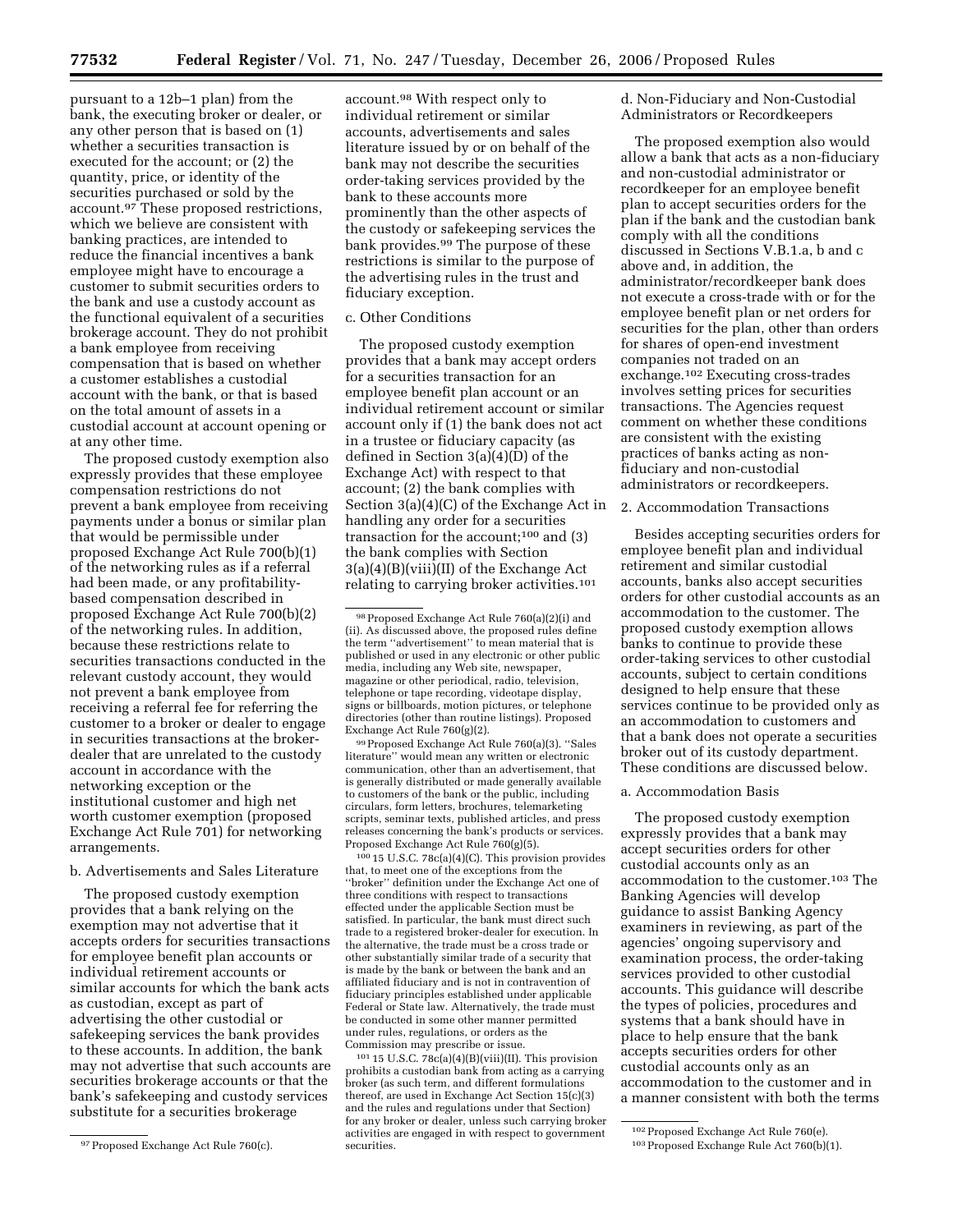and purposes of the custody exemption and the GLB Act.

## b. Employee Compensation Restriction

In order for a bank to rely on the custody exemption to accept orders for custodial accounts on an accommodation basis, the bank must comply with the employee compensation restrictions described above in Section B.1.a that apply with respect to employee benefit plans and individual retirement and similar accounts.104

#### c. Bank Fees

The proposed exemption also expressly limits the types of fees a bank that accepts accommodation orders for an account may charge for effecting securities transactions for the account. Specifically, any fee charged or received by the bank for effecting a securities transaction for the account may not vary based on (1) whether the bank accepted the order for the transaction; or (2) the quantity or price of the securities to be bought or sold.105 These restrictions do not prevent a bank from charging or receiving a fee that is based on the type of security purchased or sold by the account (*e.g.*, a foreign security), provided the fee complies with the conditions set forth in the proposed exemption.

## d. Advertising and Sales Literature Restrictions

Under the proposed exemption, the bank's advertisements may not state that the bank accepts orders for securities transactions for a custodial account (other than an employee benefit plan or individual retirement account or similar account). In addition, the bank's sales literature (1) may state that the bank accepts securities orders for such an account only as part of describing the other custodial or safekeeping services the bank provides to the account; and (2) may not describe the securities order-taking services provided to such an account more prominently than the other aspects of the custody or safekeeping services provided by the bank to the account.106

## e. Investment Advice or Recommendations

Under the proposed exemption, a bank that accepts securities orders for a custodial account on an accommodation basis would not be permitted to provide investment advice or research concerning securities to the account,

make recommendations concerning securities to the account, or otherwise solicit securities transactions from the account. These restrictions would not, however, prohibit the bank from advertising its custodial services and disseminating sales literature that comply with the restrictions in the proposed exemption. These restrictions also would not prevent a bank employee from responding to customer inquiries regarding the bank's safekeeping and custody services by providing advertisements or sales literature describing the safekeeping, custody and related services the bank offers (provided those advertisement and sales literature comply with the restrictions in the proposed exemption), a prospectus prepared by a registered investment company, sales literature prepared by a registered investment company or by the broker or dealer that is the principal underwriter of the registered investment company pertaining to the registered investment company's products, or information based on any of those materials. Moreover, the proposed exemption allows a bank's employees to respond to customer inquiries concerning the bank's safekeeping, custodial or other services, such as inquiries concerning the customer's account or the availability of sweep or other services, so long as the bank does not provide investment advice or research concerning securities to the account or make a recommendation to the account concerning securities.

The limitations and restrictions discussed in this part V.B.2, including those relating to investment advice and recommendations, relate only to those custodial accounts for which the bank accepts securities orders on an accommodation basis. Thus, for example, these limitations would not apply to (1) an employee benefit plan account or an individual retirement account or similar account; or (2) a trust or fiduciary account maintained by a customer with a bank even if that customer also maintains a custodial account with the bank. Similarly, the custody exemption does not prohibit a bank from cross-marketing the other products or services of the bank, including trust or fiduciary services, to its custodial customers.

#### f. Other Conditions

In addition to these conditions, a bank that accepts securities orders as an accommodation to a custodial account must comply with the conditions described in Section V.B.1.c. Thus, the bank may not rely on this proposed exemption to accept accommodation

orders for a custodial account if the bank is acting in a trustee or fiduciary capacity (as defined in Section 3(a)(4)(D) of the Exchange Act) with respect to that account. In addition, the bank must comply with Section 3(a)(4)(C) of the Exchange Act in handling any order for a securities transaction for the account and with Section 3(a)(4)(B)(viii)(II) concerning carrying broker activities.107 The reason for these additional conditions is to reinstate the statutory requirements for executing transactions and for the bank to refrain from acting as a carrying broker. In addition, a condition is added that makes it clear that a bank may not use this exemption to avoid the conditions applicable to a trust or fiduciary account when it is acting in a trustee or fiduciary capacity with respect to that account.

#### 3. Evasion

As the proposed rules provide, to prevent evasions of the custody exemption, the Agencies will consider both the form and substance of the relevant account(s), transaction(s) and activities (including advertising activities) in considering whether a bank meets the terms of the exemption.108 As part of the regular examination process, the Banking Agencies will monitor the securities transactions in custodial accounts. If the appropriate Banking Agency were to find that a bank is evading the terms of the custody exemption to run a brokerage business out of its custody department, the agency would take appropriate action to address the problem.

#### **VI. Other Proposed Exemptions**

The proposal also includes certain other exemptions relating to the securities "broker" activities of banks. These are discussed below.

## *A. Proposed Exemption for Regulation S Transactions With Non-U.S. Persons*

Persons that conduct a broker or dealer business while located in the United States must register as brokerdealers (absent an exception or exemption), even if they direct all of their selling efforts offshore.109 A bank industry group requested an exemption from broker-dealer registration requirements to permit banks to sell to non-U.S. persons securities that are covered by Regulation S, the safe harbor from U.S. securities registration

<sup>104</sup>Proposed Exchange Act Rule 760(b)(2) and (c).

<sup>105</sup>Proposed Exchange Act Rule 760(b)(3).

<sup>106</sup>Proposed Exchange Act Rule 760(b)(4) and (5).

<sup>107</sup>Proposed Exchange Act Rule 760(d).

<sup>108</sup>Proposed Exchange Act Rule 760(e).

<sup>109</sup>Exchange Act Release No. 27017 (July 11, 1989), 54 FR 30013.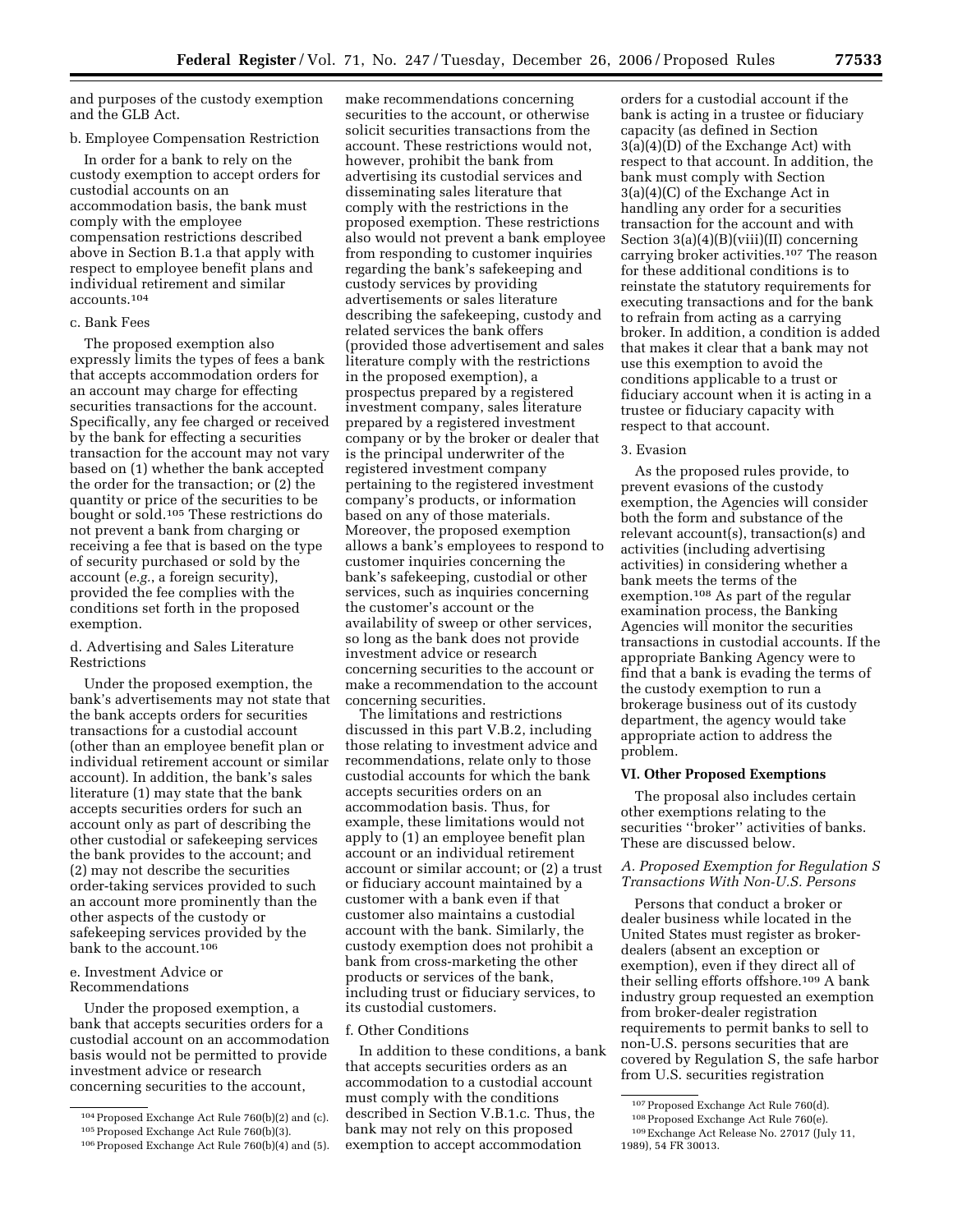requirements.110 The group also requested that the exemption extend to the resale of Regulation S securities held by non-U.S. persons to other non-U.S. persons in transactions pursuant to Regulation S.

Non-U.S. persons typically will not rely on the protections of the U.S. securities laws when purchasing Regulation S securities from U.S. banks.111 Non-U.S. persons usually can purchase the same securities from banks located outside of the United States and would not have the protections of U.S. law when purchasing these securities offshore. The proposal therefore would exempt a bank from the definition of ''broker'' under Section 3(a)(4) of the Exchange Act, to the extent that, as agent, the bank effects one of three types of transactions. In particular, the proposed exemption would apply if the bank effects a sale in compliance with the requirements of 17 CFR 230.903 of an ''eligible security'' to a ''purchaser'' who is outside of the United States within the meaning of 17 CFR 230.903.

The proposed exemption would also be available if the bank effects a resale of an ''eligible security'' after its initial sale with a reasonable belief that the ''eligible security'' was initially sold outside of the United States within the meaning of and in compliance with the requirements of 17 CFR 230.903, by or on behalf of a person who is not a U.S. person under 17 CFR 230.902(k) to a ''purchaser'' who is outside the United States within the meaning of 17 CFR 230.903 or a registered broker-dealer. Under this provision of the proposal, if the sale is made prior to the expiration of the distribution compliance period specified in 17 CFR 230.903(b)(2) or (b)(3), the sale would have to be made

111Although no rules have been adopted, the exemption provided by Exchange Act Section 30(b), pertaining to foreign securities, has been held unavailable if the United States is used as a base for securities fraud perpetuated on foreigners. *See Arthur Lipper Corp.* v. *SEC*, 547 F.2d 171 (2d Cir. 1976); *see also* Exchange Act Release No. 27017 *supra* note 110.

in compliance with the requirements of 17 CFR 230.904.

Moreover, the proposed Regulation S exemption would apply if the bank effects a resale of an ''eligible security'' after its initial sale outside of the United States within the meaning of and in compliance with the requirements of 17 CFR 230.903, by or on behalf of a registered broker-dealer to a ''purchaser'' who is outside the United States within the meaning of 17 CFR 230.903. Under this proposed provision, if the sale is made prior to the expiration of the distribution compliance period specified in 17 CFR 230.903(b)(2) or (b)(3), the sale would have to be made in compliance with the requirements of 17 CFR 230.904.112 We invite comment on whether U.S. brokerdealer registration should be required for these transactions.

## *B. Proposed Securities Lending Exemption*

Another exemption in the proposal addresses certain securities lending activities conducted as agent. Under the proposal, a bank would be exempt from the definition of ''broker'' under Section 3(a)(4) of the Exchange Act, to the extent that, as an agent, it engages in or effects ''securities lending transactions'' and any ''securities lending services'' in connection with such transactions, with or on behalf of a person the bank reasonably believes to be (1) a qualified investor as defined in Section  $3(a)(54)(A)$  of the Exchange Act; <sup>113</sup> or (2) any employee benefit plan that owns and invests on a discretionary basis, not less than \$25,000,000 in investments.114

113 15 U.S.C. 78c(a)(54)(A).

114Proposed Exchange Act Rule 772. Under the proposal, ''securities lending transaction'' would mean a transaction in which the owner of a security lends the security temporarily to another party pursuant to a written securities lending agreement under which the lender retains the economic interests of an owner of such securities, and has the right to terminate the transaction and to recall the loaned securities on terms agreed by the parties. Under the proposal, ''securities lending services'' would mean: (1) Selecting and negotiating with a borrower and executing, or directing the execution of the loan with the borrower; (2) receiving, delivering, or directing the receipt or delivery of loaned securities; (3) receiving, delivering, or directing the receipt or delivery of collateral; (4) providing mark-to-market, corporate action, recordkeeping or other services incidental to the

We understand that the primary role of banks in securities lending transactions, whether operating with or without custody of the securities, is to act in an agency capacity. A non-custodial securities lending arrangement permits a customer to divide custody and securities lending management between two expert entities.

The proposed exemption would reinstate, without modification, an exemption from the definition of ''broker'' under Section 3(a)(4) of the Exchange Act that the Commission adopted in the release implementing the GLBA bank exceptions from the definition of ''dealer.'' This exemption, would become void under the Regulatory Relief Act once the Agencies adopt a single set of final ''broker'' rules.115 This exemption allows banks to engage in securities lending transactions as agent when they either do not have custody of the securities or have custody for less than the entire period of the stock loan. The exemption would permit banks to continue these activities without disruption. As discussed in an accompanying release, the Commission proposes to re-adopt, without modification, the ''dealer'' portions of Exchange Act Rule 15a–11 that relate to, among other things, conduit lending transactions.116

## *C. Proposed Exemption for the Way in Which Banks Effect Transactions in Investment Company Securities*

The proposal also includes an exemption for the way in which banks may effect transactions in investment company securities. Under the proposal, a bank that meets the conditions for an exception or exemption from the definition of ''broker'' except for the condition in Section 3(a)(4)(C)(i) of the Exchange Act,<sup>117</sup> which requires banks, under certain circumstances, to direct securities transactions to a registered broker-dealer for execution, is exempt from such condition to the extent that the bank effects transactions in

115*See* 17 CFR 240.15a–11. *See* also Exchange Act Release No. 49879 (June 17, 2004), 69 FR 39682 (June 30, 2004). A bank that acts as custodian with respect to securities may effect securities lending transactions (and provide related securities lending services) with respect to such securities as agent under the statutory custody and safekeeping exception.

116The Commission does not propose to modify or re-adopt the other portions of the ''dealer'' rules adopted for banks under the GLBA, including the exemption that permits banks to engage in riskless principal transactions subject to certain conditions. *See* 17 CFR 240.3a5–1.

117 15 U.S.C. 78c(a)(4)(C)Ii).

<sup>110</sup>Letter dated May 27, 2004, from Lawrence R. Uhlick, Executive Director & General Counsel, Institute of International Bankers to Catherine McGuire, Chief Counsel, Division of Market Regulation, Commission. Regulation S specifies the requirements for an offer or sale of securities to be deemed to occur outside the United States and therefore not subject to the registration requirements of Section 5 of the Securities Act. Regulation S permits the sale of newly issued offshore securities and re-sales of off-shore securities from a non-U.S. person to a non-U.S. person. 17 CFR 230.901, *et seq.* The letter also requests a separate exemption from Section 3(b)(5) of the Exchange Act for riskless principal transactions, which are treated as a ''dealer'' (and not a ''broker'') activity under the Exchange Act. The Commission will solicit comments on that proposed rule in a separate contemporaneous release.

<sup>112</sup>Under the proposal, ''eligible security'' would mean a security that: (1) is not being sold from the inventory of the bank or an affiliate of the bank; and (2) is not being underwritten by the bank or an affiliate of the bank on a firm-commitment basis, unless the bank acquired the security from an unaffiliated ''distributor'' that did not purchase the security from the bank or an affiliate of the bank. ''Distributor'' under the proposal would have the same meaning as in 17 CFR 230.902(d). ''Purchaser'' under the proposal would mean a person who purchases an ''eligible security'' and who is not a U.S. person under 17 CFR 230.902(k).

administration of the securities lending transaction; (5) investing, or directing the investment of, cash collateral; or (6) indemnifying the lender of securities with respect to various matters.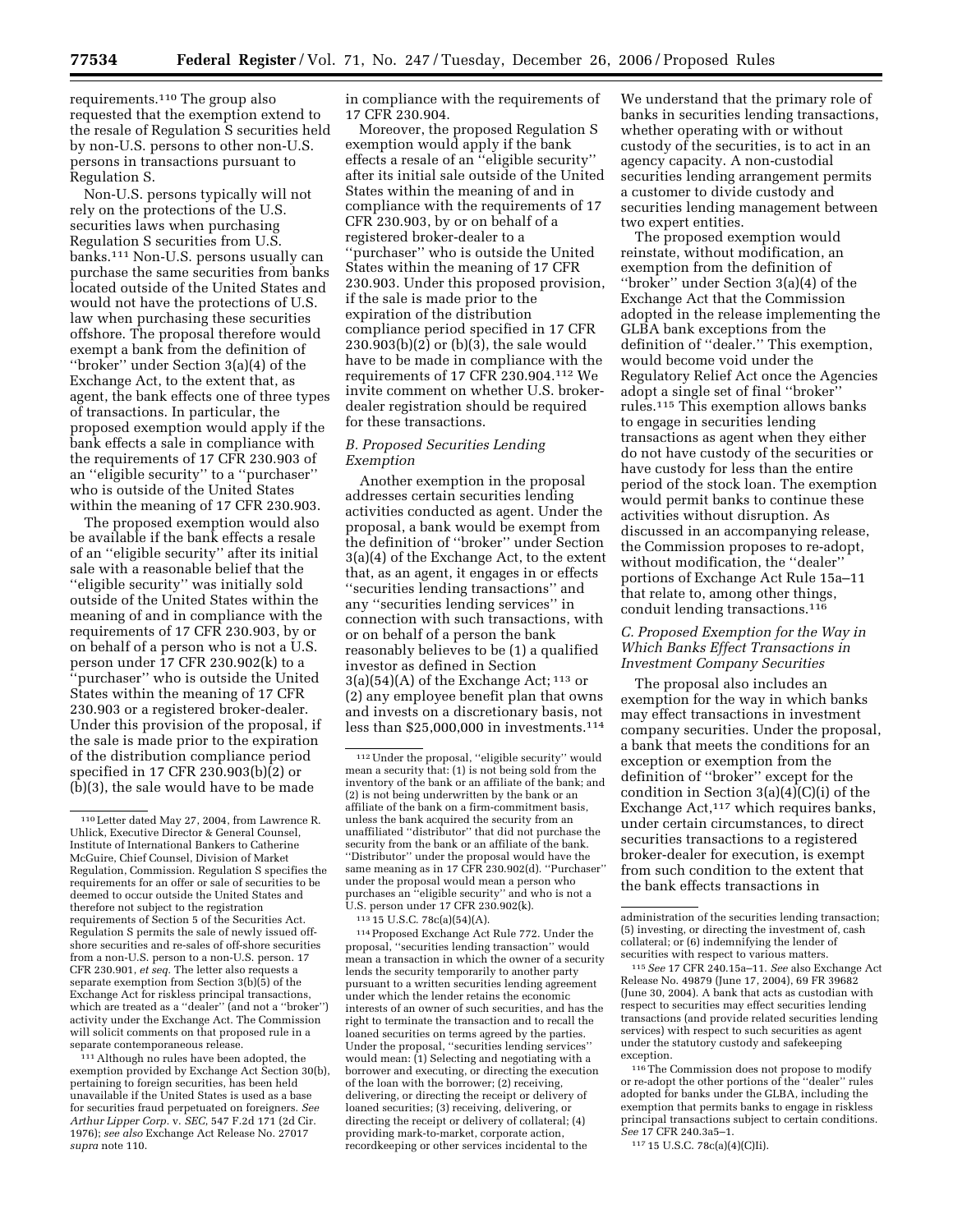securities issued by an open-end company that is neither traded on a national securities exchange nor through the facilities of a national securities association or an interdealer quotation system if certain conditions are met. In particular, the proposed exemption would allow a bank to effect such transactions through the National Securities Clearing Corporation's Mutual Fund Services (Fund/SERV) or directly with a transfer agent acting for the open-end company. Under the proposed exemption, the securities would have to be distributed by a registered broker-dealer, or, in the alternative, the sales charge for the transaction would have to be no more than the amount a registered brokerdealer could charge pursuant to the rules of a registered securities association adopted pursuant to Section 22(b)(1) of the Investment Company Act.118

## *D. Proposed Temporary and Permanent Exemption for Contracts Entered Into by Banks From Being Considered Void or Voidable*

Other proposed exemptions would address inadvertent failures by banks that could trigger rescission of contracts between a bank and a customer under Section 29(b) of the Exchange Act for a transition period.119 Under the first proposed exemption, no contract entered into before 18 months after the effective date of the proposed exemption would be void or considered voidable by reason of Section 29 of the Exchange Act because any bank that is a party to the contract violated the registration requirements of Section 15(a) of the Exchange Act, any other applicable provision of that Act, or the rules and regulations adopted under the Exchange Act based solely on the bank's status as a broker when the contract was created.120

Under the second proposed exemption, no contract entered into would be void or considered voidable by reason of Section 29(b) of the Exchange Act without a time limit. This exemption would provide relief to a bank that violated the registration requirements of Section 15(a) of the Exchange Act or the rules and regulations adopted thereunder based

solely on the bank's status as a broker when a contract was created if two conditions are met (1) at the time the contract was created, the bank acted in good faith and had reasonable policies and procedures in place to comply with Section 3(a)(4)(B) of the Exchange Act, and the rules and regulations, thereunder; and (2) any violation of the registration requirements by the bank did not result in any significant harm, financial loss or cost to the person seeking to void the contract. This exemption is provided because a bank that is acting in good faith and has reasonable policies and procedures in effect at the time a securities contract is created should not be subject to rescission claims as a result of an inadvertent failure to comply with the requirements under Section 3(c)(4) of the Exchange Act if customers are not significantly harmed.

## *E. Extension of Time and Transition Period*

The proposal also would extend the time that banks would have to come into compliance with the Exchange Act provisions relating to the definition of ''broker.'' Under the proposed exemption, a bank would be exempt from the definition of ''broker'' under Section 3(a)(4) of Exchange Act until the first day of its first fiscal year commencing after June 30, 2008.

## **VII. Withdrawal of Proposed Regulation B and Removal of Exchange Act Rules 3a4–2—3a4–6, and 3b–17**

Under the Regulatory Relief Act, a final single set of rules or regulations jointly adopted by the Board and Commission in accordance with that Act shall supersede any other proposed or final rule issued by the Commission on or after the date of enactment of Section 201 of the GLBA with regard to the definition of ''broker'' under Exchange Act Section 3(a)(4).121 Moreover, the new law states that ''[n]o such other rule, whether or not issued in final form, shall have any force or effect on or after that date of enactment.''

In 2001, the Commission adopted Interim Rules discussing the way in which the Commission would interpret the GLBA.122 The rules that address the definition of ''broker'' under Section 3(a)(4) of the Exchange Act (and applicable exemptions) are Exchange Act Rules 3a4–2 through 3a4–6 and

Rule 3b–17.123 In 2004, the Commission proposed to revise and restructure the ''broker'' provisions of the Interim Rules and codify them in a new regulation, proposed Regulation B, which consists of proposed new Exchange Act Rules 710 through 781.124 By operation of the Regulatory Relief Act, the joint adoption of new final rules will supersede Exchange Act Rules 3a4–2 through 3a4– 6, 3b-17, and proposed Rules 710 through 781. Any discussion or interpretation of these prior rules in their accompanying releases would not apply to the single set of rules adopted by the Agencies.

## **VIII.Administrative Law Matters**

## *A. Paperwork Reduction Act Analysis*

Certain provisions of proposed Exchange Act Rules 701, 723, and 741, contain ''collection of information'' requirements within the meaning of the Paperwork Reduction Act of 1995.125 The Commission has submitted these information collections to the Office of Management and Budget (''OMB'') for review in accordance with 44 U.S.C. 3507(d) and 5 CFR 1320.11. The Board has reviewed the proposed rules under authority delegated by OMB.126

The collections of information under proposed Exchange Act Rules 701, 723, and 741 are new. The title for the new collection of information under proposed Exchange Act Rule 701 is ''Rule 701: Exemption from the definition of 'broker' for certain institutional referrals.'' The title for the new collection of information under proposed Exchange Act Rule 723 is ''Rule 723: Exemptions for special accounts, transferred accounts, and a *de minimis* number of accounts.'' The title for the new collection of information under proposed Exchange Act Rule 741 is ''Rule 741: Exemption for banks effecting transactions in money market funds.'' OMB has not yet assigned a control number to the new collections of information contained in proposed Exchange Act Rules 701, 723, and 741. An agency may not conduct or sponsor, and a person is not required to respond to, a collection of information unless it displays a currently valid control number.127

## 1. Proposed Exchange Act Rule 701

Proposed Exchange Act Rule 701 would provide a conditional exemption

 $^{\rm 118}\,15$  U.S.C. 80a–22(b)(1). Under the proposal ''interdealer quotation system'' would have the same meaning as in 17 CFR 240.15c2–11. ''Open-end company'' would have the same meaning as in 17 CFR 247.740.

<sup>119</sup> 15 U.S.C. 78cc(b). Exchange Act Section 29(b) provides, in pertinent part, that every contract made in violation of the Exchange Act or of any rule or regulation adopted under the Exchange Act (with certain exceptions) shall be void.

<sup>120</sup>Proposed Exchange Act Rule 780.

 $^{\rm 121}\mathrm{President}$  Clinton signed the GLBA into law on November 12, 1999.

<sup>122</sup>Exchange Act Release No. 44291 (May 11, 2001), 66 FR 27760 (May 18, 2001).

<sup>123</sup> 17 CFR 240.3a4–2 through 3a4–6 and 17 CFR

<sup>&</sup>lt;sup>124</sup> 17 CFR 242.710 through 781. See Exchange Act Release No. 49879 (June 17, 2004), 69 FR 39682

<sup>125 44</sup> U.S.C. 3501, *et seq.* 

<sup>126</sup> 5 CFR 1320.16; Appendix A.1. 127 44 U.S.C. 3512.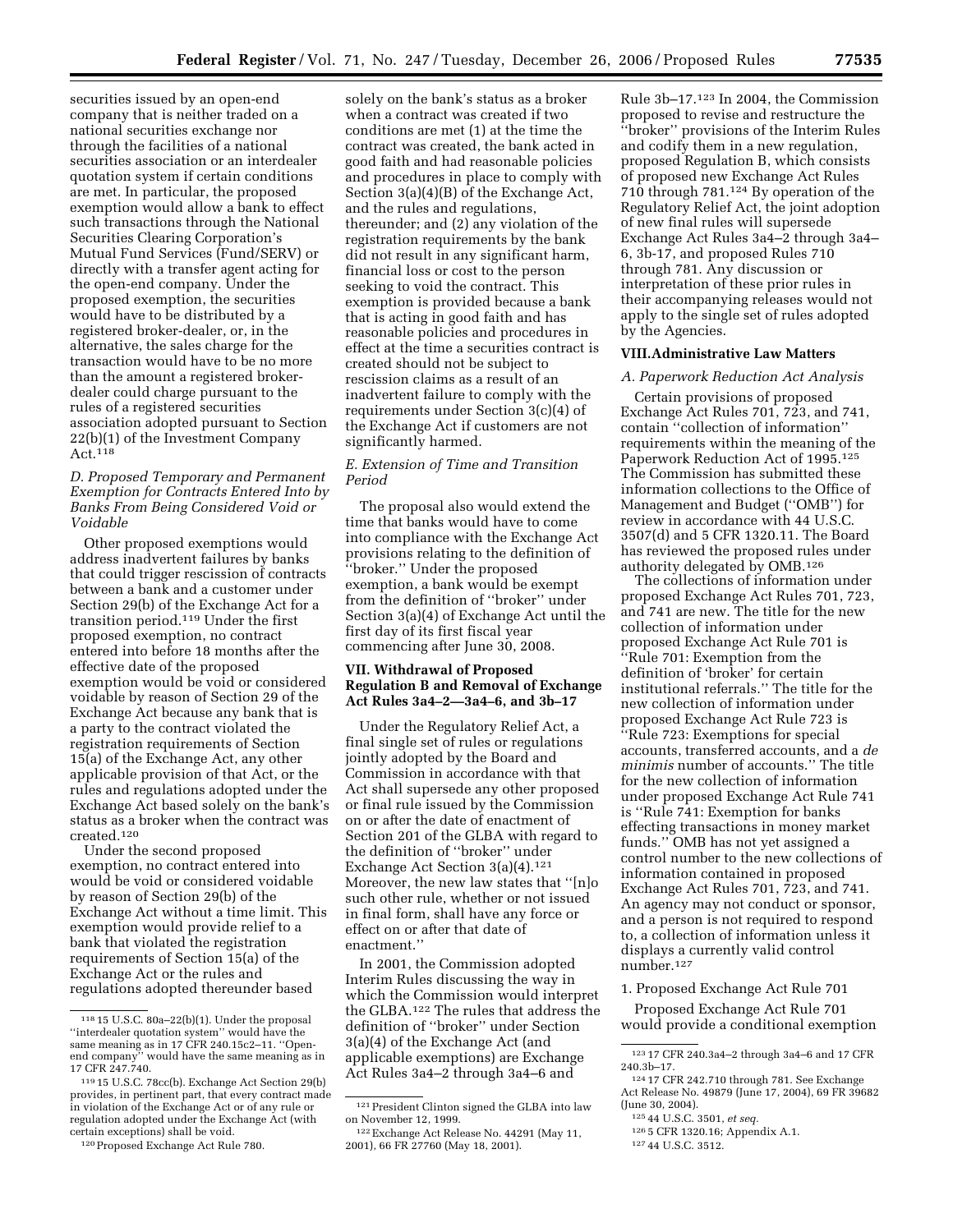from the requirements under the networking exception under the Exchange Act. This proposed exemption would permit bank employees to receive payment of more than a nominal fee for referring institutional customers and high net worth customers to a broker or dealer and would permit such payments to be contingent on whether the customer effects a securities transaction with the broker or dealer.

#### a. Collection of Information

Proposed Exchange Act Rules 701(a)(2)(i) and (b) would require banks that wish to utilize the exemption provided in this proposed rule to make certain disclosures to high net worth or institutional customers. Specifically, these banks would need to clearly and conspicuously disclose (1) the name of the broker or dealer; and (2) that the bank employee participates in an incentive compensation program under which the bank employee may receive a fee of more than a nominal amount for referring the customer to the broker or dealer and payment of this fee may be contingent on whether the referral results in a transaction with the broker or dealer.128

In addition, one of the conditions of the exemption is that the broker or dealer and the bank need to have a contractual or other written arrangement containing certain elements, including notification and information requirements.129 Proposed Exchange Act Rule 701(a)(3)(iii) requires a broker or dealer to notify its bank partner if the broker or dealer determines that (1) the customer referred under the exemption is not a high net worth or institutional customer, as applicable; (2) the bank employee making the referral is subject to statutory disqualification (as defined in Section 3(a)(39) of the Exchange Act); 130 or (3) the customer or the securities transaction(s) to be conducted by the customer do not meet the applicable suitability or sophistication determination standards set forth in the rule.131 Similarly, the bank would be required to provide its broker or dealer partner with the name of the bank employee receiving the referral fee and certain other identifying information.132

b. Proposed Use of Information

The purpose of the collection of information in proposed Exchange Act Rules 701(a)(2)(i) and (b) is to provide a customer of a bank relying on the exemption with information to assist the customer in identifying and assessing any conflict of interest on the part of the bank employee making a referral to a broker or dealer. The collection of information in proposed Exchange Act Rules 701(a)(2)(iii) and (a)(3)(iii) is designed to help a bank determine whether it is acting in compliance with the proposed exemption.

#### c. Respondents

The proposed collection of information in proposed Exchange Act Rule 701 would apply to banks that wish to utilize the exemption provided in this proposed rule and broker-dealers with which those banks enter into networking arrangements.

d. Reporting and Recordkeeping Burden

The Agencies estimate that approximately 1,000 banks annually would use the exemption in proposed Exchange Act Rule 701 and each bank would on average make the required referral fee disclosures to 200 customers annually and provide one notice annually to its broker or dealer partner regarding the name of a bank employee and other identifying information. The Agencies also estimate that brokerdealers would, on average, notify each of the 1,000 banks approximately two times annually about a determination regarding a customer's high net worth or institutional status or suitability or sophistication standing as well as a bank employee's statutory disqualification status.

Based on these estimates, the Agencies anticipate that proposed Exchange Act Rule 701 would result in approximately 200,000 disclosures to customers, 1,000 notices to brokers or dealers, and 2,000 notices to banks per year. The Agencies further estimate (based on the level of difficulty and complexity of the applicable activities) that a bank would spend approximately 5 minutes per customer to comply with the disclosure requirement and 15 minutes per notice to a broker or dealer. The Agencies also estimate that a broker or dealer would spend approximately 15 minutes per notice to a bank. Thus, the estimated total annual reporting and recordkeeping burden for these requirements in proposed Exchange Act Rule 701 are 16,917 hours for banks and 500 hours for brokers or dealers. We solicit comment on this point as well as

on the validity of all of our estimates and statements in this Section.

e. Collection of Information Is Mandatory

This collection of information would be mandatory for banks relying on proposed Exchange Act Rule 701 and their broker-dealer partners.

## f. Confidentiality

A bank relying on the exemption provided in proposed Exchange Act Rule 701 would be required to provide certain referral fee disclosures to its customers as required by this proposed rule. Banks relying on the exemption provided in proposed Exchange Act Rule 701 would be also be required to enter into agreements with a broker or dealer obligating the broker or dealer to notify the bank upon becoming aware of certain information with respect to the customer, the bank employee, or the nature of the securities transaction. Similarly, a bank would be required to notify a broker or dealer about the name of the bank employee receiving a referral fee and certain other identifying information.

#### g. Record Retention Period

Proposed Exchange Act Rule 701 would not include a specific record retention requirement. Banks, however, would be required to retain the records in compliance with any existing or future recordkeeping requirements established by the Banking Agencies.

2. Proposed Exchange Act Rule 723

a. Collection of Information

Proposed Exchange Act Rule 723(d)(1) would require a bank that desires to exclude a trust or fiduciary account in determining its compliance with the chiefly compensated test, pursuant to a de minimis exclusion,<sup>133</sup> to maintain records demonstrating that the securities transactions conducted by or on behalf of the account were undertaken by the bank in the exercise of its trust or fiduciary responsibilities with respect to the account.134

## b. Proposed Use of Information

The collection of information in proposed Exchange Act Rule 723 is designed to help ensure that a bank relying on the de minimis exclusion

<sup>128</sup>*See* proposed Exchange Act Rules 701(a)(2)(i) and (b).

<sup>129</sup>*See* proposed Exchange Act Rules 701(a) and (a)(3).

<sup>130</sup>This proposed requirement would not apply to subparagraph (E) of Section 3(a)(39) of the Exchange Act (15 U.S.C. 78c(a)(39)).

<sup>131</sup>*See* proposed Exchange Act Rule 701(a)(3)(iii). 132*See* proposed Exchange Act Rule 701(a)(2)(iii).

<sup>133</sup>*See* proposed Exchange Act Rule 723(d)(2), which would require that the total number of accounts excluded by the bank, under the exclusion from the chiefly compensated test in proposed Rule 721(a)(1), do not exceed the lesser of 1 percent of the total number of trust or fiduciary accounts held by the bank (if the number so obtained is less than 1, the amount would be rounded up to 1) or 500.

<sup>134</sup>*See* proposed Exchange Act Rule 723(d)(1).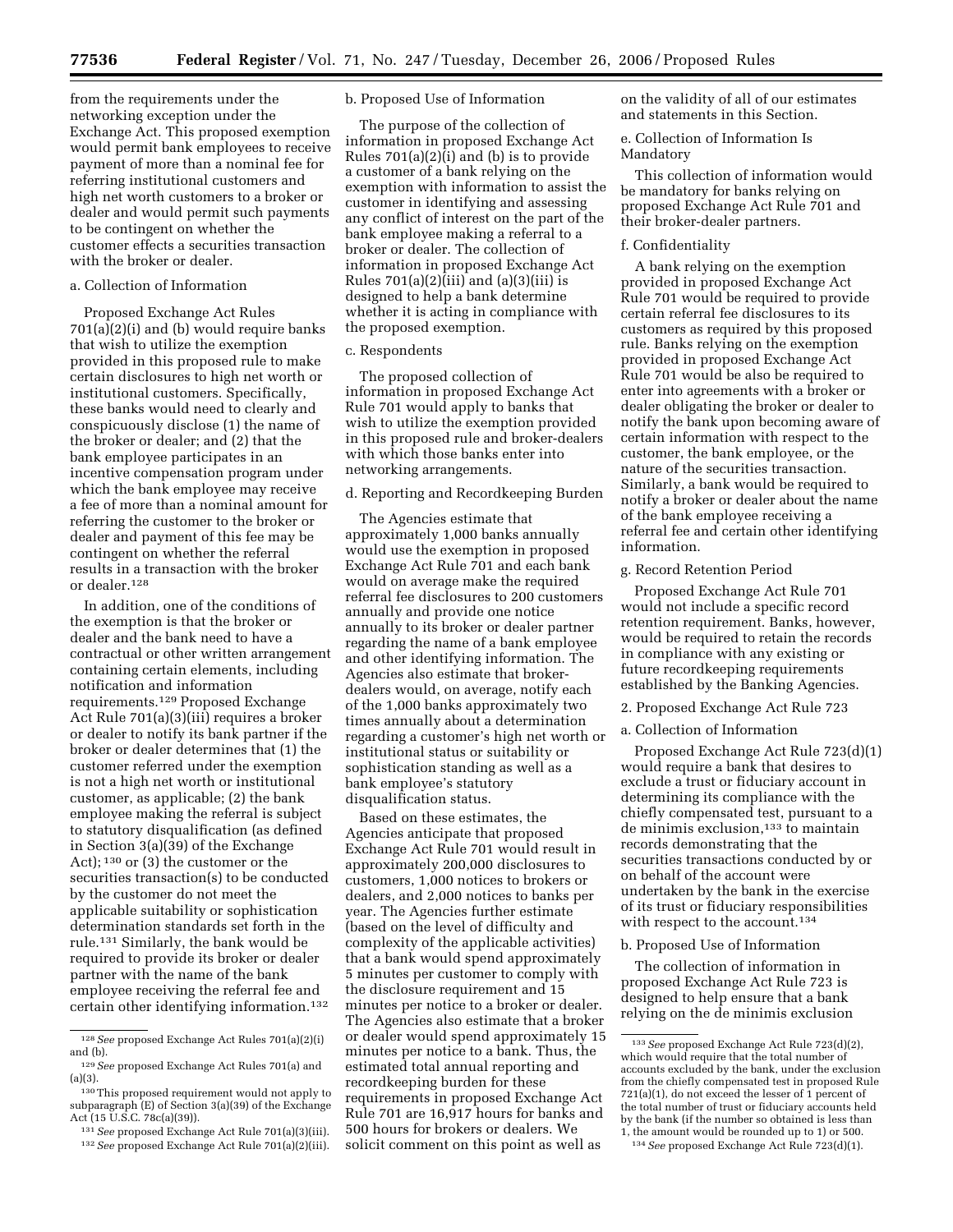would be able to demonstrate that it was acting in a trust or fiduciary capacity with respect to an account excluded from the chiefly compensated test in proposed Rule 721(a)(1).

## c. Respondents

The proposed collection of information in Exchange Act Rule 723 would apply to banks relying on the de minimis exclusion from the chiefly compensated test.

#### d. Reporting and Recordkeeping Burden

Because the Agencies expect a small number of banks would use the accountby-account approach in monitoring their compensation, the Agencies estimate that approximately 50 banks annually would use the de minimis exclusion in proposed Exchange Act Rule 723 and each such bank would, on average, need to maintain records with respect to 10 trust or fiduciary accounts annually conducted in the exercise of the banks' trust or fiduciary responsibilities. Therefore, the Agencies estimate that proposed Exchange Act Rule 723 would result in approximately 500 accounts annually for which records are required to be maintained. The Agencies anticipate that these records would consist of records that are generally created as part of the securities transaction and the account relationship and minimal additional time would be required in maintaining these records. Based on this analysis, the Agencies estimate that a bank would spend approximately 15 minutes per account to comply with the record maintenance requirement of proposed Exchange Act Rule 723. Thus, the estimated total annual reporting and recordkeeping burden for proposed Exchange Act Rule 723 is 125 hours. We solicit comment on this point as well as on the validity of all of our estimates and statements in this Section.

e. Collection of Information Is Mandatory

This collection of information would be mandatory for banks desiring to rely on de minimis exclusion contained in proposed Exchange Act Rule 723.

#### f. Confidentiality

Proposed Exchange Act Rule 723 does not address or restrict the confidentiality of the documentation prepared by banks under the rule. Accordingly, banks would have to make the information available to regulatory authorities or other persons to the extent otherwise provided by law.

## g. Record Retention Period

Proposed Exchange Act Rule 723 would include a requirement to maintain records related to certain securities transactions. Banks would be required to retain these records in compliance with any existing or future recordkeeping requirements established by the Banking Agencies.

## 3. Proposed Exchange Act Rule 741

## a. Collection of Information

Proposed Exchange Act Rule 741(a)(2)(ii)(A) would require a bank relying on this proposed exemption (*i.e.*, the exemption from the definition of the term ''broker'' under Section 3(a)(4) of the Exchange Act for effecting transactions on behalf of a customer in securities issued by a money market fund) to provide customers with a prospectus of the money market fund securities, not later than the time the customer authorizes the bank to effect the transaction in such securities, if they are not no-load.

#### b. Proposed Use of Information

The purpose of the collection of information in proposed Exchange Act Rule 741 is to help ensure that a customer of a bank relying on the exemption would have sufficient information upon which to make an informed investment decision, in particular, regarding the fees the customer would pay with respect to the securities.

#### c. Respondents

The proposed collection of information in Exchange Act Rule 741 would apply to banks relying on the exemption provided in the proposed rule.

## d. Reporting and Recordkeeping Burden

The Agencies believe that banks generally sweep or invest their customer funds into no-load money market funds. Accordingly, the Agencies estimate that approximately 500 banks annually would use the exemption in proposed Exchange Act Rule 741 and each bank, on average, would deliver the prospectus required by the proposed rule to approximately 1,000 customers annually. Therefore, the Agencies estimate that proposed Exchange Act Rule 741 would result in approximately 500,000 disclosures per year. The Agencies estimate further that a bank would spend approximately 5 minutes per response to comply with the delivery requirement of proposed Exchange Act Rule 741. Thus, the estimated total annual reporting and recordkeeping burden for proposed

Exchange Act Rule 741 is 41,667 hours. We solicit comment on this point as well as on the validity of all of our estimates and statements in this Section.

e. Collection of Information Is Mandatory

This collection of information would be mandatory for banks relying on the proposed exemption.

#### f. Confidentiality

The collection of information delivered pursuant to proposed Exchange Act Rule 741 would be provided by banks relying on the exemption in this rule to customers that are engaging in transactions in securities issued by a money market fund that is not a no-load fund.

## g. Record Retention Period

Proposed Exchange Act Rule 741 would not include a record retention requirement.

#### 4. Request for Comment

Pursuant to 44 U.S.C. 3506(c)(2)(B), the Agencies solicit comments to:

(1) Evaluate whether the proposed collections of information are necessary for the proper performance of the functions of the Agencies, including whether the information would have practical utility;

(2) Evaluate the accuracy of the Agencies' estimates of the burden of the proposed collections of information and provide the Agencies with data on proposed Exchange Act Rules 701, 723, and 741;

(3) Enhance the quality, utility, and clarity of the information to be collected; and

(4) Minimize the burden of the collections of information on those required to respond, including through the use of automated collection techniques or other forms of information technology.

In addition to the general solicitation of comments above regarding the collections of information contained in the proposed rules, the Agencies also solicit comments regarding how many banks would rely on the exemptions provided in proposed Exchange Act Rules 701, 723, and 741, and whether banks relying on such exemptions would be able to use existing systems, programs, and procedures to comply with the collections of information requirements contained in the proposed rules.

Persons desiring to submit comments on the collection of information requirements should direct them in the manner discussed below. The Agencies propose that the information collections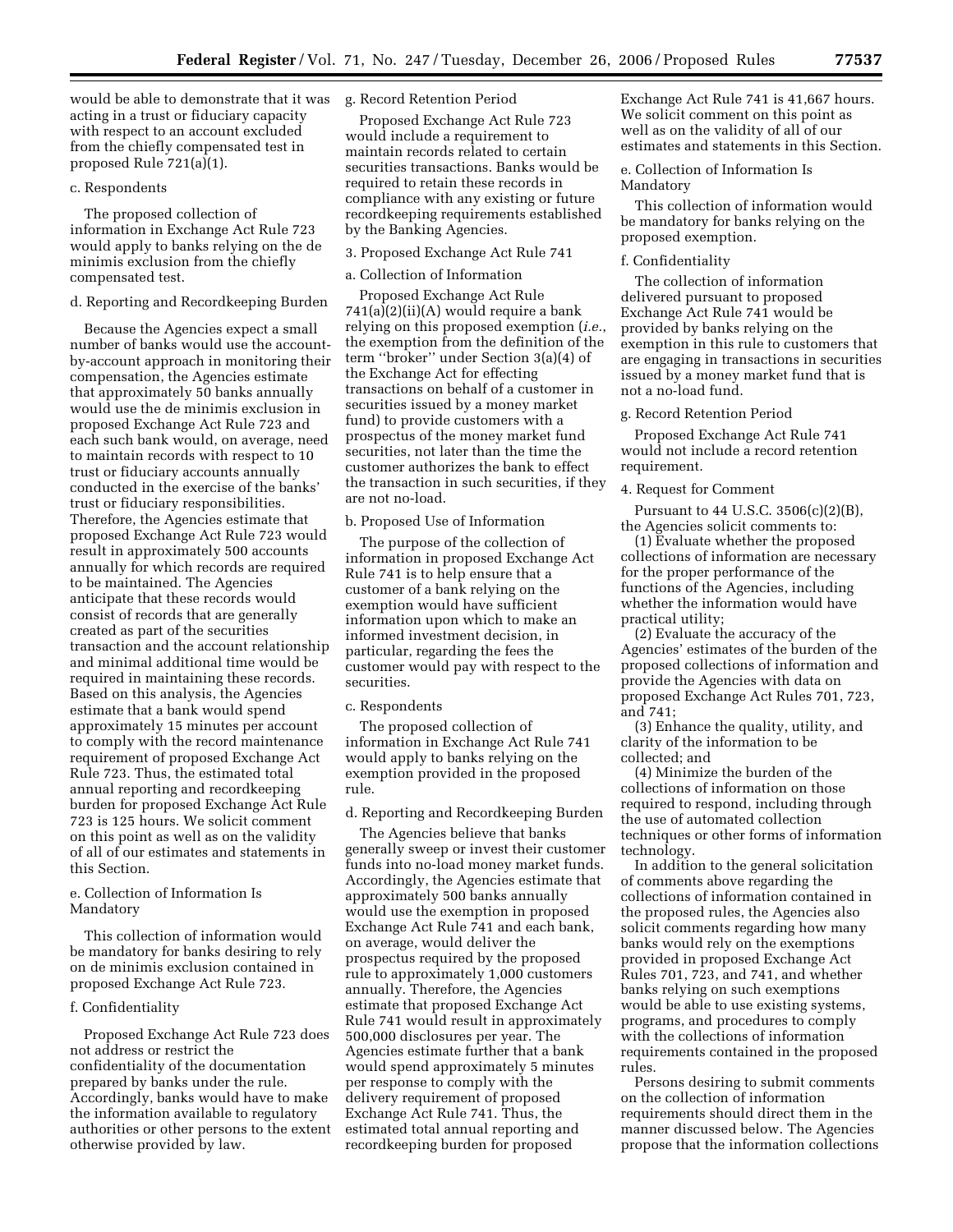and burden estimates discussed above will be associated with the Board for banks and with the Commission for brokers or dealers.

*Commission.* Comments should be directed to the Office of Management and Budget, Attention: Desk Officer for the Securities and Exchange Commission, Office of Information and Regulatory Affairs, Washington, DC 20503, and should send a copy of their comments to Nancy M. Morris, Secretary, Securities and Exchange Commission, 100 F Street, NE., Washington, DC 20549–1090, and refer to File No. S7–22–06. OMB is required to make a decision concerning the collection of information between 30 and 60 days after publication of this release in the **Federal Register**. Therefore, comments to OMB are best assured of having full effect if OMB receives them within 30 days of this publication. Requests for materials submitted to OMB by the Agencies with regard to this collection of information should be in writing, refer to File No. S7–22–06, and be submitted to the Securities and Exchange Commission, Records Management, Office of Filings and Information Services, 100 F Street, NE, Washington, DC 20549.

*Board*. You may submit comments, identified by the Docket number, by any of the following methods:

• *Agency Web site: http:// www.federalreserve.gov.* Follow the instructions for submitting comments on the *http:// www.federalreserve.gov/ generalinfo/foia/ProposedRegs.cfm.* 

• *Federal eRulemaking Portal: http:// www.regulations.gov*. Follow the instructions for submitting comments.

• *E-mail:* 

*regs.comments@federalreserve.gov*. Include docket number in the subject line of the message.

• *FAX:* 202–452–3819 or 202–452– 3102.

• *Mail:* Jennifer J. Johnson, Secretary, Board of Governors of the Federal Reserve System, 20th Street and Constitution Avenue, NW., Washington, DC 20551.

All public comments are available from the Board's Web site at *http:// www.federalreserve.gov/generalinfo/ foia/ProposedRegs.cfm* as submitted, unless modified for technical reasons. Accordingly, your comments will not be edited to remove any identifying or contact information. Public comments may also be viewed electronically or in paper form in Room MP–500 of the Board's Martin Building (20th and C Streets, NW) between 9 a.m. and 5 p.m. on weekdays.

## *B. Consideration of Benefits and Costs*

#### 1. Introduction

Prior to enactment of the GLBA, banks were exempted from the definition of ''broker'' in Section 3(a)(4) of the Exchange Act. Therefore, notwithstanding the fact that banks may have conducted activities that would have brought them within the scope of the broker definition, they were not required by the Exchange Act to register as such. The GLBA replaced banks' historic exemption from the definition of ''broker'' with eleven exceptions.135

While banks' efforts to comply with the GLBA and the exemptions we propose would result in certain costs, the Agencies have sought to minimize these burdens to the extent possible consistent with the language and purposes of the GLBA. For example, the Agencies are proposing exemptions and interpretations which should provide banks with increased options and flexibility and help to reduce overall costs.

2. Discussion of Proposed Interpretations and Exemptions

The potential benefits and costs of the principal exemptions and interpretations in the proposal are discussed below.

#### a. Networking Exception

Exchange Act Section 3(a)(4)(B)(i) excepts banks from the definition of "broker" if they enter into a contractual or other written arrangement with a registered broker-dealer under which the broker-dealer offers brokerage services to bank customers. This networking exception is subject to several conditions. The Section also prohibits banks from paying unregistered bank employees—such as tellers, loan officers, and private bankers—''incentive compensation'' for any brokerage transaction, except that bank employees may receive a ''nominal'' referral fee for referring bank customers to their broker-dealer networking partners.136

Under the proposal, a ''nominal'' referral fee would be defined as a fee that does not exceed any of the following standards (1) twice the average of the minimum and maximum hourly wage established by the bank for the current or prior year for the job family that includes the employee or 1/ 1000th of the average of the minimum

and maximum annual base salary established by the bank for the current or prior year for the job family that includes the employee; (2) twice the employee's actual base hourly wage; or (3) twenty-five dollars (\$25), as adjusted for inflation pursuant to proposed Exchange Act Rule 700(f).

The Agencies believe these alternatives should provide banks appropriate flexibility while being consistent with the statute. For example, some banks, and particularly small banks, may find it most useful to establish a flat fee or inflation-adjusted fee for securities referrals as this method is easy to understand and requires no complicated calculations. In addition, permitting banks to pay referral fees based on either an employee's base hourly rate of pay or the average rate of pay for a job family would give banks objective and easily calculable approaches to paying their employees referrals while remaining consistent with the requirements of the GLBA that such fees be ''nominal'' in relation to the overall compensation of the referring employees. While some startup costs may be incurred by banks in the process of developing a fee structure in line with the requirements of the GLBA, the ability to choose among alternative methods (as reflected in proposed rules) should enable banks to minimize their overall costs based on their individual referral programs and cost structures.

In light of the statutory provision allowing banks to pay a ''nominal onetime cash fee,'' the proposal requires that all referral fees paid under the exception be paid in cash. The Agencies request comment on whether existing bank securities referral programs would be able to operate, or could easily be adjusted to operate, in accordance with the terms of proposed Exchange Act Rule 700.

The proposed rules also include a conditional exemption that would permit a bank to pay an employee a contingent referral fee of more than a nominal amount for referring an institutional customer or high net worth customer to a broker or dealer with which the bank has a contractual or other written networking arrangement.

This exemption would provide a benefit to banks by expanding the types of referrals fees that banks could utilize with respect to institutional customers and high net worth customers. However, there likely would be costs associated with complying with the conditions in the proposed exemption (such as the requirement for banks to make certain disclosures to high net worth or institutional customers and the

<sup>135</sup>*See* Exchange Act Section 3(a)(4)(B)(i) '' (xi). 136Exchange Act Section 3(a)(4)(B)(i)(VI) limits such referral fees to a ''nominal one-time cash fee of a fixed dollar amount'' and requires that the payment of the fees not be contingent on whether the referral results in a transaction.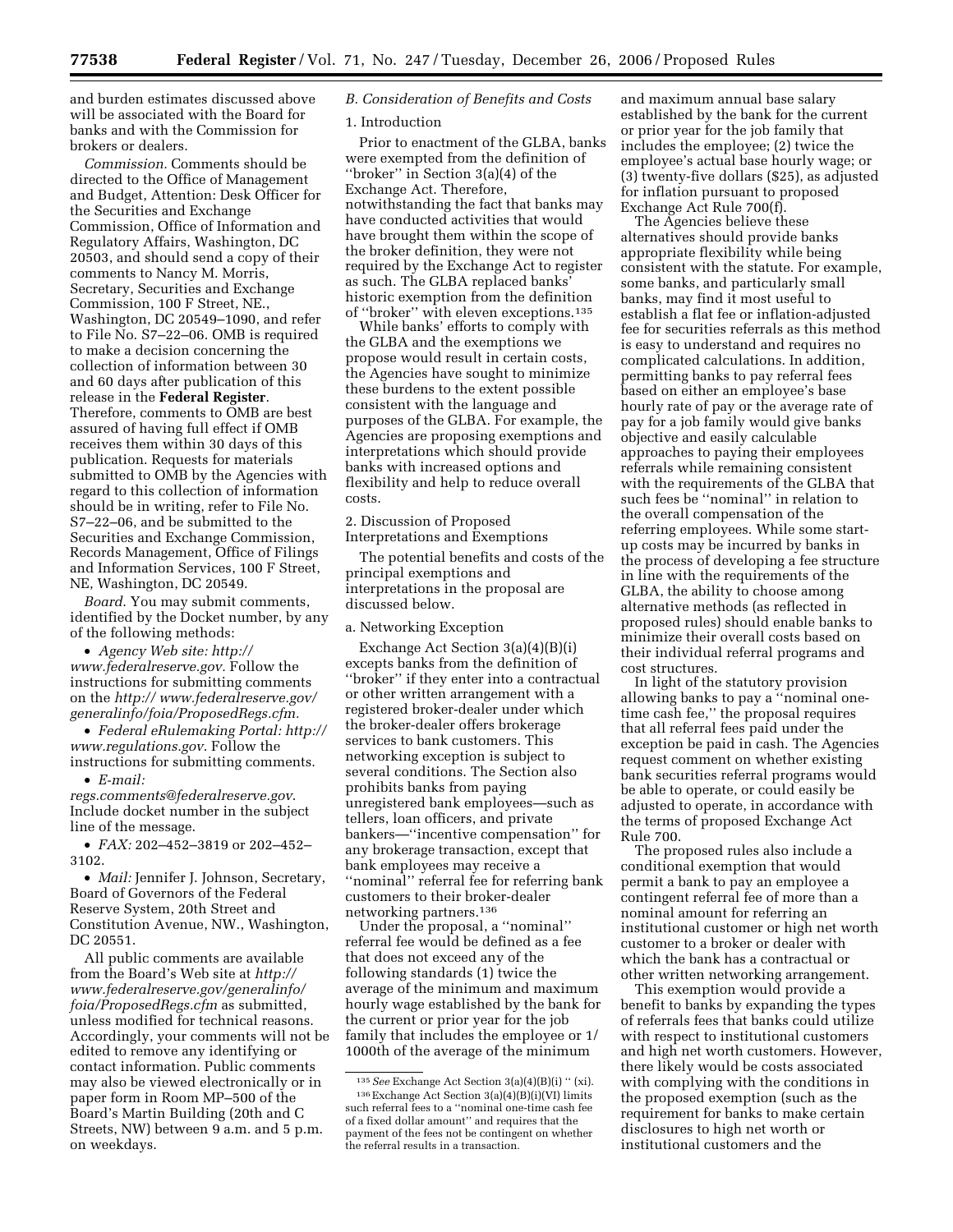requirement for broker-dealers to make certain determinations and provide certain notifications to banks)137 as well as the other terms and conditions in the statutory networking exception. However, these costs would be either a result of the statutory requirements or costs voluntarily incurred by banks because they want to take advantage of the proposed exemption.

Proposed Exchange Act Rule 700 also contains a definition of ''incentive compensation'' and excludes from this definition compensation paid by a bank under a bonus or similar plan that meets certain criteria. The bonus or similar program must be paid on a discretionary basis and based on multiple factors or variables. These factors or variables must include significant factors or variables that would not be related to securities transactions at the broker or dealer. Moreover, a referral made by the employee could not be a factor or variable in determining the employee's compensation under the plan and the employee's compensation under the plan could not be determined by reference to referrals made by any other person.

We request comments generally on the costs and benefits associated with the proposed provisions regarding the networking exception and the related exemption. We also invite banks to provide information, including data, to assist us in further evaluating the costs and benefits associated with the proposed provisions. We invite banks to include estimates of their start-up costs for updating their systems, and their annual ongoing costs for complying with the proposed changes discussed above. We invite commenters to provide us with data to assist in further evaluating these proposed rules. For example, we request comment on whether the proposed provisions relating to bonus and similar plans would be consistent with current compensation and bonus arrangements and any costs or burdens that would be incurred to bring existing plans into compliance with the provisions. We also request comment on any other costs banks would likely need to incur as a result of the proposal, and ask that commenters provide us with data to support their views.

b. Trust and Fiduciary Activities Exception

Exchange Act Section 3(a)(4)(B)(ii) permits a bank, under certain conditions, to effect transactions in a trustee or fiduciary capacity in its trust department or other department that is regularly examined by bank examiners for fiduciary principles and standards without registering as a broker. To qualify for the trust and fiduciary activities exception, Exchange Act Section 3(a)(4)(B)(ii) requires that the bank be ''chiefly compensated'' for such transactions on the basis of the types of fees specified in the GLBA and comply with certain advertising restrictions set forth in the statute.

The Agencies believe that the proposed rules dealing with the trust and fiduciary activities exception should provide a number of benefits to banks and their customers without imposing significant costs on either group.138 The proposed provisions regarding the ''chiefly compensated'' condition and related exemptions, while imposing some costs related to systems necessary to perform the calculations and track compensation, should reduce banks' compliance costs and make the trust and fiduciary activities exception more useful. For example, the proposed rules would permit a bank to follow an alternate test to the account-by-account approach to the ''chiefly compensated'' condition. Under this proposed exemption, a bank could calculate the compensation it receives from all of its trust and fiduciary accounts on a bankwide basis, subject to certain conditions.139 This proposed alternative should provide banks with a potentially less costly approach for determining compliance with the trust and fiduciary activities exception. Similarly, the Agencies' proposal to provide exemptions from the ''chiefly compensated'' condition for certain short-term accounts, accounts acquired as part of a business combination or asset acquisition, accounts transferred to a broker or dealer or other unaffiliated entity, and a *de minimis* number of accounts should also reduce banks' compliance costs by facilitating banks' ability to comply with the ''chiefly compensated'' condition.140 While compliance with the conditions in these proposed exemptions would likely result in some costs, such as the recordkeeping requirement associated with the *de minimis* exclusion, these costs would likely be more than justified by the benefits associated with the exemptions given that banks could individually determine whether they wish to utilize the exemptions.

As previously noted, banks are likely to incur some costs to comply with the

138The trust and fiduciary exception is addressed in proposed Exchange Act Rules 721–723.

139*See* proposed Exchange Act Rule 722. 140*See* proposed Exchange Act Rule 723.

GLBA. The proposed rules, however, include a number of exemptions which should help to reduce overall costs. As a result, the Agencies do not believe that banks would incur significant additional costs to comply with the liberalized exemptions proposed in Exchange Act Rules 722 through 723 or the definitional guidance proposed in Exchange Act Rule 721.

We solicit comment on the costs and benefits, if any, banks expect to incur in complying with the ''chiefly compensated'' condition in the statute and the proposed rules. In particular, we would like information on the startup and annual ongoing costs to update systems to track compensation under the account-by-account approach and under the proposed bank-wide approach. We also solicit comments on the costs and burdens associated with the advertising provisions of proposed Exchange Act Rule 721(b), which would apply to banks operating under both the account-by-account and bank-wide tests.

c. Sweep Accounts and Transactions in Money Market Funds

Section  $3(a)(4)(B)(v)$  of the Exchange Act provides banks with an exception from the definition of ''broker'' to the extent it effects transactions as part of a program for the investment or reinvestment of deposit funds into any noload, open-end management investment company registered under the Investment Company Act that holds itself out as a money market fund. The proposed rules provide guidance, consistent with NASD rules,<sup>141</sup> regarding the definition of ''no-load'' as used in the exception. This guidance should benefit banks by clarifying the types of charges that are permissible and by providing greater legal certainty.

The proposed rules also contain an exemption that would permit banks to effect transactions on behalf of a customer in securities issued by a money market fund, subject to certain conditions.142 While compliance with the conditions associated with this proposed exemption, such as the prospectus delivery requirement in certain circumstances, could require banks to incur some costs, these costs are likely to be more than justified by the investor protection benefits enjoyed by the banks' customers and the enhanced flexibility granted banks by the exemption. Furthermore, because banks would be able to freely determine whether to incur these costs, the exemption should provide a net benefit

<sup>137</sup>Proposed Exchange Act Rules 701(a)(2)(i), 701(a)(3)(iii), and 701(b).

<sup>141</sup>*See* NASD Rule 2830.

<sup>142</sup>*See* proposed Exchange Act Rule 741.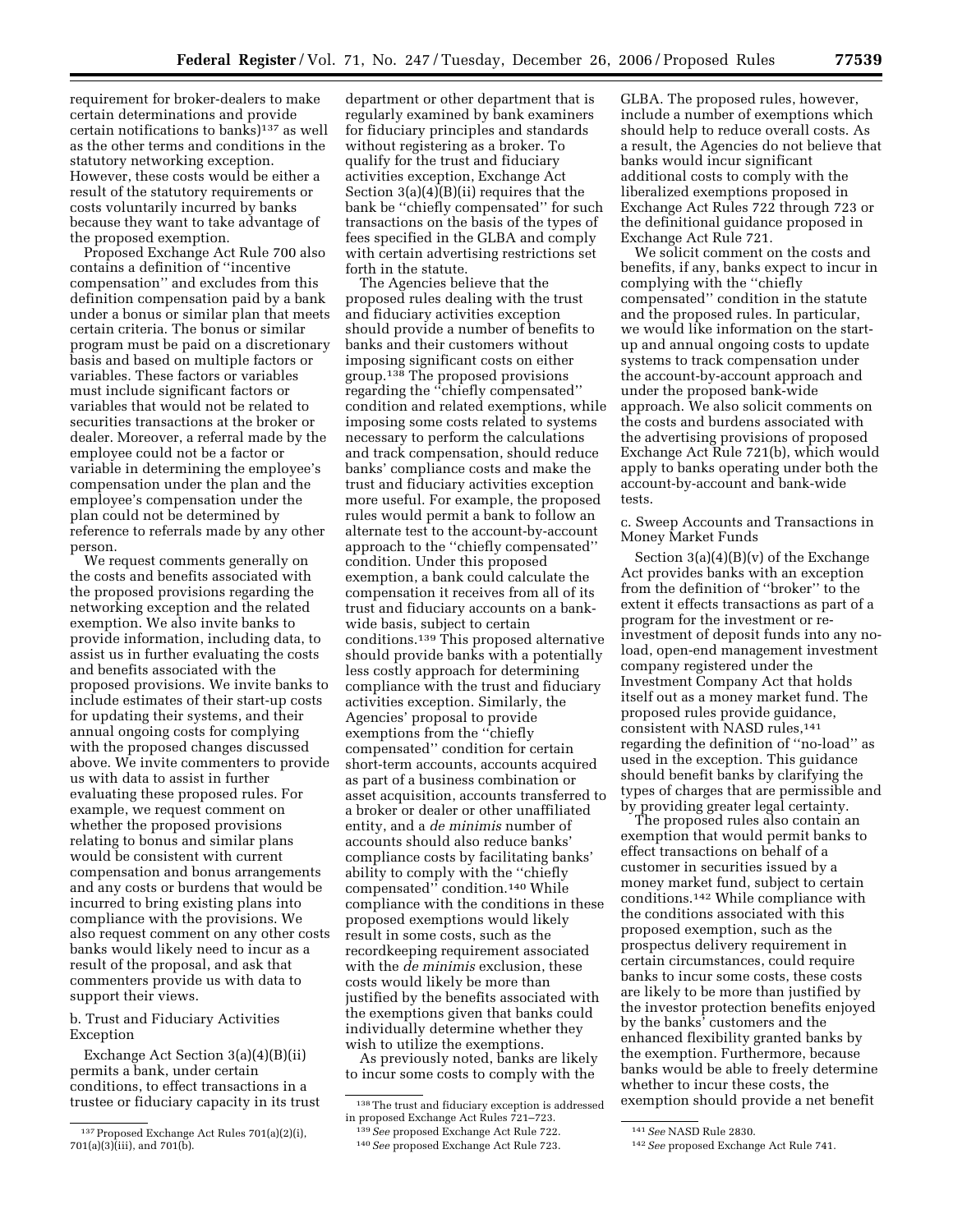for banks that wish to utilize the exemption. We solicit comment on the costs and benefits, if any, banks expect to incur in complying with the conditions in this proposed rule.

## d. Safekeeping and Custody Exception

Section 3(a)(4)(B)(viii) of the Exchange Act provides banks with an exception from the definition of ''broker'' for certain bank custody and safekeeping activities. The proposed rules contain an exemption that would permit banks, subject to certain conditions, to accept orders to effect transactions in securities for accounts for which the bank acts as a custodian. Specifically, this proposed custody exemption (proposed Exchange Act Rule 760) would allow banks, subject to certain conditions, to accept orders for securities transactions from employee benefit plan accounts and individual retirement and similar accounts for which the bank acts as a custodian. In addition, the exemption allows banks, subject to certain conditions, to accept orders for securities transactions on an accommodation basis from other types of custodial accounts. This proposal would allow banks to accept orders from custody accounts while imposing conditions designed to prevent a bank from operating a securities broker out of its custody department.

The exemption should benefit banks by permitting certain order-taking activities for securities transactions. While banks may incur some costs in complying with the conditions contained in the exemption, such as developing systems for making determinations regarding compliance with advertising and compensation restrictions, the Agencies believe the conditions contained in the rules are consistent with the practices of banks and any costs would only be imposed on banks that choose to utilize the exemption.

We solicit comment on any costs and benefits banks expect to incur in complying with the conditions in the proposed exemption.

## e. Other Proposed Changes

We are proposing certain special purpose exemptions. Specifically, we are proposing an exemption that would permit banks to effect transactions pursuant to Regulation S with non-U.S. persons.143 Another proposed exemption also would, under certain conditions, allow a bank to effect transactions in investment company securities through Fund/SERV or directly with a transfer agent acting for

an open-end company.144 In addition, we are proposing an exemption that would permit banks, as an agent, to effect securities lending transactions (and engage in related securities lending services) for securities that they do not hold in custody with or on behalf of a person the bank reasonably believes is a qualified investor (as defined in Section 3(a)(54)(A) of the Exchange Act) or any employee benefit plan that owns and invests on a discretionary basis at least \$25 million in investments.145 Furthermore, we are proposing to extend the exemption from rescission liability under Exchange Act Section 29 to contracts entered into by banks acting in a broker capacity until a date that would be 18 months after the effective date of the final rule.<sup>146</sup> This proposed exemption also would, under certain circumstances, provide protections from rescission liability under Exchange Act Section 29 resulting solely from a bank's status as a broker, if the bank has acted in good faith, adopted reasonable policies and procedures, and any violation of broker registration requirements did not result in significant harm or financial loss to the person seeking to void the contract.147 Finally, we are proposing a temporary general exemption from the definition of ''broker'' under Section 3(a)(4) of the Exchange Act until the first day of a bank's first fiscal year commencing after June 30, 2008.148

The Agencies believe these proposed changes could offer a number of benefits to banks and their customers. In particular, the proposed Regulation S exemption could help to ensure that U.S. banks that effect transactions in Regulation S securities with non-U.S. customers would be more competitive with foreign banks or other entities that offer those services. The proposed exemption from rescission liability under Exchange Act Section 29 should also provide banks some legal certainty, both temporarily and on a permanent basis, as they conduct their securities activities. The proposed exemption related to securities lending services should enable banks to engage in the types of services which they currently engage thereby minimizing compliance costs, while providing the banks' customers with continuity of service. The temporary general exemption from the definition of ''broker'' should also be of benefit to banks by providing them with an adequate period of time to

transition to the requirements under the proposed rules.

We estimate that the costs of these proposed exemptions would be minimal and would be justified by the benefits the proposed exemptions would offer. For example, the Regulation S exemption could impose certain costs on banks that are designed to ensure that they remain in compliance with the conditions under the exemption. In particular, the proposed exemption would require banks to incur certain administrative costs so that the proposed exemption is used only for ''eligible securities'' and for a purchaser who is outside of the United States within the meaning of Section 903 of Regulation S. Nevertheless, the proposed exemption is an accommodation to banks that wish to effect transactions in Regulation S securities and, as a result, the compliance costs would only be imposed on those banks that believe that it is in their best business interests to take advantage of the proposed exemption. We request comment on whether banks would incur any costs related to this proposed exemption.

Given that Exchange Act Section 29 is rarely used as a remedy, we do not anticipate that this proposed exemption would impose significant costs on the industry or on investors. We request comment on whether any bank would incur any costs or would benefit as a result of this proposed exemption. We also request comment on whether banks would incur any costs or benefits in association with the proposed exemptions concerning securities lending services and effecting transactions in investment company securities. Please provide any supporting data with respect to any costs or benefits. We would also welcome comments on the usefulness of the temporary general exemption from the definition of ''broker'' under Section 3(a)(4) of the Exchange Act.

## *C. Consideration of Burden on Competition, and on Promotion of Efficiency, Competition, and Capital Formation*

Exchange Act Section 3(f) requires the Commission, whenever it engages in rulemaking and is required to consider or determine if an action is necessary or appropriate in the public interest, to consider whether the action will promote efficiency, competition, and capital formation.<sup>149</sup> Exchange Act Section 23(a)(2) requires the Commission, in adopting rules under that Act, to consider the impact that any

<sup>143</sup>*See* proposed Exchange Act Rule 771.

<sup>144</sup>*See* proposed Exchange Act Rule 775. 145*See* proposed Exchange Act Rule 772.

<sup>146</sup>*See* proposed Exchange Act Rule 780.

<sup>147</sup> *Id.* 

<sup>148</sup>*See* proposed Exchange Act Rule 781. 149 15 U.S.C. 78c(f).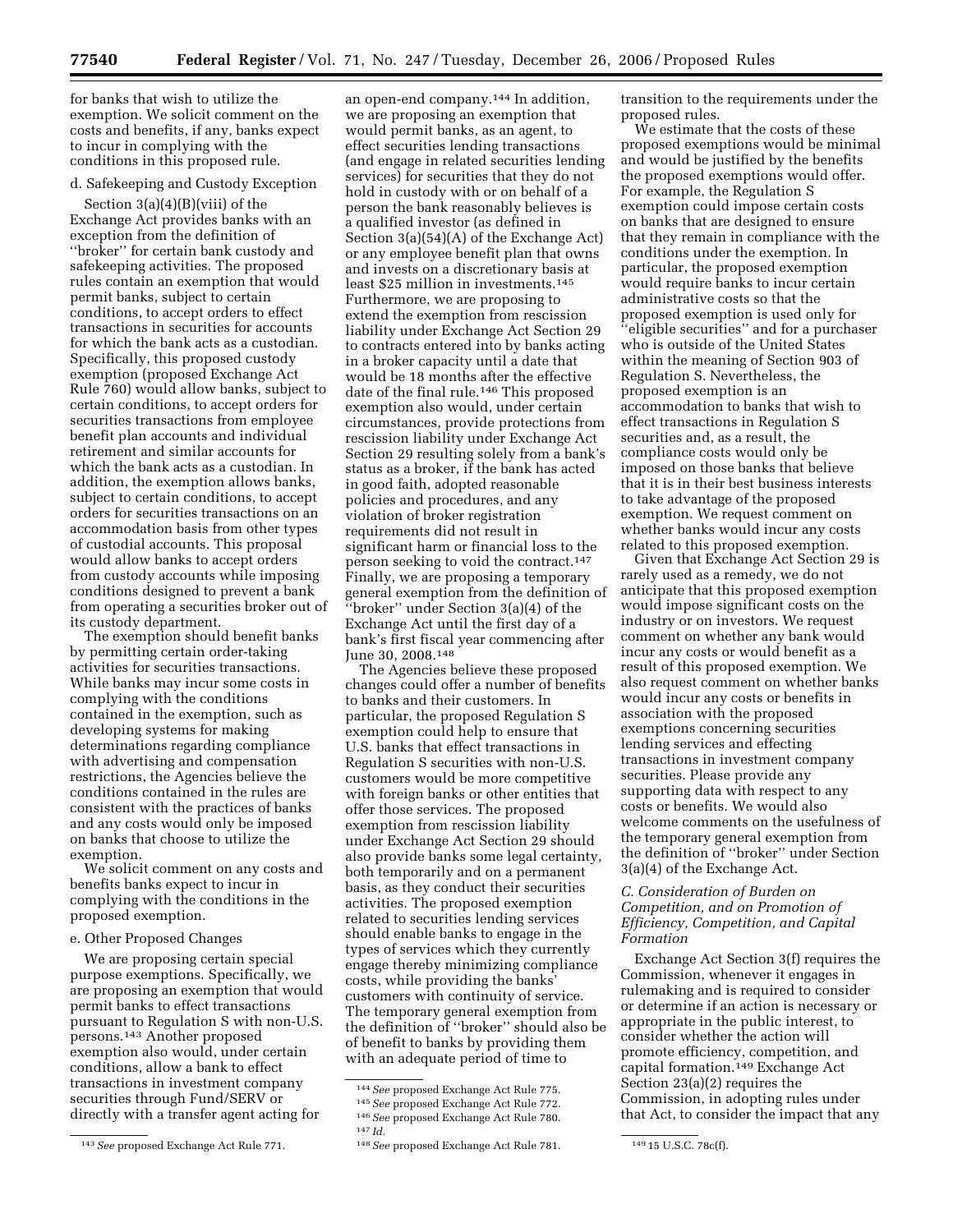such rule would have on competition. This Section also prohibits the Commission from adopting any rule that would impose a burden on competition not necessary or appropriate in furtherance of the purposes of the Exchange Act.150

The Agencies have designed the proposed interpretations, definitions, and exemptions to minimize any burden on competition. Indeed, the Agencies believe that by providing legal certainty to banks that conduct securities activities, by clarifying the GLBA requirements, and by exempting a number of activities from those requirements, the proposed rules should allow banks to continue to conduct securities activities they already conduct consistent with the GLBA. As a result, the Agencies believe that the proposed rules would permit banks to continue to compete with broker-dealers in providing a wide range of financial services, which should preserve competition and help to keep transaction costs low for investors and for companies.

The proposed rules define terms in the statutory exceptions to the definition of broker added to the Exchange Act by Congress in the GLBA, and provide guidance to banks as to the appropriate scope of those exceptions. In addition, the proposed rules contain a number of exemptions that should provide banks flexibility in conducting their securities activities, which should further promote competition and reduce costs.

The Commission is, however, interested in receiving comments regarding the effect of the proposed rules on efficiency, competition, and capital formation.

#### 1. General Costs

Based on the burden hours discussed in the Paperwork Reduction Act Analysis Section the Agencies expect the ongoing requirements of the proposed rules to result in a total of 58,709 annual burden hours for banks and 500 annual burden hours for brokerdealers, for a grand total of 59,209 annual burden hours.151 The Agencies estimate that the hourly costs for these burden hours will be approximately \$68 per hour.152 Therefore, the annual total

costs would be approximately \$4,026,212.

In addition to the costs associated with burden hours discussed in the Paperwork Reduction Act Analysis Section, the Agencies expect that many banks also could incur start-up costs for legal and other professional services.153 Many banks would utilize their inhouse counsel, accountants, compliance officers, and programmers in an effort to achieve compliance with the proposed rules. Industry sources indicate the following hourly labor costs: Attorneys—\$324 per hour, intermediate accountants—\$162 per hour, compliance manager—\$205 per hour, and senior programmer—\$268.154 Taking an average of these professional costs, the Agencies estimate a general hourly in-house labor cost of \$240 per hour for professional services.

Based on our expectation that most start-up costs would involve bringing systems into compliance and that many banks would be able to do so either using existing systems or by slightly modifying existing systems, the Agencies estimate that the proposed rules would require banks to utilize an average of 30 hours of professional services. The Agencies expect that most banks affected by the proposed rules would either use in-house counsel or employees resulting in an average total cost of \$7,200 per affected bank.<sup>155</sup> The Agencies estimate that the proposed rules would apply to approximately 9,475 banks and approximately 25 percent of these banks would incur more than a de minimis cost. Using these values, the Agencies estimate total start-up costs of \$17,055,000 (9,475  $\times$  $.25 \times $7,200$ . As previously discussed the Agencies have sought to minimize these costs to the extent possible

consistent with the language and purposes of the GLBA.

Based on these estimates, the total costs for the first year would be approximately \$21,081,212 (\$17,055,000 + \$4,026,212). The Agencies request comment on these cost estimates or any other applicable costs.

## 2. General Benefits

The Agencies believe that the proposed rules would provide greater legal certainty for banks in connection with their determination of whether they meet the terms and conditions for an exception to the definition of broker under the Exchange Act as well as provide additional relief through the proposed exemptions. Without the proposed rules, banks could have difficulty planning their businesses and determining whether their operations are in compliance with the GLBA. This, in turn, could hamper their business. The Agencies anticipate these benefits would prove to be useful to banks and provide saving in legal fees. Specifically, difficulties in interpreting the GBLA, absent any regulatory guidance, could result in the need for greater input from outside counsel. Based on the number of interactive issues raised by the GBLA, the Agencies estimate that absent any regulatory guidance, banks on average would use the services of outside counsel for approximately 25 more hours for the initial year and 5 more hours per year thereafter, than with the existence of the proposed rules. Industry sources indicate that the hourly costs for hiring outside counsel is approximately \$400 per hour. The proposed rules would therefore result in an average total cost savings of approximately \$10,000 per affected bank per year during the initial year and \$2,000 per affected bank per year thereafter. The Agencies estimate that the proposed rules would apply to approximately 9,475 banks and approximately 25 percent of these banks would enjoy more than a de minimis cost savings benefit. Using these values, the Agencies estimate a total cost savings of \$23,687,500 (9,475 × .25 × \$10,000) for the initial year and  $$4,737,500$  (9,475  $\times$  0.25  $\times$  \$2,000) per year thereafter. The Agencies request comment on these benefits or any other applicable benefit.

#### 3. Request for Comments

The Agencies request comment on the costs and benefits of the proposed rules, and ask commenters to provide supporting empirical data for any positions advanced. Commenters should address in particular whether any of the new rules would generate the

<sup>150</sup> 15 U.S.C. 78w(a)(2).

<sup>151</sup>*See infra* at VIII.A.1.d., VIII.A.2.d., and VIII.A.3.d.

<sup>152</sup> \$68/hour figure for a clerk (e.g. compliance clerk) is from the SIA *Report on Office Salaries in the Securities Industry 2005,* modified to account for an 1800-hour work-year and multiplied by 2.93 to account for bonuses, firm size, employee benefits and overhead.

<sup>153</sup>For example, banks may incur start-up costs in the process of reviewing or developing their networking arrangements in line with the requirements of the proposed rules. *See infra* at VIII.B.2.a. In addition, there would likely be costs for developing systems for making determinations regarding compliance with advertising and compensation restrictions pursuant to the proposed rules regarding safekeeping and custody. *See infra*  at VIII.B.2.d.

<sup>154</sup>The hourly figures for an attorney, intermediate account, and compliance manager is from the SIA Report on Management & Professional Earnings in the Securities Industry 2005, modified to account for an 1800-hour work-year and multiplied by 5.35 to account for bonuses, firm size, employee benefits and overhead.

<sup>155</sup>Some banks may choose to utilize outside counsel, either exclusively or as a supplement to inhouse resources. The Agencies estimate these costs as being similar to the in-house costs (Industry sources indicate the following hourly costs for hiring external workers: Attorneys—\$400, accountant—\$250, auditor—\$250, and programmer—\$160.).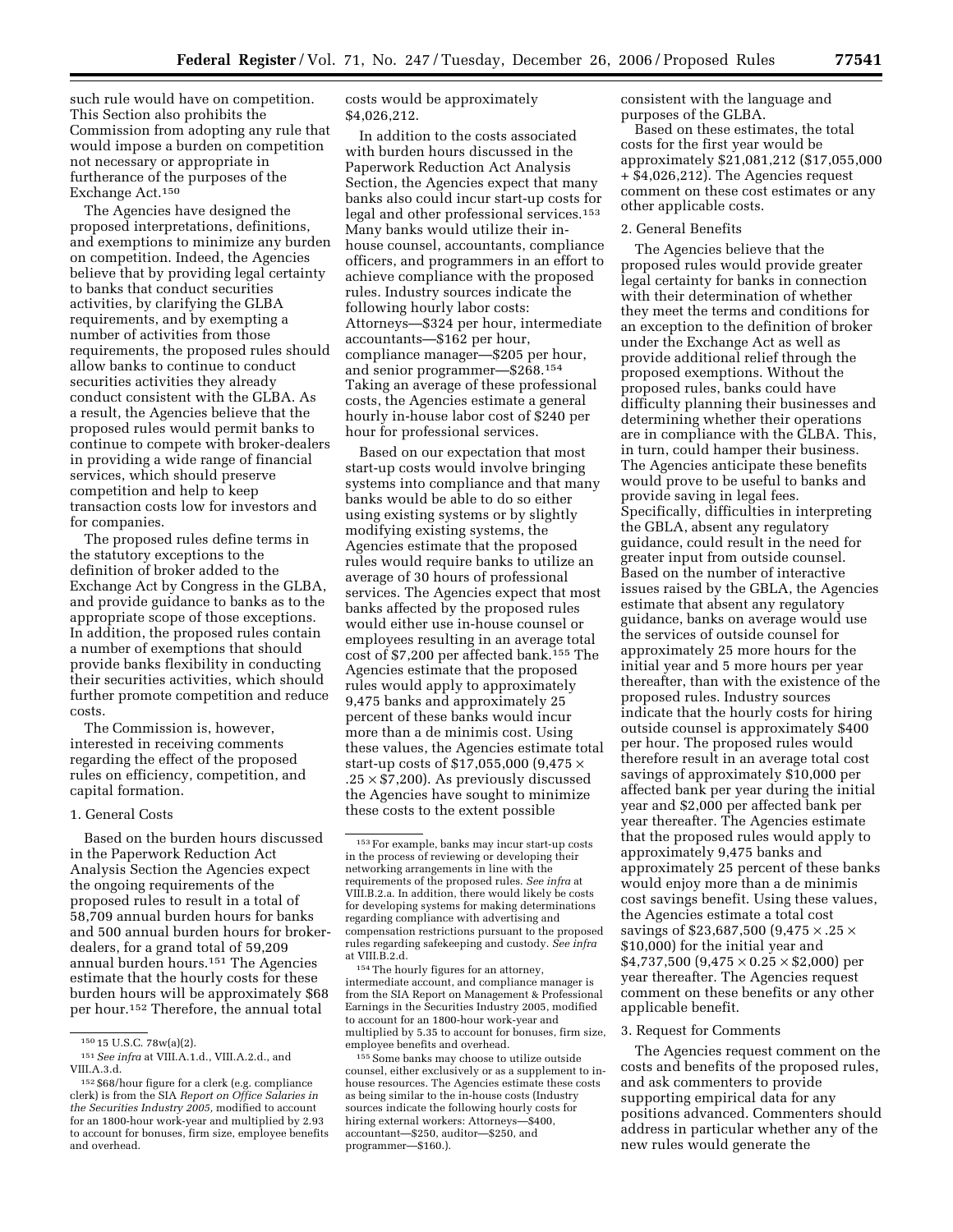anticipated benefits or impose any costs on investors, banks, customers of banks, registered broker-dealers or other market participants. As always, commenters are specifically invited to share quantifiable costs and benefits.

#### *D. Consideration of Impact on the Economy*

For purposes of the Small Business Regulatory Enforcement Fairness Act of 1996, or ''SBREFA,'' 156 the Agencies must advise the Office of Management and Budget as to whether the proposed rules constitute a ''major'' rule. Under SBREFA, a rule is considered ''major'' where, if adopted, it results or is likely to result in:

• An annual effect on the economy of \$100 million or more (either in the form of an increase or a decrease);

• A major increase in costs or prices for consumers or individual industries; or

• A significant adverse effect on competition, investment, or innovation.

If a rule is ''major,'' its effectiveness will generally be delayed for 60 days pending Congressional review. The Agencies do not believe that the proposed rules, in their current form, would constitute a major rule. We request comment on the potential impact of the proposed rules on the economy on an annual basis. Commenters are requested to provide empirical data and other factual support for their views to the extent possible.

#### *E. Initial Regulatory Flexibility Analysis*

The Agencies have prepared an Initial Regulatory Flexibility Analysis (''IRFA''), in accordance with the provisions of the Regulatory Flexibility Act (''RFA''),157 regarding the proposed rules.

#### 1. Reasons for the Proposed Action

Section 201 of the GLBA amended the definition of ''broker'' in Section 3(a)(4) of the Exchange Act to replace a blanket exemption from that term for ''banks,'' as defined in Section 3(a)(6) of the Exchange Act. Congress replaced this blanket exemption with eleven specific exceptions for securities activities conducted by banks.158 On October 13, 2006, President Bush signed into law the Regulatory Relief Act.159 Section 101 of that Act, among other things, requires the Agencies jointly to issue a single set of proposed rules implementing the bank broker

exceptions in Section 3(a)(4) of the Exchange Act within 180 days of the date of enactment of the Regulatory Relief Act.160 These rules are being proposed by the Agencies to fulfill this requirement. The proposed rules are designed generally to provide guidance on GLBA exceptions from the definition of broker in Exchange Act Section 3(a)(4) and to provide conditional exemptions from the broker definition consistent with the purposes of the Exchange Act and the GLBA.

#### 2. Objectives

The proposed rules would provide guidance to the industry with respect to the GLBA requirements. The proposal also provides certain conditional exemptions from the broker definition to allow banks to perform certain securities activities. The Supplementary Information Section above contains more detailed information on the objectives of the proposed rules.

#### 3. Legal Basis

Pursuant to Section 101 of the Regulatory Relief Act, the Agencies are issuing the proposed rules for comment. In addition, pursuant to the Exchange Act and, particularly, the Sections 3(b), 15, 23(a), and 36 thereof, the Commission is issuing the proposed rules for comment.161

#### 4. Small Entities Subject to the Rule

The proposed rule would apply to ''banks,'' which is defined in Section 3(a)(6) of the Exchange Act to include banking institutions organized in the United States, including members of the Federal Reserve System, Federal savings associations, as defined in Section 2(5) of the Home Owners' Loan Act, and other commercial banks, savings associations, and nondepository trust companies that are organized under the laws of a state or the United States and subject to supervision and examination by state or federal authorities having supervision over banks and savings associations.162 Congress did not exempt small entity banks from the application of the GLBA. Moreover, because the proposed rules are intended to provide guidance to and exemptions for all banks that are subject to the GBLA, the Agencies determined that it

would not be appropriate or necessary to exempt small entity banks from the operation of the proposed rules Therefore, the proposed rules generally apply to all banks, including banks that would be considered small entities (*i.e.*, banks with total assets of \$165 million or less) for purposes of the RFA.163

The Agencies estimate that the proposed rules would apply to approximately 9,475 banks, approximately 5,816 of which could be considered small banks with assets of \$165 million or less. We do not anticipate any significant costs to small entity banks as a result of the proposed rules.

5. Reporting, Recordkeeping and Other Compliance Requirements

The proposed rules would not impose any significant reporting, recordkeeping, or other compliance requirements on banks that are small entities.164

Nevertheless, the Agencies request comment on the costs of compliance with any recordkeeping, reporting, or other requirements under the proposed rules. The Agencies also request comment on any anticipated ongoing costs associated with complying with the proposed rules.165 Commenters should provide detailed estimates of these costs.

6. Duplicative, Overlapping, or Conflicting Federal Rules

The Agencies believe that there are no rules that duplicate, overlap, or conflict with the proposed rules.

#### 7. Significant Alternatives

Pursuant to Section 3(a) of the RFA,166 the Agencies must consider the following types of alternatives (1) the establishment of differing compliance or reporting requirements or timetables that take into account the resources available to small entities; (2) the clarification, consolidation, or simplification of compliance and reporting requirements under the proposed rule for small entities; (3) the use of performance rather than design standards; and (4) an exemption from

<sup>156</sup>Pub. L. 104–121, Title II, 110 Stat. 857 (1996) (codified in various Sections of 5 U.S.C., 15 U.S.C. and as a note to 5 U.S.C. 601).

<sup>157</sup> 5 U.S.C. 603.

<sup>158</sup> 15 U.S.C. 78c(a)(4).

<sup>159</sup>Pub. L. 109–351, 120 Stat. 1966 (2006).

<sup>160</sup>*See* Exchange Act Section 3(a)(4)(F), as added by Section 101 of the Regulatory Relief Act. The Regulatory Relief Act also requires that the Board and SEC consult with, and seek the concurrence of, the OCC, FDIC and OTS prior to jointly adopting final rules. As noted above, the Board and the SEC also have consulted extensively with the OCC, FDIC and OTS in developing these joint proposed rules.

<sup>161</sup> 15 U.S.C. 78c(b), 78o, 78w(a), and 78mm.

<sup>162</sup>*See* 15 U.S.C. 78c(a)(6); Pub. L. 109–351, 120 Stat. 1966 (2006).

<sup>163</sup>Small Business Administration regulations define ''small entities'' to include banks and savings associations with total assets of \$165 million or less. 13 CFR 121.201.

<sup>164</sup>The Agencies' estimates related to recordkeeping and disclosure are detailed in the ''Paperwork Reduction Act Analysis'' Section of this Release.

<sup>165</sup>The Agencies' estimates of the costs and benefits of the proposed rule amendments are detailed in the ''Consideration of Costs and Benefits'' Section of this release. 166 5 U.S.C. 603(c).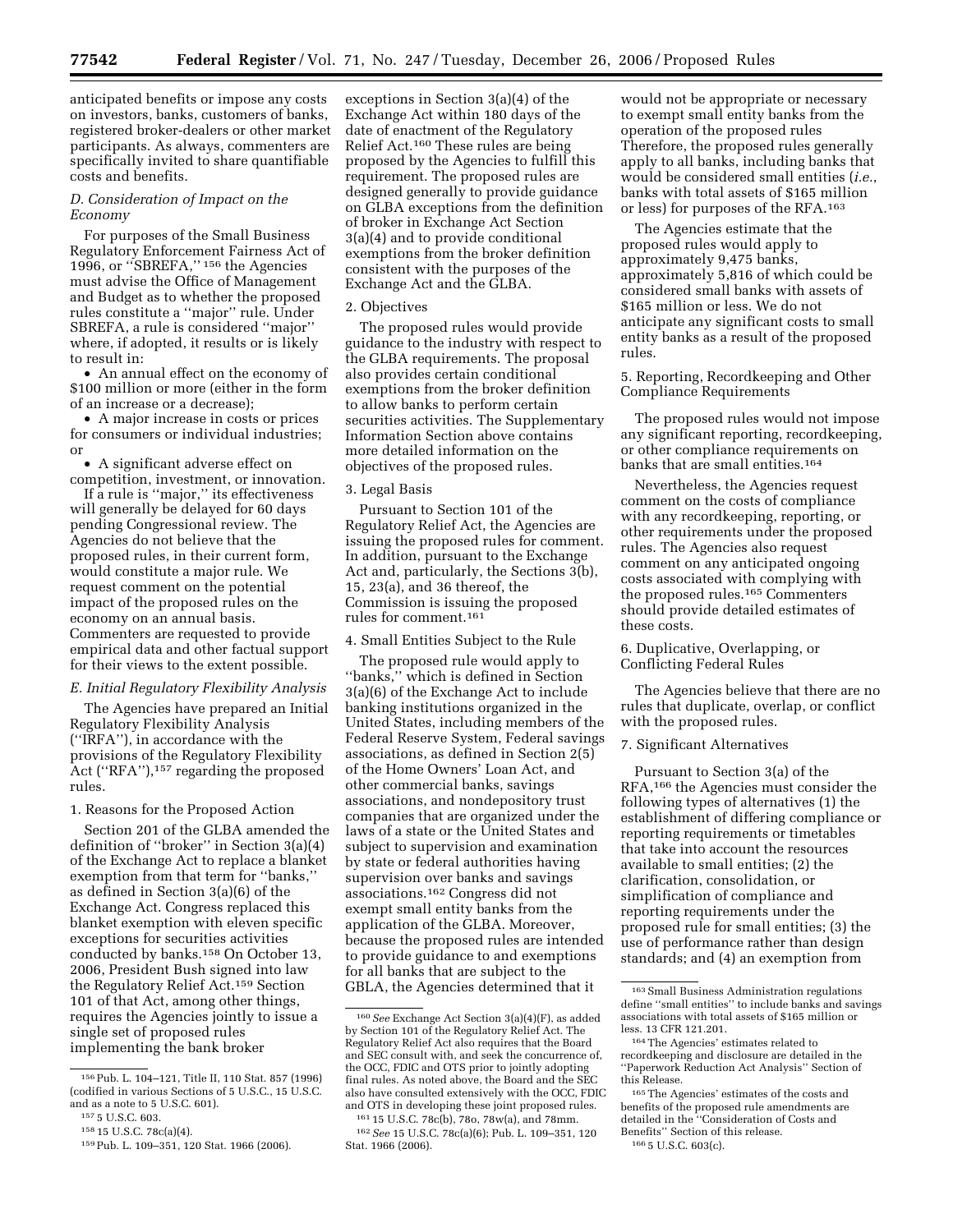coverage of the proposed rules, or any part thereof, for small entities.

As discussed above, the GLBA does not exempt small entity banks from the Exchange Act broker registration requirements and because the proposed rules are intended to provide guidance to, and exemptions for, all banks that are subject to the GLBA, the Agencies determined that it would not be appropriate or necessary to exempt small entity banks from the operation of the proposed rules. Moreover, providing one or more special exemptions for small banks could place broker-dealers, including small broker-dealers, or larger banks at a competitive disadvantage versus small banks.

The proposed rules are intended to clarify and simplify compliance with the GLBA by providing guidance with respect to exceptions and by providing additional exemptions. As such, the proposed rules should facilitate compliance by banks of all sizes, including small entity banks.

The Agencies do not believe that it is necessary to consider whether small entity banks should be permitted to use performance rather than design standards to comply with the proposed rules because the proposed rules already use performance standards. Moreover, the proposed rules do not dictate for entities of any size any particular design standards (e.g., technology) that must be employed to achieve the objectives of the proposed rules.

#### 8. Request for Comments

The Agencies encourage written comments on matters discussed in the IRFA. In particular, the Agencies request comments on (1) the number of small entities that would be affected by the proposed rules; (2) the nature of any impact the proposed rules would have on small entities and empirical data supporting the extent of the impact; and (3) how to quantify the number of small entities that would be affected by and/ or how to quantify the impact of the proposed rules. Such comments will be considered in the preparation of the Final Regulatory Flexibility Analysis, if the proposed rules are adopted, and will be placed in the same public file as comments on the proposal itself. Persons wishing to submit written comments should refer to the instructions for submitting comments in the front of this release.

#### *F. Plain Language*

Section 722 of the GLBA (12 U.S.C. 4809) requires the Board to use plain language in all proposed and final rules published by the Board after January 1, 2000. The Board has sought to present

the proposed rules, to the maximum extent possible, in a simple and straightforward manner. The Board invites comments on whether there are additional steps that could be taken to make the proposed rules easier to understand.

#### **IX. Statutory Authority**

Pursuant to authority set forth in the Exchange Act and particularly Sections 3(a)(4), 3(b), 15, 17, 23(a), and 36 thereof (15 U.S.C. 78c(a)(4), 78c(b), 78*o*, 78q, 78w(a), and 78mm, respectively) the Commission proposes to repeal by operation of statute current Rules 3a4– 2, 3a4–3, 3a4–4, 3a4–5, 3a4–6, and 3b– 17 (§§ 240.3a4–2, 240.3a4–3, 240.3a4–4, 240.3a4–5, 240.3a4–6, and 240.3b–17, respectively). The Commission is proposing to repeal Exchange Act Rules 15a–7 and 15a–8 (§ 240.15a–7 and § 240.15a–8, respectively). The Commission, jointly with the Board of Governors of the Federal Reserve System, is also proposing new Rules 700, 701, 721, 722, 723, 740, 741, 760, 771, 772, 775, 780, and 781 under the Exchange Act (§§ 247.700, 247.701, 247.721, 247.722, 247.723, 247.740, 247.741, 247.760, 247.771, 247.772, 247.775, 247.780, and 247.881, respectively).

## **X. Text of Proposed Rules and Rule Amendments**

## **List of Subjects**

*12 CFR Part 218* 

Banks, Brokers, Securities.

*17 CFR Part 240* 

Broker-dealers, Reporting and recordkeeping requirements, Securities.

#### *17 CFR Part 247*

Banks, Brokers, Securities.

#### **Federal Reserve System**

*Authority and Issuance* 

For the reasons set forth in the preamble, the Board proposes to amend Title 12, Chapter II of the Code of Federal Regulations by adding a new Part 218 as set forth under Common Rules at the end of this document:

## **PART 218—EXCEPTIONS FOR BANKS FROM THE DEFINITION OF BROKER IN THE SECURITIES EXCHANGE ACT OF 1934 (REGULATION R)**

Sec.

## 218.100 Definition.

- 218.700 Defined terms relating to the networking exception from the definition of ''broker.''
- 218.701 Exemption from the definition of ''broker'' for certain institutional referrals.
- 218.721 Defined terms relating to the trust and fiduciary activities exception from the definition of ''broker.''
- 218.722 Exemption allowing banks to calculate trust and fiduciary compensation on a bank-wide basis.
- 218.723 Exemptions for special accounts, transferred accounts, and a de minimis number of accounts.
- 218.740 Defined terms relating to the sweep accounts exception from the definition of ''broker.''
- 218.741 Exemption for banks effecting transactions in money market funds.
- 218.760 Exemption from definition of ''broker'' for banks accepting orders to effect transactions in securities from or on behalf of custody accounts.
- 218.771 Exemption from the definition of ''broker'' for banks effecting transactions in securities issued pursuant to Regulation S.
- 218.772 Exemption from the definition of ''broker'' for banks engaging in securities lending transactions.
- 218.775 Exemption from the definition of ''broker'' for the way banks effect excepted or exempted transactions in investment company securities.
- 218.780 Exemption for banks from liability under section 29 of the Securities Exchange Act of 1934.
- 218.781 Exemption from the definition of ''broker'' for banks for a limited period of time.

**Authority:** 15 U.S.C. 78c(a)(4)(F).

#### **Securities and Exchange Commission**

#### *Authority and Issuance*

For the reasons set forth in the preamble, the Commission proposes to amend title 17, chapter II of the Code of Federal Regulations as follows:

## **PART 240—GENERAL RULES AND REGULATIONS, SECURITIES EXCHANGE ACT OF 1934**

1. The authority citation for part 240 continues to read, in part, as follows:

**Authority:** 15 U.S.C. 77c, 77d, 77g, 77j, 77s, 77z–2, 77z–3, 77eee, 77ggg, 77nnn, 77sss, 77ttt, 78c, 78d, 78e, 78f, 78g, 78i, 78j, 78j–1, 78k, 78k–1, 78*l*, 78m, 78n, 78o, 78p, 78q, 78s, 78u–5, 78w, 78x, 78*ll*, 78mm, 80a– 20, 80a–23, 80a–29, 80a–37, 80b–3, 80b–4, 80b–11, and 7201 *et seq.*; and 18 U.S.C. 1350, unless otherwise noted.

#### **§§ 240.3a4–2 through 240.3a4–6, 240.3b–17, 240.15a–7, and 240.15a–8 [Removed and Reserved]**

2. Sections 240.3a4–2 through 240.3a4–6, 240.3b–17, 240.15a–7, and 240.15a–8 are removed and reserved.

3. Part 247 is added as set forth under Common Rules at the end of this document: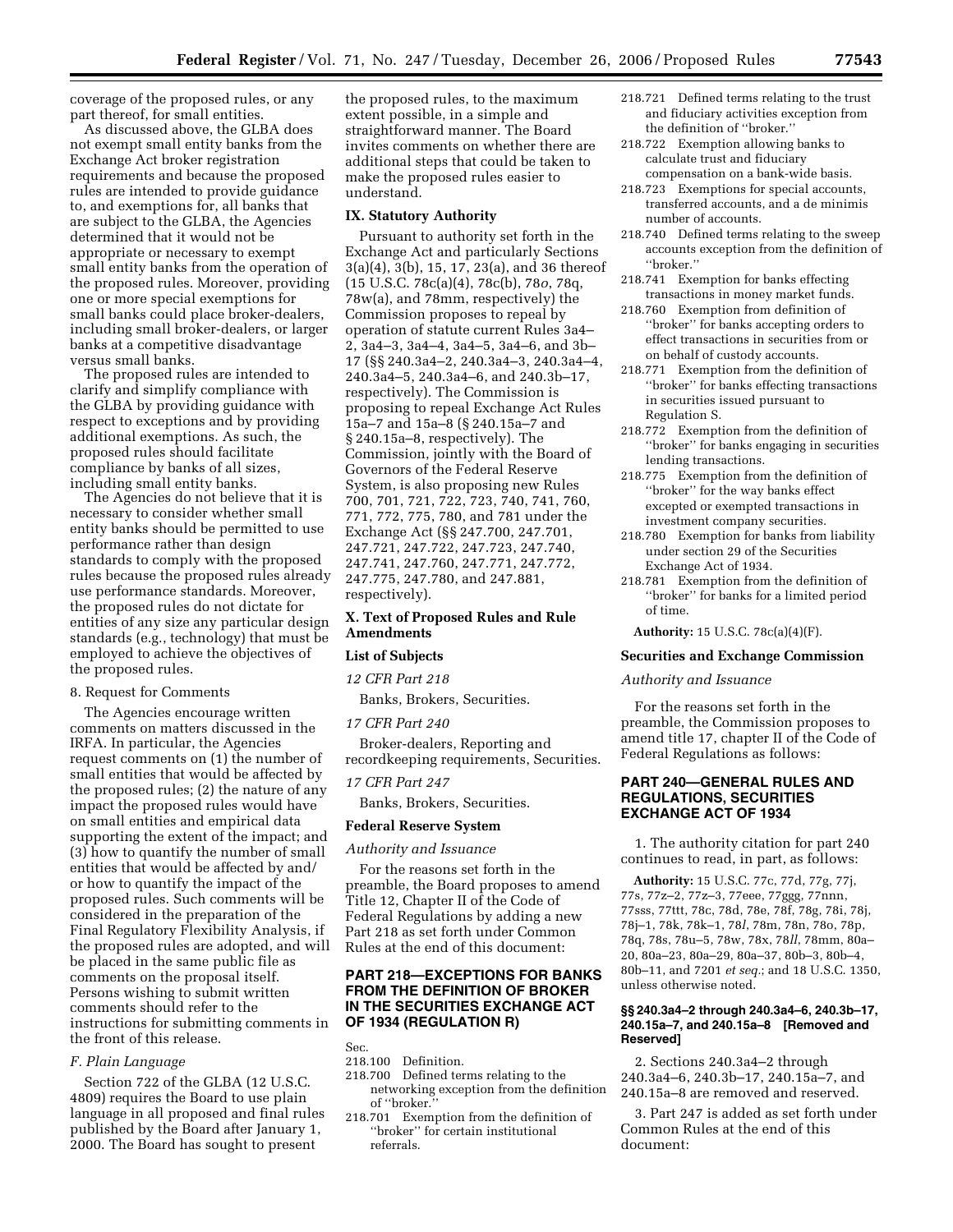## **PART 247—REGULATION R— EXEMPTIONS AND DEFINITIONS RELATED TO THE EXCEPTIONS FOR BANKS FROM THE DEFINITION OF BROKER**

Sec.

- 247.100 Definition.
- 247.700 Defined terms relating to the networking exception from the definition of ''broker.''
- 247.701 Exemption from the definition of ''broker'' for certain institutional referrals.
- 247.721 Defined terms relating to the trust and fiduciary activities exception from the definition of ''broker.''
- 247.722 Exemption allowing banks to calculate trust and fiduciary compensation on a bank-wide basis.
- 247.723 Exemptions for special accounts, transferred accounts, and a de minimis number of accounts.
- 247.740 Defined terms relating to the sweep accounts exception from the definition of ''broker.''
- 247.741 Exemption for banks effecting transactions in money market funds.
- 247.760 Exemption from definition of ''broker'' for banks accepting orders to effect transactions in securities from or on behalf of custody accounts.
- 247.771 Exemption from the definition of "broker" for banks effecting transactions in securities issued pursuant to Regulation S.
- 247.772 Exemption from the definition of ''broker'' for banks engaging in securities lending transactions.
- 247.775 Exemption from the definition of ''broker'' for the way banks effect excepted or exempted transactions in investment company securities.
- 247.780 Exemption for banks from liability under section 29 of the Securities Exchange Act of 1934.
- 247.781 Exemption from the definition of ''broker'' for banks for a limited period of time.

**Authority:** 15 U.S.C. 78c, 78*o*, 78q, 78w, and 78mm.

#### **Common Rules**

The common rules that are proposed to be adopted by the Board as part 218 of title 12, chapter II of the Code of Federal Regulations and by the Commission as part 247 of title 17, chapter II of the Code of Federal Regulations follow:

## **§**ll**.100 Definition.**

For purposes of this part the following definition shall apply: *Act* means the Securities Exchange Act of 1934 (15 U.S.C. 78a *et seq.*).

# § \_\_\_.700 Defined terms relating to the<br>networking exception from the definition of **''broker.''**

When used with respect to the Third Party Brokerage Arrangements (''Networking'') Exception from the definition of the term ''broker'' in

section  $3(a)(4)(B)(i)$  of the Act (15 U.S.C.  $78c(a)(4)(B)(i)$  in the context of transactions with a customer, the following terms shall have the meaning provided:

(a) *Contingent on whether the referral results in a transaction* means dependent on whether the referral results in a purchase or sale of a security; whether an account is opened with a broker or dealer; whether the referral results in a transaction involving a particular type of security; or whether it results in multiple securities transactions; provided, however, that a referral fee may be contingent on whether a customer:

(1) Contacts or keeps an appointment with a broker or dealer as a result of the referral; or

(2) Meets any objective, base-line qualification criteria established by the bank or broker or dealer for customer referrals, including such criteria as minimum assets, net worth, income, or marginal federal or state income tax rate, or any requirement for citizenship or residency that the broker or dealer, or the bank, may have established generally for referrals for securities brokerage accounts.

(b)(1) *Incentive compensation* means compensation that is intended to encourage a bank employee to refer potential customers to a broker or dealer or give a bank employee an interest in the success of a securities transaction at a broker or dealer. The term does not include compensation paid by a bank under a bonus or similar plan that is:

(i) Paid on a discretionary basis; and (ii) Based on multiple factors or

variables and: (A) Those factors or variables include significant factors or variables that are

not related to securities transactions at the broker or dealer; (B) A referral made by the employee

is not a factor or variable in determining the employee's compensation under the plan; and

(C) The employee's compensation under the plan is not determined by reference to referrals made by any other person.

(2) Nothing in this paragraph (b) shall be construed to prevent a bank from compensating an officer, director or employee on the basis of any measure of the overall profitability of:

(i) The bank, either on a stand-alone or consolidated basis;

(ii) Any of the bank's affiliates (other than a broker or dealer) or operating units; or

(iii) A broker or dealer if:

(A) Such profitability is only one of multiple factors or variables used to

determine the compensation of the officer, director or employee; and

(B) The factors or variables used to determine the compensation of the officer, director or employee include significant factors or variables that are not related to the profitability of the broker or dealer.

(c) *Nominal one-time cash fee of a fixed dollar amount* means a cash payment for a referral in an amount that meets any of the following standards:

(1) The payment does not exceed:

(i) Twice the average of the minimum and maximum hourly wage established by the bank for the current or prior year for the job family that includes the employee; or

 $(iii)$  1/1000th of the average of the minimum and maximum annual base salary established by the bank for the current or prior year for the job family that includes the employee; or

(2) The payment does not exceed twice the employee's actual base hourly wage; or

(3) The payment does not exceed twenty-five dollars (\$25), as adjusted in accordance with paragraph (f) of this section.

(d) *Job family* means a group of jobs or positions involving similar responsibilities, or requiring similar skills, education or training, that a bank, or a separate unit, branch or department of a bank, has established and uses in the ordinary course of its business to distinguish among its employees for purposes of hiring, promotion, and compensation.

(e) *Referral* means the action taken by a bank employee to direct a customer of the bank to a broker or dealer for the purchase or sale of securities for the customer's account.

(f) *Inflation adjustment*—(1) *In general*. On April 1, 2012, and on the 1st day of each subsequent 5-year period, the dollar amount referred to in paragraph (c)(3) of this section shall be adjusted by:

(i) Dividing the annual value of the Employment Cost Index For Wages and Salaries, Private Industry Workers (or any successor index thereto), as published by the Bureau of Labor Statistics, for the calendar year preceding the calendar year in which the adjustment is being made by the annual value of such index (or successor) for the calendar year ending December 31, 2006; and

(ii) Multiplying the dollar amount by the quotient obtained in paragraph  $(f)(1)(i)$  of this section.

(2) *Rounding.* If the adjusted dollar amount determined under paragraph (f)(1) of this section for any period is not a multiple of \$1, the amount so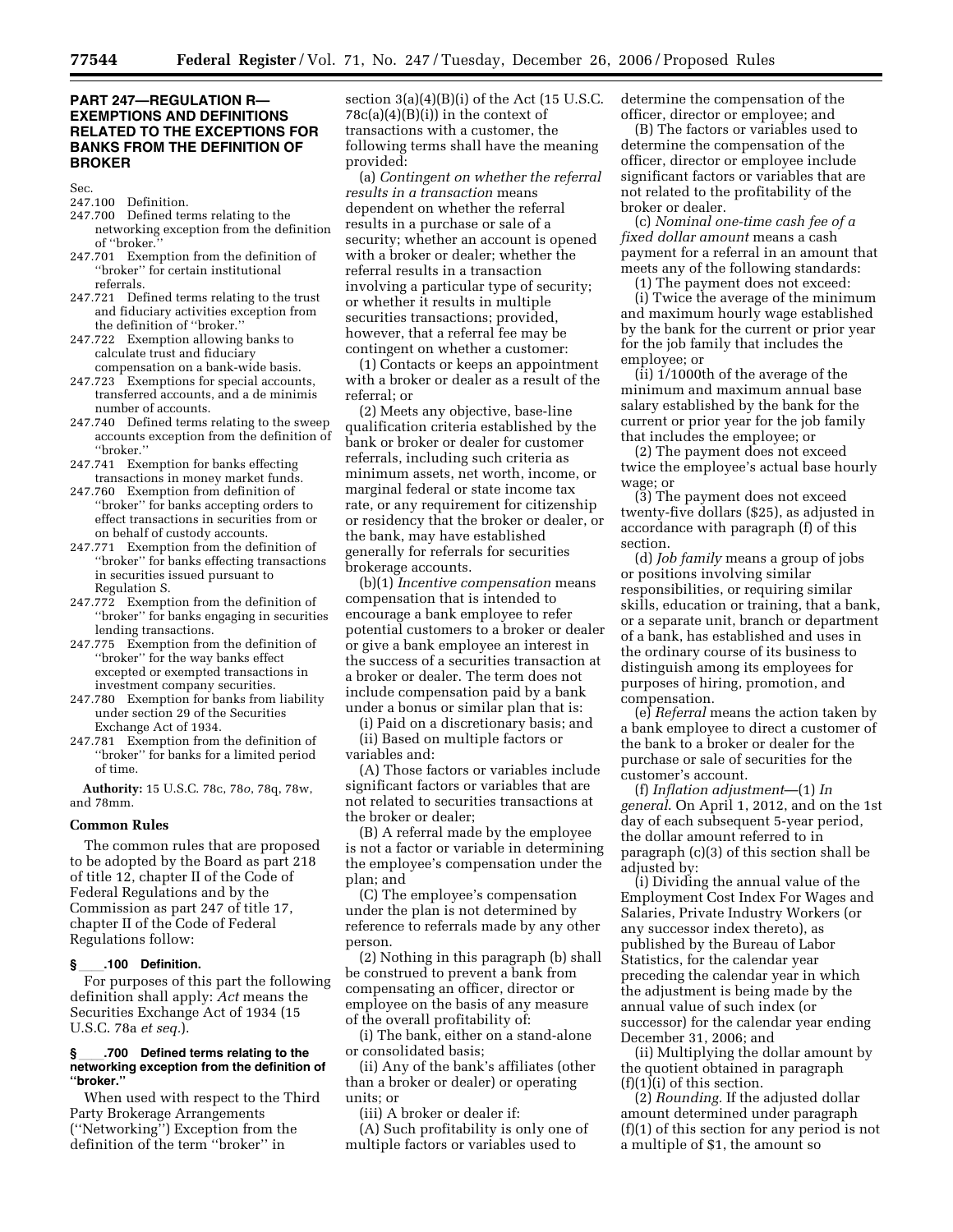determined shall be rounded to the nearest multiple of \$1.

# § \_\_\_.701 Exemption from the definition<br>of "broker" for certain institutional **referrals.**

(a) *General.* A bank that meets the requirements for the exception from the definition of ''broker'' under section 3(a)(4)(B)(i) of the Act (15 U.S.C. 78c(a)(4)(B)(i)), other than section 3(a)(4)(B)(i)(VI) of the Act (15 U.S.C.  $78c(a)(4)(B)(i)(V1)$ , is exempt from the conditions of section  $3(a)(4)(B)(i)(VI)$  of the Act solely to the extent that a bank employee receives a referral fee for referring a high net worth customer or institutional customer to a broker or dealer with which the bank has a contractual or other written arrangement of the type specified in section  $3(a)(4)(B)(i)$  of the Act, if:

(1) *Bank employee*. (i) The bank employee is:

(A) Not qualified or otherwise required to be qualified pursuant to the rules of a self-regulatory organization;

(B) Predominantly engaged in banking activities, other than making referrals to a broker or dealer; and

(C) Not subject to statutory disqualification, as that term is defined in section 3(a)(39) of the Act (15 U.S.C. 78c(a)(39)), except subparagraph (E) of that section; and

(ii) The high net worth customer or institutional customer is encountered by the bank employee in the ordinary course of the employee's assigned duties for the bank.

(2) *Bank determinations and obligations.* (i) Disclosures. Prior to or at the time of the referral, the bank provides the customer with the information set forth in paragraph (b) of this section.

(ii) *Customer qualification.* (A) In the case of a customer that is a not a natural person, the bank determines, before the referral fee is paid to the bank employee, that the customer is an institutional customer.

(B) In the case of a customer that is a natural person, the bank, prior to or at the time of the referral, either:

(*1*) Determines that the customer is a high net worth customer; or

(*2*) Obtains a signed acknowledgment from the customer that the customer meets the standards to be considered a high net worth customer.

(iii) *Employee qualification information.* Before the referral fee is paid to the bank employee, the bank provides the broker or dealer the name of the employee and such other identifying information that may be necessary for the broker or dealer to determine whether the bank employee

is associated with a broker or dealer or is subject to statutory disqualification, as that term is defined in section 3(a)(39) of the Act (15 U.S.C. 78c(a)(39)), except subparagraph (E) of that section.

(iv) *Good faith compliance and corrections.* A bank that acts in good faith and that has reasonable policies and procedures in place to comply with the requirements of this section shall not be considered a ''broker'' under section 3(a)(4) of the Act (15 U.S.C. 78c(a)(4)) solely because the bank fails to comply with the provisions of this paragraph (a)(2) with respect to a particular customer if the bank:

(A) Takes reasonable and prompt steps to remedy the error (such as, for example, by promptly making the required determination or promptly providing the broker or dealer the required information); and

(B) Makes reasonable efforts to reclaim the portion of the referral fee paid to the bank employee for the referral that does not, following any required remedial action, meet the requirements of this section and that exceeds the amount otherwise permitted under section 3(a)(4)(B)(i)(VI) of the Act  $(15 \text{ U.S.C. } 78c(a)(4)(B)(i)(VI))$  and

§ \_\_\_\_.700.<br>(3) *Provisions of written agreement.* The written agreement between the bank and the broker or dealer provides for the following:

(i) *Customer and employee qualifications.* Before the referral fee is paid to the bank employee:

(A) The bank and broker or dealer must determine that the bank employee is not subject to statutory disqualification, as that term is defined in section 3(a)(39) of the Act (15 U.S.C. 78c(a)(39)), except subparagraph (E) of that section; and

(B) The broker or dealer must determine that the customer is a high net worth customer or an institutional customer.

(ii) *Suitability or sophistication determination by broker or dealer*—(A) *Contingent referral fees.* In any case in which payment of the referral fee is contingent on completion of a securities transaction at the broker or dealer, the broker or dealer must, before such securities transaction is conducted, perform a suitability analysis of the securities transaction in accordance with the rules of the broker or dealer's applicable self-regulatory organization as if the broker or dealer had recommended the securities transaction.

(B) *Non-contingent referral fees.* In any case in which payment of the referral fee is not contingent on the completion of a securities transaction at the broker or dealer, the broker or dealer must, before the referral fee is paid, either:

(*1*) Determine that the customer: (*i*) Has the capability to evaluate investment risk and make independent decisions; and

(*ii*) Is exercising independent judgment based on the customer's own independent assessment of the opportunities and risks presented by a potential investment, market factors and other investment considerations; or

(*2*) Perform a suitability analysis of all securities transactions requested by the customer contemporaneously with the referral in accordance with the rules of the broker or dealer's applicable selfregulatory organization as if the broker or dealer had recommended the securities transaction.

(iii) *Notice.* The broker or dealer must promptly inform the bank if the broker or dealer determines that:

(A) The customer is not a high net worth customer or institutional customer, as applicable;

(B) The bank employee is subject to statutory disqualification, as that term is defined in section 3(a)(39) of the Act (15 U.S.C. 78c(a)(39)), except subparagraph (E) of that section; or

(C) The customer or the securities transaction(s) to be conducted by the customer do not meet the applicable standard set forth in paragraph (a)(3)(ii) of this section.

(b) *Required disclosures.* The information provided to the high net worth customer or institutional customer pursuant to paragraph (a)(2)(i) of this section shall clearly and conspicuously disclose:

(1) The name of the broker or dealer; and

(2) That the bank employee participates in an incentive compensation program under which the bank employee may receive a fee of more than a nominal amount for referring the customer to the broker or dealer and payment of this fee may be contingent on whether the referral results in a transaction with the broker or dealer.

(c) *Receipt of other compensation.*  Nothing in this section prevents or prohibits a bank from paying or a bank employee from receiving any type of compensation that would not be considered incentive compensation under  $\S$  .700(b)(1) or that is<br>described in  $\S$  .700(b)(2). described in §<sub>\_\_\_\_</sub>.700(b)(2).<br>(d) *Definitions.* When used in this

section:

(1) *High net worth customer* means any natural person who, either individually or jointly with his or her spouse, has at least \$5 million in net worth excluding the primary residence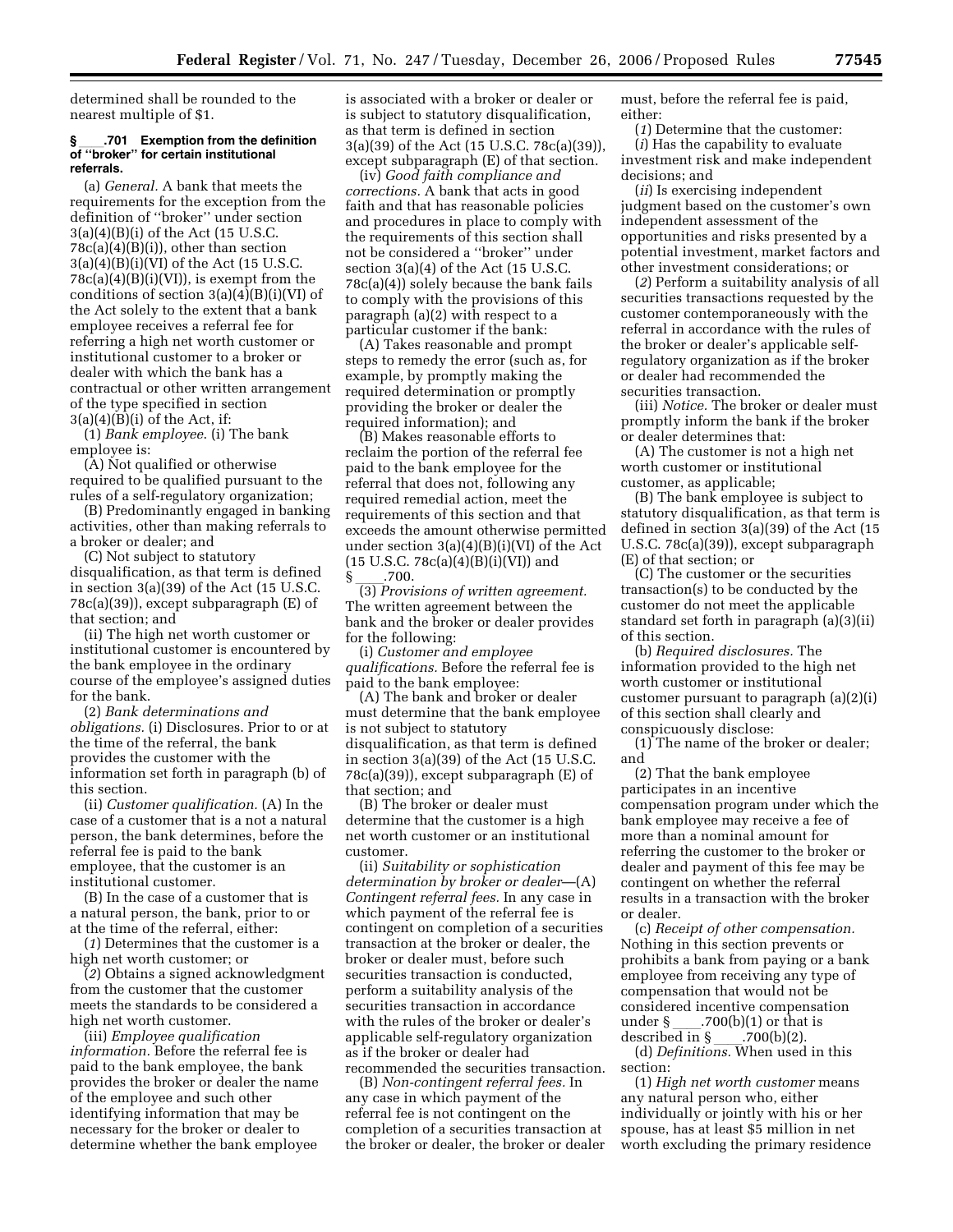and associated liabilities of the person and, if applicable, his or her spouse. In determining whether any person is a high net worth customer, there may be included in the assets of such person assets held individually and fifty percent of any assets held jointly with such person's spouse and any assets in which such person shares with such person's spouse a community property or similar shared ownership interest. In determining whether spouses acting jointly are high net worth customers, there may be included in the amount of each spouse's assets any assets of the other spouse (whether or not such assets are held jointly).

(2) *Institutional customer* means any corporation, partnership, limited liability company, trust or other nonnatural person that has at least:

(i) \$10 million in investments; or

(ii) \$40 million in assets; or

(iii) \$25 million in assets if the bank employee refers the customer to the broker or dealer for investment banking services.

(3) *Investment banking services*  includes, without limitation, acting as an underwriter in an offering for an issuer; acting as a financial adviser in a merger, acquisition, tender-offer or similar transaction; providing venture capital, equity lines of credit, private investment-private equity transactions or similar investments; serving as placement agent for an issuer; and engaging in similar activities.

(4) *Referral fee* means a fee (paid in one or more installments) for the referral of a customer to a broker or dealer that is:

(i) A predetermined dollar amount, or a dollar amount determined in accordance with a predetermined formula (such as a fixed percentage of the dollar amount of total assets placed in an account with the broker or dealer), that does not vary based on:

(A) The revenue generated by or the profitability of securities transactions conducted by the customer with the broker or dealer; or

(B) The quantity, price, or identity of securities transactions conducted over time by the customer with the broker or dealer; or

(C) The number of customer referrals made; or

(ii) A dollar amount based on a fixed percentage of the revenues received by the broker or dealer for investment banking services provided to the customer.

(e) *Inflation adjustments*—(1) *In general.* On April 1, 2012, and on the 1st day of each subsequent 5-year period, each dollar amount in paragraphs (d)(1)

and (d)(2) of this section shall be adjusted by:

(i) Dividing the annual value of the Personal Consumption Expenditures Chain-Type Price Index (or any successor index thereto), as published by the Department of Commerce, for the calendar year preceding the calendar year in which the adjustment is being made by the annual value of such index (or successor) for the calendar year ending December 31, 2006; and

(ii) Multiplying the dollar amount by the quotient obtained in paragraph  $(e)(1)(i)$  of this section.

(2) *Rounding.* If the adjusted dollar amount determined under paragraph (e)(1) of this section for any period is not a multiple of \$100,000, the amount so determined shall be rounded to the nearest multiple of \$100,000.

# **§**ll**.721 Defined terms relating to the trust and fiduciary activities exception from the definition of ''broker.''**

(a) *Defined terms for chiefly compensated test.* For purposes of this part and section 3(a)(4)(B)(ii) of the Act  $(15 \text{ U.S.C. } 78c(a)(4)(B)(ii))$ , the following terms shall have the meaning provided:

(1) *Chiefly compensated—account-byaccount test. Chiefly compensated* shall mean the relationship-total compensation percentage for each trust or fiduciary account of the bank is greater than 50 percent.

(2) The *relationship-total compensation percentage* for a trust or fiduciary account shall be the mean of the yearly compensation percentage for the account for the immediately preceding year and the yearly compensation percentage for the account for the year immediately preceding that year.

(3) The *yearly compensation percentage* for a trust or fiduciary account shall be equal to the relationship compensation attributable to the trust or fiduciary account during the year divided by the total compensation attributable to the trust or fiduciary account during that year, with the quotient expressed as a percentage.

(4) *Relationship compensation* means any compensation a bank receives that consists of:

(i) An administration fee, including, without limitation, a fee paid for personal services, tax preparation, or real estate settlement services, or a fee paid by an investment company for personal service, the maintenance of shareholder accounts or any service described in paragraph (a)(4)(iii)(C) of this section;

(ii) An annual fee (payable on a monthly, quarterly or other basis);

(iii) A fee based on a percentage of assets under management, including, without limitation:

(A) A fee paid by an investment company pursuant to a plan under 17 CFR 270.12b–1;

(B) A fee paid by an investment company for personal service or the maintenance of shareholder accounts; or

(C) A fee paid by an investment company based on a percentage of assets under management for any of the following services:

(*1*) Providing transfer agent or subtransfer agent services for beneficial owners of investment company shares;

(*2*) Aggregating and processing purchase and redemption orders for investment company shares;

(*3*) Providing beneficial owners with account statements showing their purchases, sales, and positions in the investment company;

(*4*) Processing dividend payments for the investment company;

(*5*) Providing sub-accounting services to the investment company for shares held beneficially;

(*6*) Forwarding communications from the investment company to the beneficial owners, including proxies, shareholder reports, dividend and tax notices, and updated prospectuses; or

(*7*) Receiving, tabulating, and transmitting proxies executed by beneficial owners of investment company shares;

(iv) A flat or capped per order processing fee, paid by or on behalf of a customer or beneficiary, that is equal to not more than the cost incurred by the bank in connection with executing securities transactions for trust or fiduciary accounts; or

(v) Any combination of such fees.

(5) *Trust or fiduciary account* means an account for which the bank acts in a trustee or fiduciary capacity as defined in section  $3(a)(4)(D)$  of the Act (15 U.S.C. 78c(a)(4)(D)).

(6) *Year* means a calendar year, or fiscal year consistently used by the bank for recordkeeping and reporting purposes.

(b) *Advertising restrictions.*  (1) *In general.* A bank complies with the advertising restriction in section  $3(a)(4)(B)(ii)(II)$  of the Act (15 U.S.C.  $78c(a)(4)(B)(ii)(II)$  if advertisements by or on behalf of the bank do not advertise:

(i) That the bank provides securities brokerage services for trust or fiduciary accounts except as part of advertising the bank's broader trust or fiduciary services; and

(ii) The securities brokerage services provided by the bank to trust or fiduciary accounts more prominently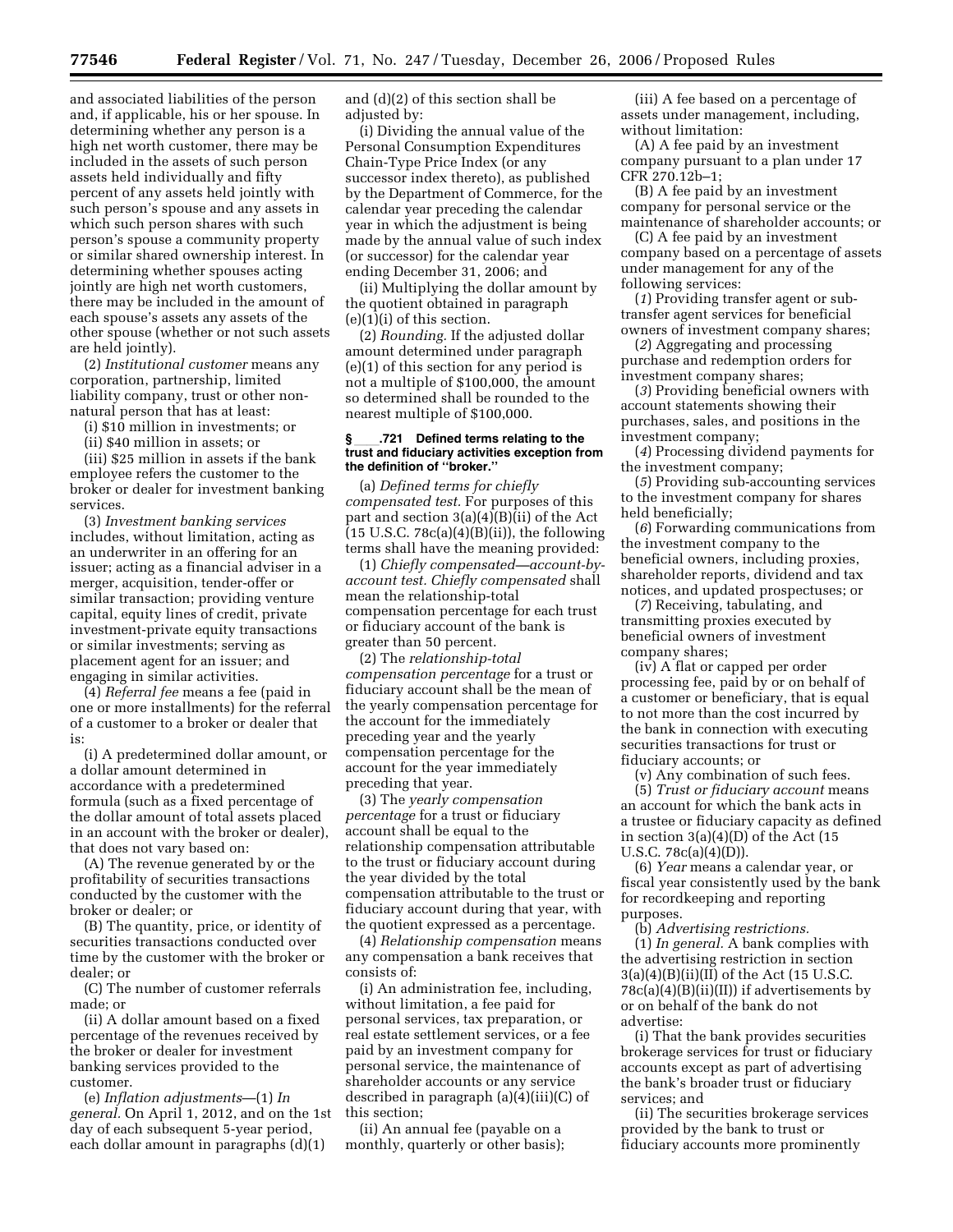than the other aspects of the trust or fiduciary services provided to such accounts.

(2) *Advertisement.* For purposes of this section, the term *advertisement* has the same meaning as in  $\S$  \_\_\_\_.760(g)(2).<br>S .722 Exemption allowing banks to

# § \_\_\_.722 Exemption allowing banks to<br>calculate trust and fiduciary compensation **on a bank-wide basis.**

(a) *General.* A bank is exempt from meeting the ''chiefly compensated'' condition in section  $3(a)(4)(B)(ii)(I)$  of the Act (15 U.S.C. 78 $c(a)(4)(B)(ii)(I)$ ) to the extent that it effects transactions in securities for any account in a trustee or fiduciary capacity within the scope of section 3(a)(4)(D) of the Act (15 U.S.C.  $78c(a)(4)(D)$  if:

(1) The bank meets the other conditions for the exception from the definition of the term ''broker'' under sections  $3(a)(4)(B)(ii)$  and  $3(a)(4)(C)$  of the Act (15 U.S.C. 78c(a)(4)(B)(ii) and 15 U.S.C. 78c(a)(4)(C)); and

(2) The aggregate relationship-total compensation percentage for the bank's trust and fiduciary business is at least 70 percent.

(b) *Aggregate relationship-total compensation percentage.* For purposes of this section, the *aggregate relationship-total compensation percentage* for a bank's trust and fiduciary business shall be the mean of the bank's yearly bank-wide compensation percentage for the immediately preceding year and the bank's yearly bank-wide compensation percentage for the year immediately preceding that year.

(c) *Yearly bank-wide compensation percentage.* For purposes of this section, a bank's *yearly bank-wide compensation percentage* for a year shall equal the relationship compensation attributable to the bank's trust and fiduciary business as a whole during the year divided by the total compensation attributable to the bank's trust and fiduciary business as a whole during that year, with the quotient expressed as a percentage.

#### **§**ll**.723 Exemptions for special accounts, transferred accounts, and a de minimis number of accounts.**

(a) *Short-term accounts.* A bank may, in determining its compliance with the chiefly compensated test in § \_\_\_\_.721(a)(1) and § \_\_\_\_.722(a)(2),<br>exclude any trust or fiduciary account that had been open for a period of less than 3 months during the relevant year.

(b) *Accounts acquired as part of a business combination or asset acquisition.* For purposes of determining compliance with the chiefly compensated test in

§ \_\_\_\_.721(a)(1) or § \_\_\_\_.722(a)(2), any<br>trust or fiduciary account that a bank acquired from another person as part of a merger, consolidation, acquisition, purchase of assets or similar transaction may be excluded by the bank for 12 months after the date the bank acquired the account from the other person.

(c) *Accounts transferred to a broker or dealer or other unaffiliated entity.*  Notwithstanding section 3(a)(4)(B)(ii)(I) of the Act (15 U.S.C. 78c(a)(4)(B)(ii)(I)) and  $\S$  .721(a)(1), a bank shall not be considered a broker for purposes of section 3(a)(4) of the Act (15 U.S.C. 78c(a)(4)) solely because a trust or fiduciary account does not meet the chiefly compensated standard in

§ ll.721(a)(1) if, within 3 months of the end of the year in which the account fails to meet such standard, the bank transfers the account or the securities held by or on behalf of the account to a broker or dealer registered under section 15 of the Act (15 U.S.C. 78*o*) or another entity that is not an affiliate of the bank and is not required to be registered as a broker or dealer.

(d) *De minimis exclusion.* A bank may, in determining its compliance with the chiefly compensated test in  $\S$  .721(a)(1), exclude a trust or fiduciary account if:

(1) The bank maintains records demonstrating that the securities transactions conducted by or on behalf of the account were undertaken by the bank in the exercise of its trust or fiduciary responsibilities with respect to the account;

(2) The total number of accounts excluded by the bank under this paragraph (d) does not exceed the lesser of:

(i) 1 percent of the total number of trust or fiduciary accounts held by the bank, provided that if the number so obtained is less than 1, the amount shall be rounded up to 1; or

(ii) 500; and

(3) The bank did not rely on this paragraph (d) with respect to such account during the immediately preceding year.

#### **§**ll**.740 Defined terms relating to the sweep accounts exception from the definition of ''broker.''**

For purposes of section 3(a)(4)(B)(v) of the Act (15 U.S.C. 78 $c(a)(4)(B)(v)$ ), the following terms shall have the meaning provided:

(a) *Deferred sales load* has the same meaning as in 17 CFR 270.6c-10.

(b) *Money market fund* means an open-end company registered under the Investment Company Act of 1940 (15 U.S.C. 80a–1 *et seq.*) that is regulated as a money market fund pursuant to 17 CFR 270.2a–7.

(c)(1) *No-load*, in the context of an investment company or the securities issued by an investment company, means, for securities of the class or series in which a bank effects transactions, that:

(i) That class or series is not subject to a sales load or a deferred sales load; and

(ii) Total charges against net assets of that class or series of the investment company's securities for sales or sales promotion expenses, for personal service, or for the maintenance of shareholder accounts do not exceed 0.25 of 1% of average net assets annually.

(2) For purposes of this definition, charges for the following will not be considered charges against net assets of a class or series of an investment company's securities for sales or sales promotion expenses, for personal service, or for the maintenance of shareholder accounts:

(i) Providing transfer agent or subtransfer agent services for beneficial owners of investment company shares;

(ii) Aggregating and processing purchase and redemption orders for investment company shares;

(iii) Providing beneficial owners with account statements showing their purchases, sales, and positions in the investment company;

(iv) Processing dividend payments for the investment company;

(v) Providing sub-accounting services to the investment company for shares held beneficially;

(vi) Forwarding communications from the investment company to the beneficial owners, including proxies, shareholder reports, dividend and tax notices, and updated prospectuses; or

(vii) Receiving, tabulating, and transmitting proxies executed by beneficial owners of investment company shares.

(d) *Open-end company* has the same meaning as in section 5(a)(1) of the Investment Company Act of 1940 (15 U.S.C. 80a–5(a)(1)).

(e) *Sales load* has the same meaning as in section 2(a)(35) of the Investment Company Act of 1940 (15 U.S.C. 80a– 2(a)(35)).

## **§**ll**.741 Exemption for banks effecting transactions in money market funds.**

(a) A bank is exempt from the definition of the term ''broker'' under section 3(a)(4) of the Act (15 U.S.C. 78c(a)(4)) to the extent that it effects transactions on behalf of a customer in securities issued by a money market fund, provided that:

(1) The bank provides the customer, directly or indirectly, any other product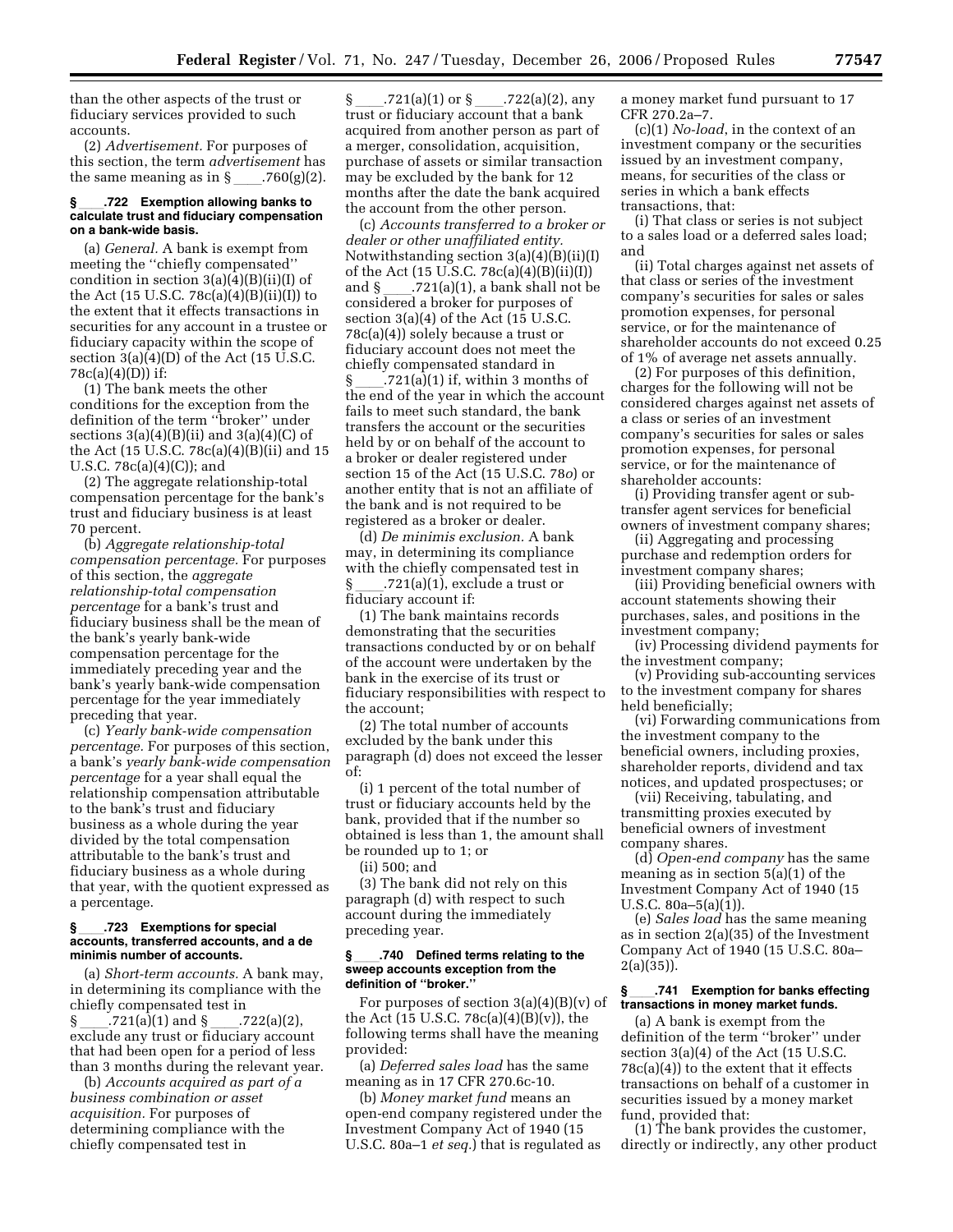or service, the provision of which would not, in and of itself, require the bank to register as a broker or dealer under section 15(a) of the Act (15 U.S.C. 78o(a)); and

(2)(i) The class or series of securities is no-load; or

(ii) If the class or series of securities is not no-load, (A) The bank provides the customer, not later than at the time the customer authorizes the bank to effect the transactions, a prospectus for the securities; and

(B) The bank does not characterize or refer to the class or series of securities as no-load.

(b) *Definitions.* For purposes of this section:

(1) *Money market fund* has the same

meaning as in §\_\_\_\_.740(b).<br>(2) *No-load* has the same meaning as in  $\S$  \_\_\_\_.740(c).<br>§ 3.760 Exemption from definition of

# **§**ll**.760 Exemption from definition of ''broker'' for banks accepting orders to effect transactions in securities from or on behalf of custody accounts.**

(a) *Employee benefit plan accounts and individual retirement accounts or similar accounts.* A bank is exempt from the definition of the term ''broker'' under section 3(a)(4) of the Act (15 U.S.C. 78c(a)(4)) to the extent that, as part of its customary banking activities, the bank accepts orders to effect transactions in securities for an employee benefit plan account or an individual retirement account or similar account for which the bank acts as a custodian if:

(1) *Employee compensation restriction.* The bank complies with the employee compensation restrictions in paragraph (c) of this section;

(2) *Advertisements.* Advertisements by or on behalf of the bank do not:

(i) Advertise that the bank accepts orders for securities transactions for employee benefit plan accounts or individual retirement accounts or similar accounts, except as part of advertising the other custodial or safekeeping services the bank provides to these accounts; or

(ii) Advertise that such accounts are securities brokerage accounts or that the bank's safekeeping and custody services substitute for a securities brokerage account; and

(3) *Advertisements and sales literature for individual retirement or similar accounts.* Advertisements and sales literature issued by or on behalf of the bank do not describe the securities order-taking services provided by the bank to individual retirement or similar accounts more prominently than the other aspects of the custody or safekeeping services provided by the bank to these accounts.

(b) *Accommodation trades for other custodial accounts.* A bank is exempt from the definition of the term ''broker'' under section 3(a)(4) of the Act (15 U.S.C. 78c(a)(4)) to the extent that, as part of its customary banking activities, the bank accepts orders to effect transactions in securities for an account for which the bank acts as custodian other than an employee benefit plan account or an individual retirement account or similar account if:

(1) *Accommodation.* The bank accepts orders to effect transactions in securities for the account only as an accommodation to the customer;

(2) *Employee compensation restriction*. The bank complies with the employee compensation restrictions in paragraph (c) of this section;

(3) *Bank fees.* Any fee charged or received by the bank for effecting a securities transaction for the account does not vary based on:

(i) Whether the bank accepted the order for the transaction; or

(ii) The quantity or price of the securities to be bought or sold;

(4) *Advertisements.* Advertisements by or on behalf of the bank do not state that the bank accepts orders for securities transactions for the account;

(5) *Sales literature.* Sales literature issued by or on behalf of the bank:

(i) Does not state that the bank accepts orders for securities transactions for the account except as part of describing the other custodial or safekeeping services the bank provides to the account; and

(ii) Does not describe the securities order-taking services provided to the account more prominently than the other aspects of the custody or safekeeping services provided by the bank to the account; and

(6) *Investment advice and recommendations.* The bank does not provide investment advice or research concerning securities to the account, make recommendations to the account concerning securities or otherwise solicit securities transactions from the account; provided, however, that nothing in this paragraph (b)(6) shall prevent a bank from:

(i) Publishing, using or disseminating advertisements and sales literature in accordance with paragraphs (b)(4) and (b)(5) of this section; and

(ii) Responding to customer inquiries regarding the bank's safekeeping and custody services by providing:

(A) Advertisements or sales literature consistent with the provisions of paragraphs (b)(4) and (b)(5) of this section describing the safekeeping, custody and related services that the bank offers;

(B) A prospectus prepared by a registered investment company, or sales literature prepared by a registered investment company or by the broker or dealer that is the principal underwriter of the registered investment company pertaining to the registered investment company's products;

(C) Information based on the materials described in paragraphs (b)(6)(ii)(A) and (B) of this section; or

(iii) Responding to inquiries regarding the bank's safekeeping, custody or other services, such as inquiries concerning the customer's account or the availability of sweep or other services, so long as the bank does not provide investment advice or research concerning securities to the account or make a recommendation to the account concerning securities.

(c) *Employee compensation restriction.* A bank may accept orders pursuant to this section for a securities transaction for an account described in paragraph (a) or (b) of this section only if no bank employee receives compensation, including a fee paid pursuant to a plan under 17 CFR 270.12b–1, from the bank, the executing broker or dealer, or any other person that is based on whether a securities transaction is executed for the account or that is based on the quantity, price, or identity of securities purchased or sold by such account, provided that nothing in this paragraph shall prohibit a bank employee from receiving compensation that would not be considered incentive compensation under § \_\_\_\_.700(b)(1) as if a referral had<br>been made by the bank employee, or any compensation described in  $\S$  \_\_\_\_\_.700(b)(2).

(d) *Other conditions.* A bank may accept orders for a securities transaction for an account for which the bank acts as a custodian under this section only if the bank:

(1) Does not act in a trustee or fiduciary capacity (as defined in section 3(a)(4)(D) of the Act (15 U.S.C. 78c(a)(4)(D)) with respect to the account;

(2) Complies with section 3(a)(4)(C) of the Act (15 U.S.C. 78c(a)(4)(C)) in handling any order for a securities transaction for the account; and

(3) Complies with section  $3(a)(4)(B)(viii)(II)$  of the Act (15 U.S.C. 78c(a)(4)(B)(viii)(II)) regarding carrying broker activities.

(e) *Non-fiduciary administrators and recordkeepers.* A bank that acts as a non-fiduciary and non-custodial administrator or recordkeeper for an employee benefit plan for which another bank acts as custodian may rely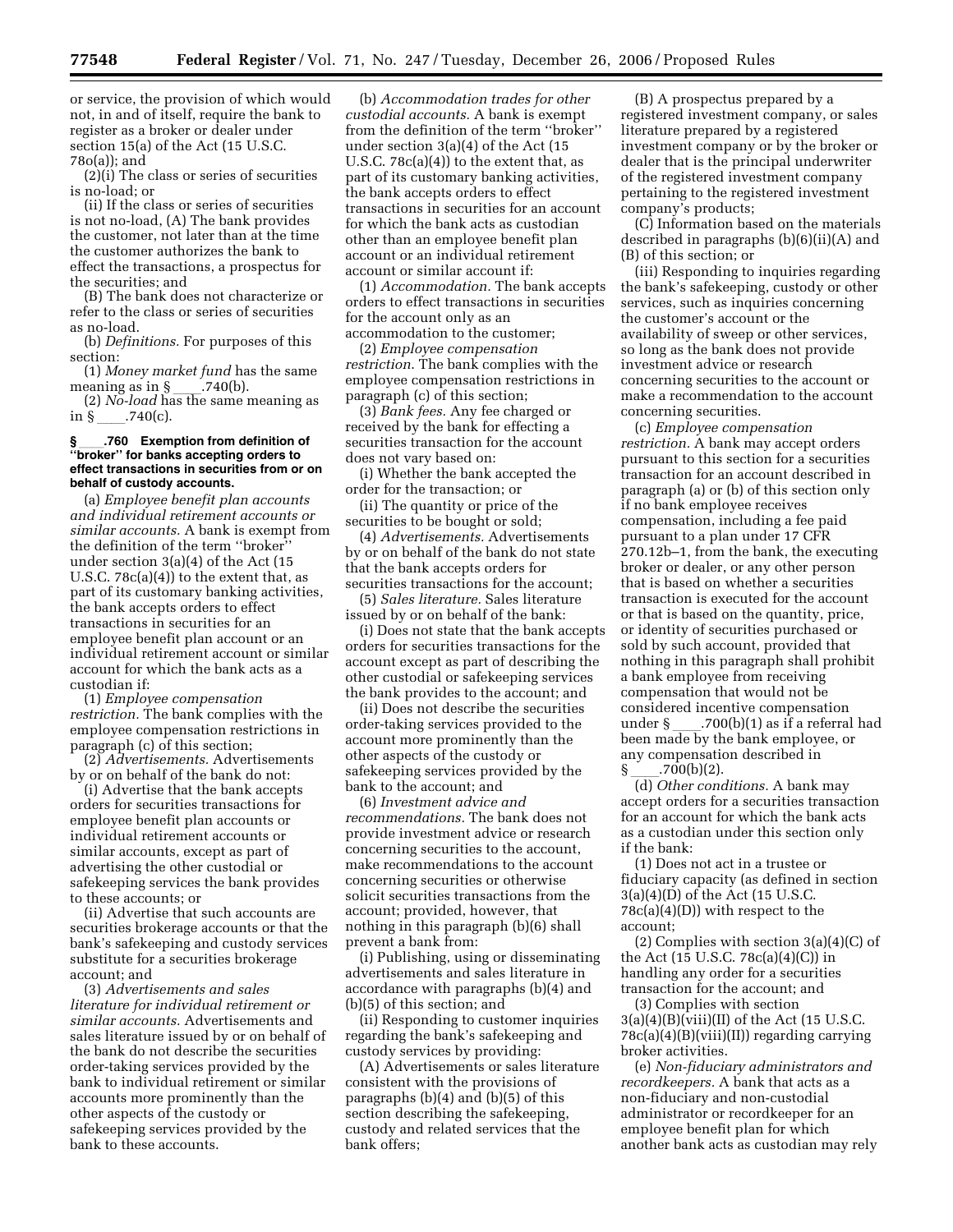on the exemption provided in this section if:

(1) Both the custodian bank and the administrator or recordkeeper bank meet the requirements of this section; and

(2) The administrator or recordkeeper bank does not execute a cross-trade with or for the employee benefit plan or net orders for securities for the plan, other than orders for shares of open-end investment companies not traded on an exchange.

(f) *Evasions.* In considering whether a bank meets the terms of this section, both the form and substance of the relevant account(s), transaction(s) and activities (including advertising activities) of the bank will be considered in order to prevent evasions of the requirements of this section.

(g) *Definitions.* When used in this section:

(1) *Account for which the bank acts as a custodian* means an account that is:

(i) An employee benefit plan account for which the bank acts as a custodian;

(ii) An individual retirement account or similar account for which the bank acts as a custodian; or

(iii) An account established by a written agreement between the bank and the customer that sets forth the terms that will govern the fees payable to, and rights and obligations of, the bank regarding the safekeeping or custody of securities.

(2) *Advertisement* means any material that is published or used in any electronic or other public media, including any Web site, newspaper, magazine or other periodical, radio, television, telephone or tape recording, videotape display, signs or billboards, motion pictures, or telephone directories (other than routine listings).

(3) *Employee benefit plan account*  means a pension plan, retirement plan, profit sharing plan, bonus plan, thrift savings plan, incentive plan, or other similar plan, including, without limitation, an employer-sponsored plan qualified under section 401(a) of the Internal Revenue Code (26 U.S.C. 401(a)), a governmental or other plan described in section 457 of the Internal Revenue Code (26 U.S.C. 457), a taxdeferred plan described in section 403(b) of the Internal Revenue Code (26 U.S.C. 403(b)), a church plan, governmental, multiemployer or other plan described in section 414(d), (e) or (f) of the Internal Revenue Code (26 U.S.C. 414(d), (e) or (f)), an incentive stock option plan described in section 422 of the Internal Revenue Code (26 U.S.C. 422); a Voluntary Employee Beneficiary Association Plan described in section 501(c)(9) of the Internal

Revenue Code (26 U.S.C. 501(c)(9)), a non-qualified deferred compensation plan (including a rabbi or secular trust), a supplemental or mirror plan, and a supplemental unemployment benefit plan.

(4) *Individual retirement account or similar account* means an individual retirement account as defined in section 408 of the Internal Revenue Code (26 U.S.C. 408), Roth IRA as defined in section 408A of the Internal Revenue Code (26 U.S.C. 408A), health savings account as defined in section 223(d) of the Internal Revenue Code (26 U.S.C. 223(d)), Archer medical savings account as defined in section 220(d) of the Internal Revenue Code (26 U.S.C. 220(d)), Coverdell education savings account as defined in section 530 of the Internal Revenue Code (26 U.S.C. 530), or other similar account.

(5) *Sales literature* means any written or electronic communication, other than an advertisement, that is generally distributed or made generally available to customers of the bank or the public, including circulars, form letters, brochures, telemarketing scripts, seminar texts, published articles, and press releases concerning the bank's products or services.

(6) *Principal underwriter* has the same meaning as in section 2(a)(29) of the Investment Company Act of 1940 (15 U.S.C. 80a–2(a)(29)).

# **§**ll**.771 Exemption from the definition of ''broker'' for banks effecting transactions in securities issued pursuant to Regulation S.**

(a) A bank is exempt from the definition of the term ''broker'' under section 3(a)(4) of the Act (15 U.S.C. 78c(a)(4)), to the extent that, as agent, the bank:

(1) Effects a sale in compliance with the requirements of 17 CFR 230.903 of an eligible security to a purchaser who is outside of the United States within the meaning of 17 CFR 230.903;

(2) Effects a resale of an eligible security after its initial sale with a reasonable belief that the eligible security was initially sold outside of the United States within the meaning of and in compliance with the requirements of 17 CFR 230.903, by or on behalf of a person who is not a U.S. person under 17 CFR 230.902(k) to a purchaser who is outside the United States within the meaning of 17 CFR 230.903 or a registered broker or dealer, provided that if the sale is made prior to the expiration of the distribution compliance period specified in 17 CFR  $230.903(b)(2)$  or  $(b)(3)$ , the sale is made in compliance with the requirements of 17 CFR 230.904; or

(3) Effects a resale of an eligible security after its initial sale outside of the United States within the meaning of and in compliance with the requirements of 17 CFR 230.903, by or on behalf of a registered broker or dealer to a purchaser who is outside the United States within the meaning of 17 CFR 230.903, provided that if the sale is made prior to the expiration of the distribution compliance period specified in 17 CFR 230.903(b)(2) or (b)(3), the sale is made in compliance with the requirements of 17 CFR 230.904.

(b) *Definitions.* For purposes of this section:

(1) *Distributor* has the same meaning as in 17 CFR 230.902(d).

(2) *Eligible security* means a security that:

(i) Is not being sold from the inventory of the bank or an affiliate of the bank; and

(ii) Is not being underwritten by the bank or an affiliate of the bank on a firm-commitment basis, unless the bank acquired the security from an unaffiliated distributor that did not purchase the security from the bank or an affiliate of the bank.

(3) *Purchaser* means a person who purchases an eligible security and who is not a U.S. person under 17 CFR 230.902(k).

#### **§**ll**.772 Exemption from the definition of ''broker'' for banks engaging in securities lending transactions.**

(a) A bank is exempt from the definition of the term ''broker'' under section 3(a)(4) of the Act (15 U.S.C. 78c(a)(4)), to the extent that, as an agent, it engages in or effects securities lending transactions, and any securities lending services in connection with such transactions, with or on behalf of a person the bank reasonably believes to be:

(1) A qualified investor as defined in section  $3(a)(54)(A)$  of the Act (15 U.S.C.  $78c(a)(54)(A)$ ; or

(2) Any employee benefit plan that owns and invests on a discretionary basis, not less than \$25,000,000 in investments.

(b) *Securities lending transaction*  means a transaction in which the owner of a security lends the security temporarily to another party pursuant to a written securities lending agreement under which the lender retains the economic interests of an owner of such securities, and has the right to terminate the transaction and to recall the loaned securities on terms agreed by the parties.

(c) Securities lending services means: